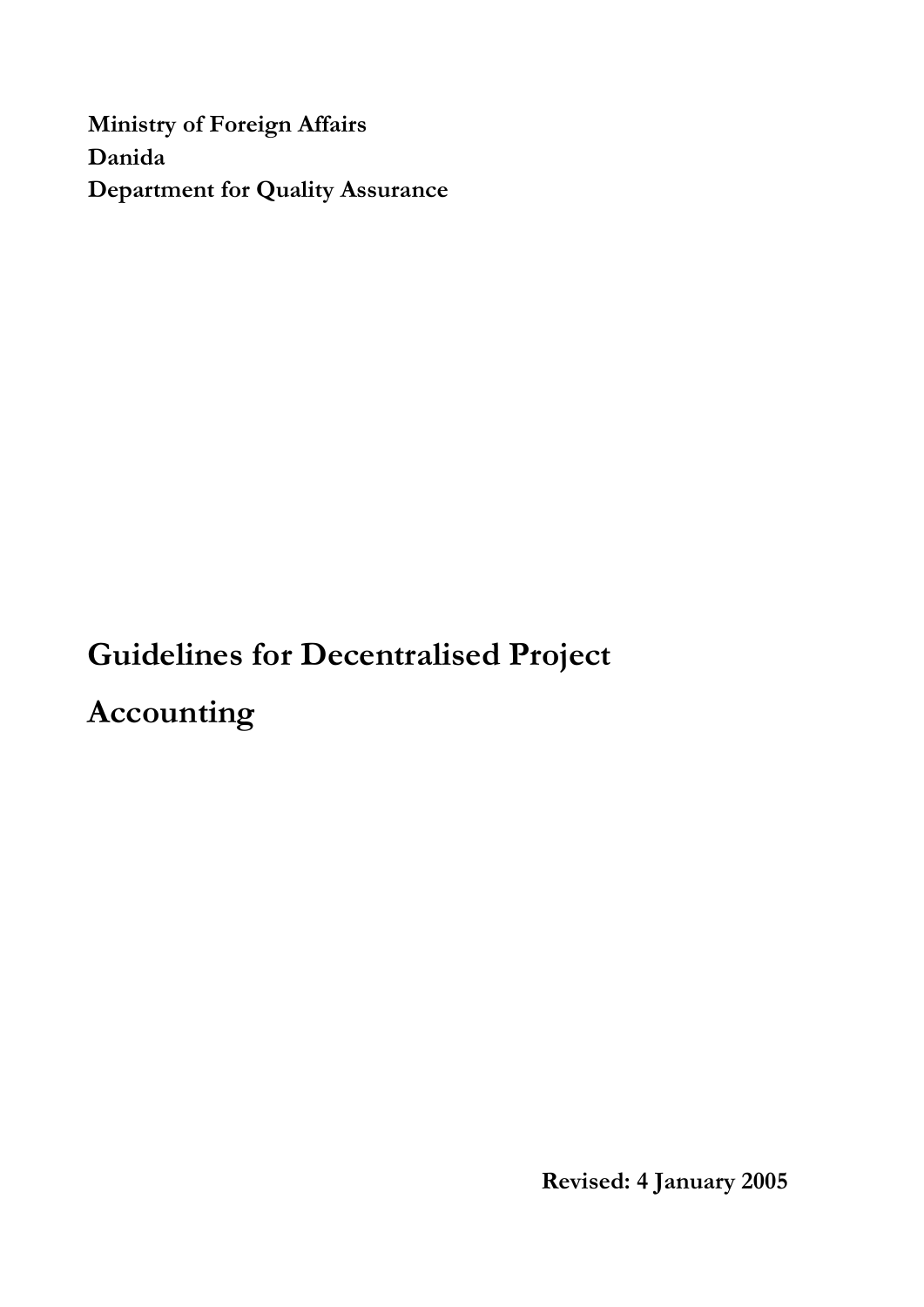# **Table of Content**

| 1   |                                                                     |  |
|-----|---------------------------------------------------------------------|--|
| 1.1 |                                                                     |  |
| 1.2 |                                                                     |  |
| 1.3 |                                                                     |  |
| 1.4 |                                                                     |  |
| 2   | The Principles of Decentralised Project Accounting4                 |  |
| 2.1 |                                                                     |  |
| 2.2 |                                                                     |  |
| 2.3 |                                                                     |  |
| 2.4 |                                                                     |  |
| 2.5 |                                                                     |  |
| 2.6 |                                                                     |  |
| 2.7 |                                                                     |  |
| 3   | <b>Establishment of the Project Accounts System and Functions 7</b> |  |
| 3.1 |                                                                     |  |
| 3.2 |                                                                     |  |
| 3.3 |                                                                     |  |
| 3.4 |                                                                     |  |
| 4   |                                                                     |  |
| 4.1 |                                                                     |  |
| 4.2 | Preparation and maintenance of the project's accounting manual 11   |  |
| 4.3 |                                                                     |  |
| 4.4 |                                                                     |  |
| 5   |                                                                     |  |
| 6   |                                                                     |  |
| 6.1 |                                                                     |  |
| 6.2 |                                                                     |  |
| 6.3 |                                                                     |  |
|     |                                                                     |  |
|     |                                                                     |  |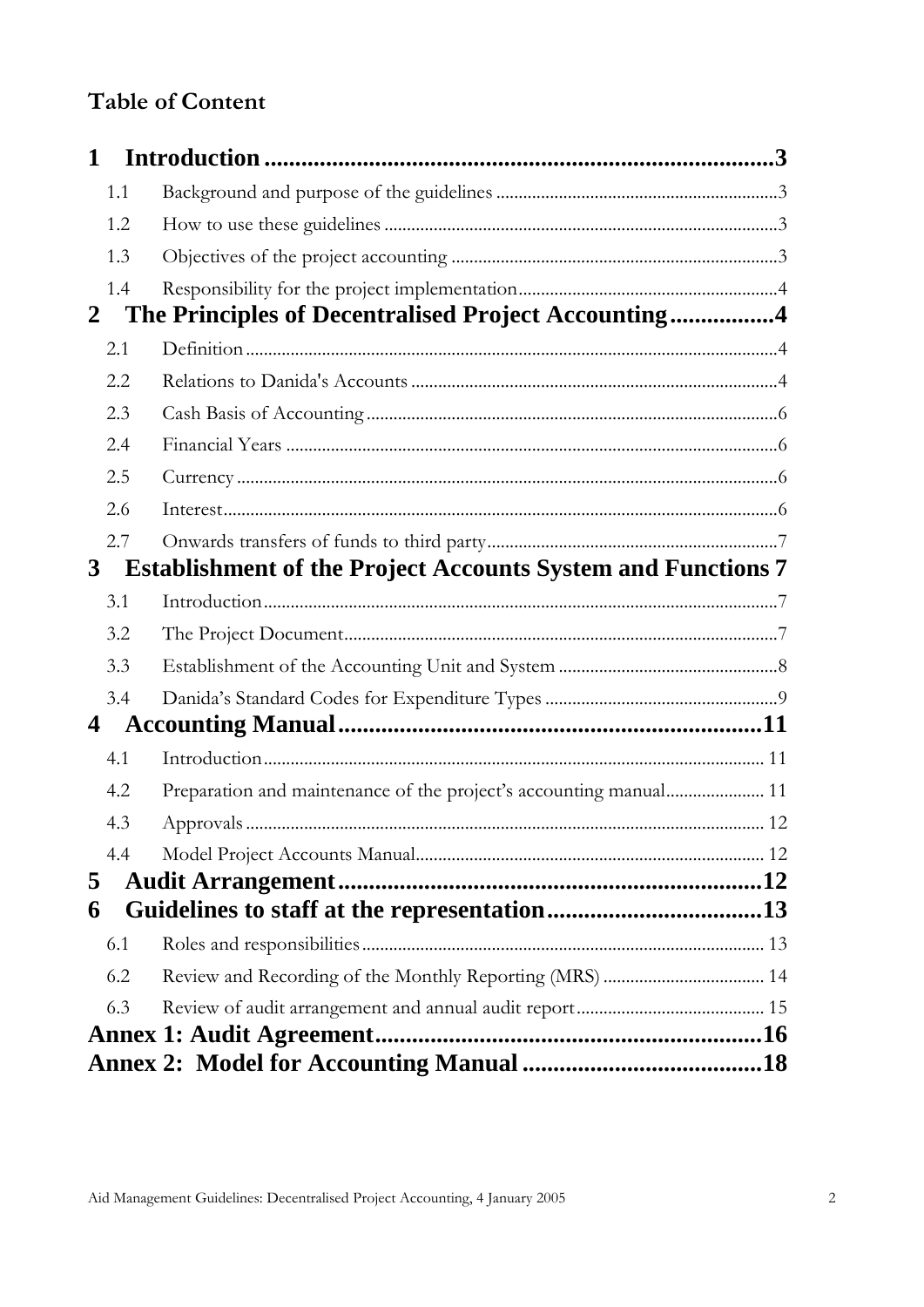# <span id="page-2-0"></span>**1 Introduction**

The following guidelines are part of the Aid Management Guidelines for Danish bilateral development assistance. The guidelines describe the requirements concerning accounting in those projects/programmes where Danida itself (i.e. Ministry of Foreign/Representation) is the implementing agency. It provides guidance with regard to the accounting and the establishment of the accounts functions in the project, and gives guidance to Danida staff in the Ministry and at the Representations. The guidelines shall be used in conjunction with other guidelines in the Aid Management Guidelines, including Procurement Policy Guidelines and the General Guidelines for Accounting and Auditing of Grants. The mentioned guidelines can be downloaded from **[http://www.amg.um.dk.](http://www.amg.um.dk/)** 

# <span id="page-2-1"></span>**1.1 Background and purpose of the guidelines**

Management of Danish funds shall be based on sound financial management procedures of international accepted standards.

The main purposes of the guidelines are: a) to state the basic principles and rules for decentralised project accounting, b) to provide guidelines for organising the accounts section, the accounting systems and related functions in a project, c) to provide guidelines on preparation of a project accounts manual and a model for an accounting manual for the project, and d) to give guidance to Danida-staff regarding roles and responsibilities.

The primary users of the guidelines are the project management, the project's accounts staff, Danida-staff, the auditors of the project and, if applicable, the Steering Committee.

# <span id="page-2-2"></span>**1.2 How to use these guidelines**

These guidelines give a general description of decentralised accounting and the relationship between the decentralised unit's ("the project") accounts and Danida's accounts. The guidelines also contains guidelines with regard to setting up the accounting system within a project, including choice of technology, organisation of the accounts section, selection and training of staff, and appointment of external auditor.

All projects with decentralised accounting shall have an accounting manual describing the specific accounting procedures of the project. A model for an accounting manual for a project is included as Annex 2. The manual should be prepared from the start of the project, and it should be updated as and when required. Procedures and responsibilities for updating the manual shall be described in the accounting manual.

# <span id="page-2-3"></span>**1.3 Objectives of the project accounting**

The project accounting shall meet the following objectives:

# *Reporting*

The accounting system shall provide the project management with the necessary financial information required to ensure efficient project implementation. The accounting system shall provide for accurate and timely financial reporting to Danida and to the national partner according to prevailing rules and agreements.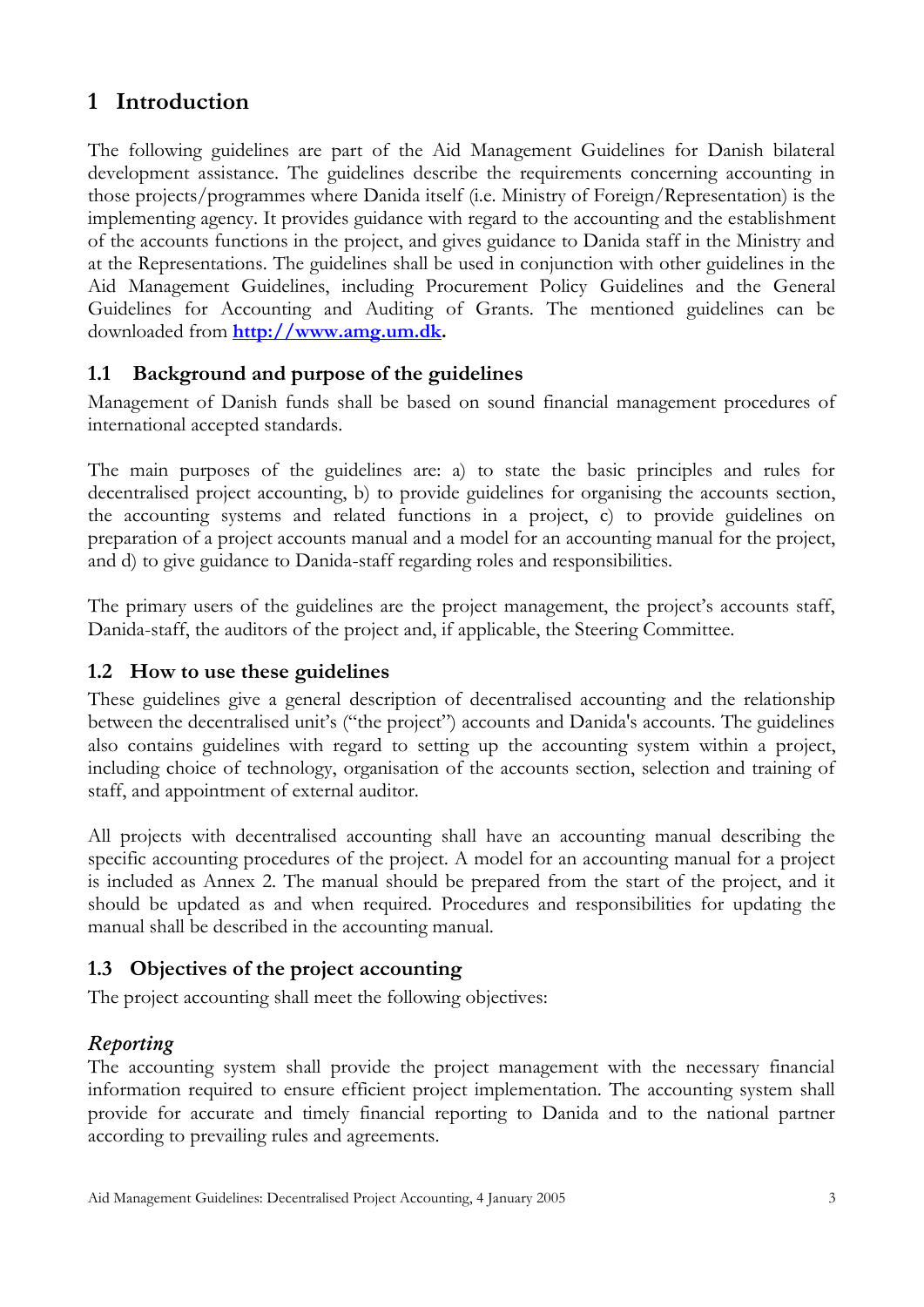# *Control*

The accounting system shall provide for efficient control and monitoring of the use of funds and other assets made available for the project.

# <span id="page-3-0"></span>**1.4 Responsibility for the project implementation**

It is the responsibility of the project management to ensure that:

- Detailed annual work plans and budgets are prepared;
- The Danish grant is appropriately accounted for;
- Appropriate internal guidelines and control procedures are prepared and followed so as to ensure that the grant is administered adequately and that the funds are used in accordance with the objectives set out in the grant document;
- Timely, reliable and relevant financial reporting is provided to Danida and, where applicable, the Steering Committee (or other relevant body overseeing the implementation);
- Annual accounts, outlining the use of available funds during the accounting period, are prepared and ready for audit no later than 3 months after the end of the financial year.

# <span id="page-3-1"></span>**2 The Principles of Decentralised Project Accounting**

# <span id="page-3-2"></span>**2.1 Definition**

In Danida terms decentralised project accounting means that a project, which is directly accountable to Danida, maintains its own accounts and reports its expenditures on a monthly basis to Danida (i.e. the Representation or Ministry). The report to Danida is made at budget line level using a standardised monthly report (enclosed as an annex). All accounts vouchers and other supporting documents remain with the project. An external auditor shall audit the project accounts and make unannounced check of cash holdings and other assets. The representation appoints the auditor. Where relevant, the appointment of the auditor shall be in consultation with the Steering Committee. of the project/programme.

The project's grant-budget will be divided into a number of budget lines. The budget in the Approval Paper to the Danida Board is an aggregate of the budget in the project document. The budget-lines in Danida's accounts system will normally reflect the budget as presented in the Approval Paper. The project's accounts must be organised such that it is possible to report on the use of funds as per budget lines in the grant. The responsibility for any budget line should rest with only one institution (government body, project, embassy or the ministry in Copenhagen). If more than one institution incurs expenditures on a budget line in the grant the number of budget lines can be expanded, e.g. one for each institution and the budget divided between the two.

# <span id="page-3-3"></span>**2.2 Relations to Danida's Accounts**

The accounts of the project can be looked upon as a subsidiary ledger of Danida's accounts system. It means that after the monthly updating, based on the Monthly Reporting Sheet report (MRS), the applicable Danida accounts (i.e. budget lines) should, at an aggregated level, show the same balances as the balances in the project accounts.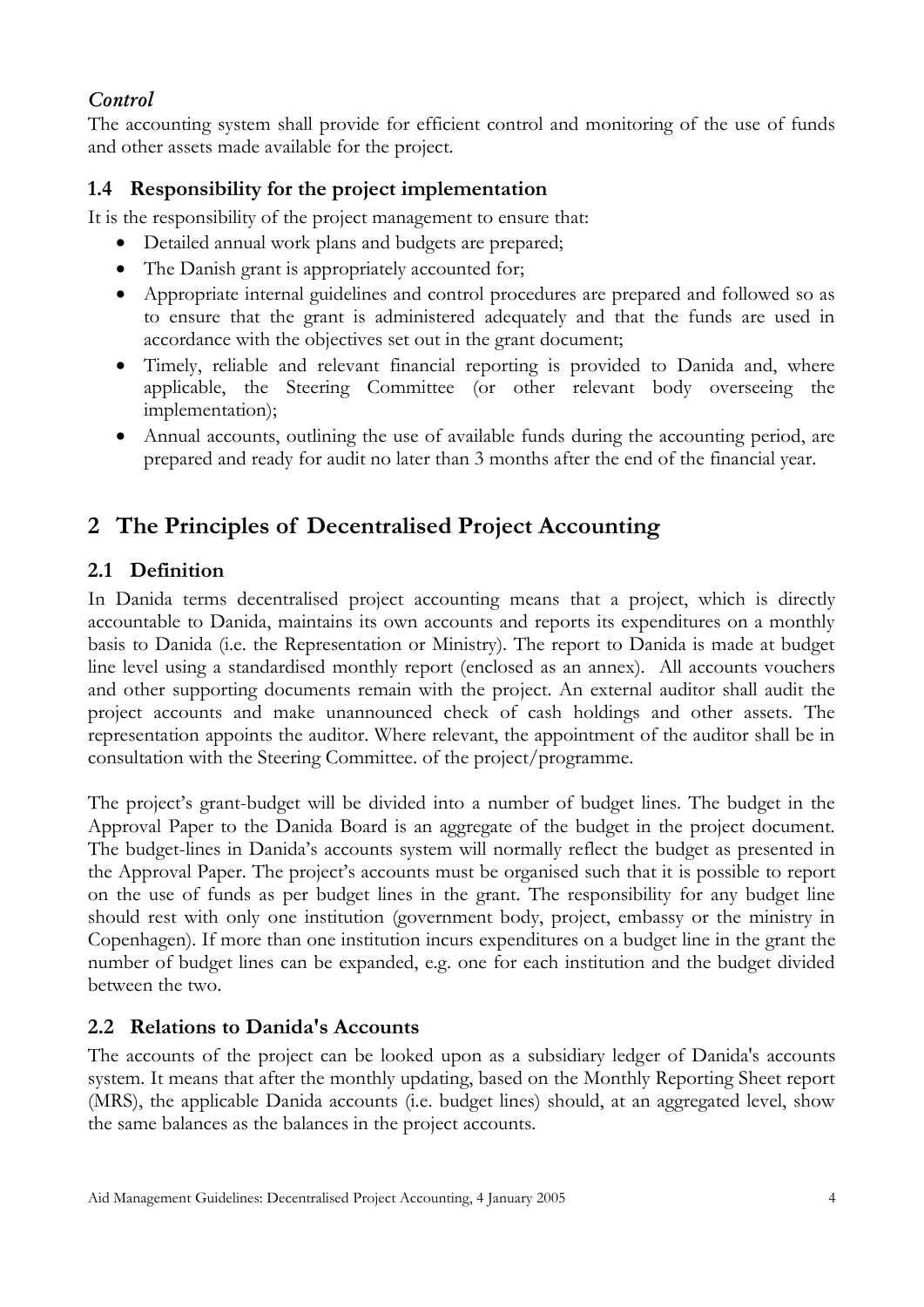When Danida transfers funds to the project or if Danida makes purchases on behalf of the project, a project interim account in Danida's accounts system is debited. When the project receives funds or invoices/goods, paid by Danida, a Danida grant account in the project books is credited and the respective assets/expenditure accounts are debited.

If the contract office in the Ministry of Foreign Affairs is responsible for a contract the expenditures are booked directly in UM-Finans<sup>1</sup> on a budget-line reserved for this purpose and the expenditure thereby not included in the decentralised accounts. If the project management wish to include such expenditures in the project accounts they may be registered on accounts which are not directly included in the monthly reporting to Danida, but only in the reporting to the project management.

By the end of the month the project prepares its monthly finance report to Danida using the standard accounting report, MRS (enclosed in annex 2 app.6.). An MRS is an entry advice from the project to Danida. Through the MRS the project advises Danida to credit the interim account with an amount corresponding to the total funds/goods/services received by the project from Danida during the month, and debit the relevant asset/expenditure accounts (budget lines).

On a monthly basis Danida forwards accounts statements from UMF-Rep (UMF-Rep is the name used for the Embassy's accounts system) for to the project. The accounts statements include statement for the income/expenditure accounts as well as all balance accounts.

Danida's accounts should at any given time show, per budget line, the total expenditures and the cash, bank, and current account holdings of the project up to the latest MRS entered in Danida's system. The details of the expenditures will be found in the project accounts. The project shall reconcile the accounts for cash, bank and account current book (debtors) with the statements received from Danida. The project shall also reconcile the totals on the budget line accounts with the total of the corresponding expenditure accounts in the project accounts.

It is the responsibility of the project to reconcile the interim account statement from UM-Finans/UMF-Rep with the accounts of the project. The interim account, with which the project shall reconcile its own accounts, is the Danida accounts statement in local currency. The project shall, however, also ascertain that the open items in the interim account in Danish Kroner correspond with the open items in local currency. In principle the balance of the interim account shall be zero after Danida has booked the latest MRS. A balance in the interim account will represent money or goods in transit, i.e. money or goods transferred from Danida, but not yet reported as received by the project, on the monthly MRS. If a posting to the interim account is cleared at a different rate of exchange there will be a balance on the interim account in DKK on the statement. It is the responsibility of Danida to clear this balance in cooperation with the project. The project shall agree with the Danida-unit receiving its MRS about the responsibility and procedures for booking of variances due to fluctuation in exchange rates.

The MRS will for any period represent the final booking for this period. No entry of data (repostings, etc.) shall be made in any accounting period for which reporting to Danida has already been made on a MRS. Errors and omissions shall be accounted for in the following

-

<sup>1</sup> Um-Finans is the commonly used name for the Ministry's accounts system

Aid Management Guidelines: Decentralised Project Accounting, 4 January 2005 5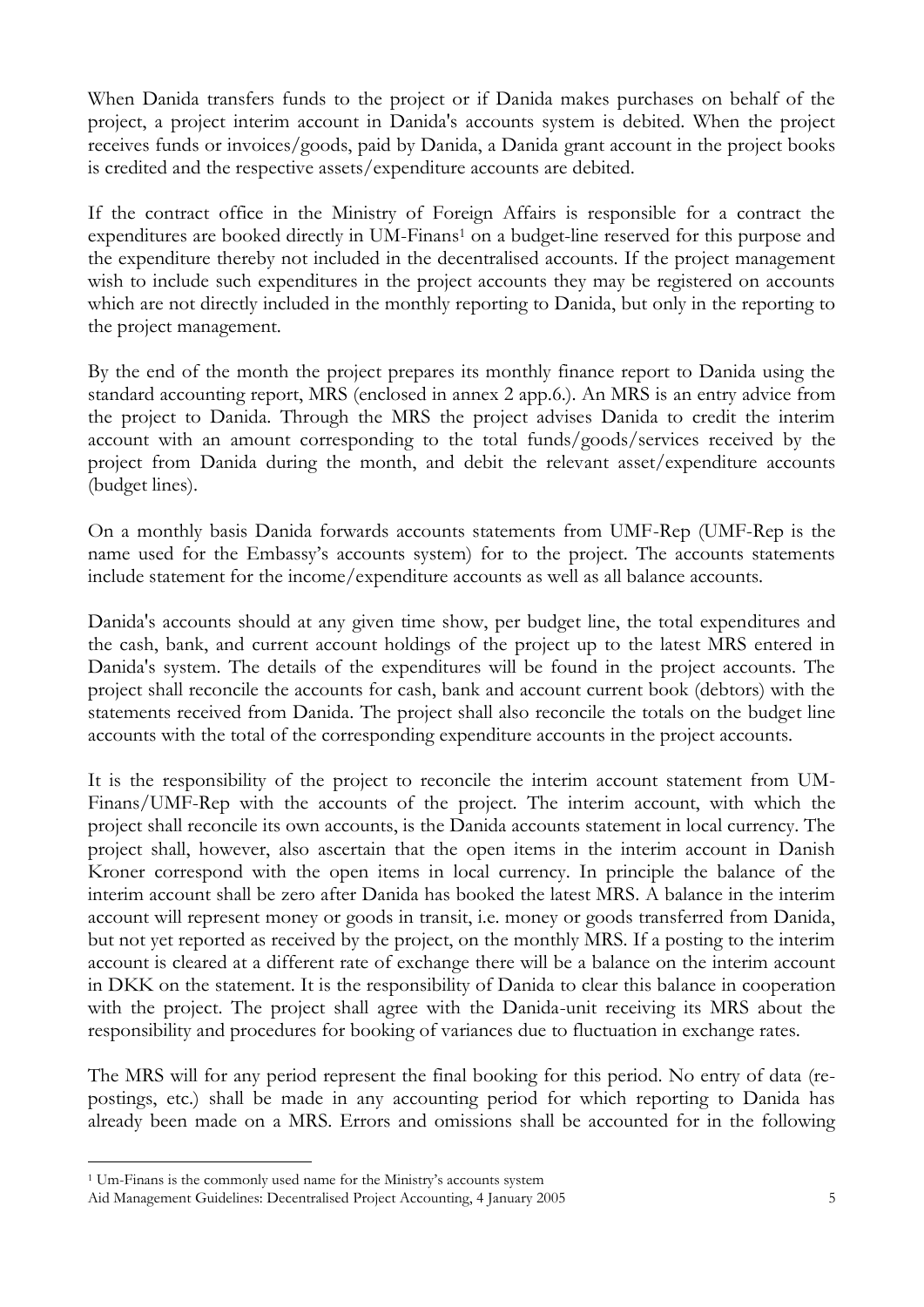accounting period. Materially errors and omissions in the annual accounts shall be commented on in the notes to the annual accounts. Any corrections resulting from such errors should be booked in the new financial year.

The procedures for checking and reconciliation of accounts, including the interim account, shall be described in the project's accounts manual as well as procedure for handling exchange rate differences.

# <span id="page-5-0"></span>**2.3 Cash Basis of Accounting**

Danida follows the cash basis principle for accounting, which means that expenditures are accounted for at the time of payment. Danida does not in its accounts system operate with fixed assets, stock of materials, accrued expenses or accounts payable. Danida's account system contains the following balance sheet accounts: cash, bank and account current book.

In cases where projects, for control and management purposes, find it appropriate to have e.g. accrued expenses and stores incorporated in their accounts, procedures should be established to offset the balances on these accounts before reporting to Danida on the MRS.

# <span id="page-5-1"></span>**2.4 Financial Years**

Danida's financial year follows the calendar year. The financial year of the government of the recipient country and the counterpart organization is often different from the calendar year, e.g. July/June. As decentralised project accounting is not to be used where the recipient partner is responsible for implementation and financial management, but only in cases where the responsibility rests with Danida, it is recommended that the project use the calendar year as its accounting year. However, other accounting periods can be used. If another accounting period is used, the project must prepare an additional budget for the calendar year, to be used in Danida's accounts.

# <span id="page-5-2"></span>**2.5 Currency**

The project shall keep its accounts in local currency and report to Danida in local currency. Danida maintains accounts for the projects in Danish Kroner as well as in the local currency. The local currency accounts in Danida's books shall correspond to the books of the projects. Conversion of the project's monthly account (MRS) to Danish Kroner is done by the Representation at a standard exchange rate. The standard exchange rates used by the representation, based on the market rates, are revised regularly by the Representation.

If more than one currency are used by the project, conversion to the local currency are made within the project accounts and the project's accounting manual shall describe the principle and procedures used.

# <span id="page-5-3"></span>**2.6 Interest**

Interest from bank holdings cannot be used as part of the funding of the project. Interest earned shall be booked on a separate account in the accounting system. At the end of each accounting period, the project will transfer interest earned during the accounting period to the Representation for onwards transfer to the Danish Ministry of Finance.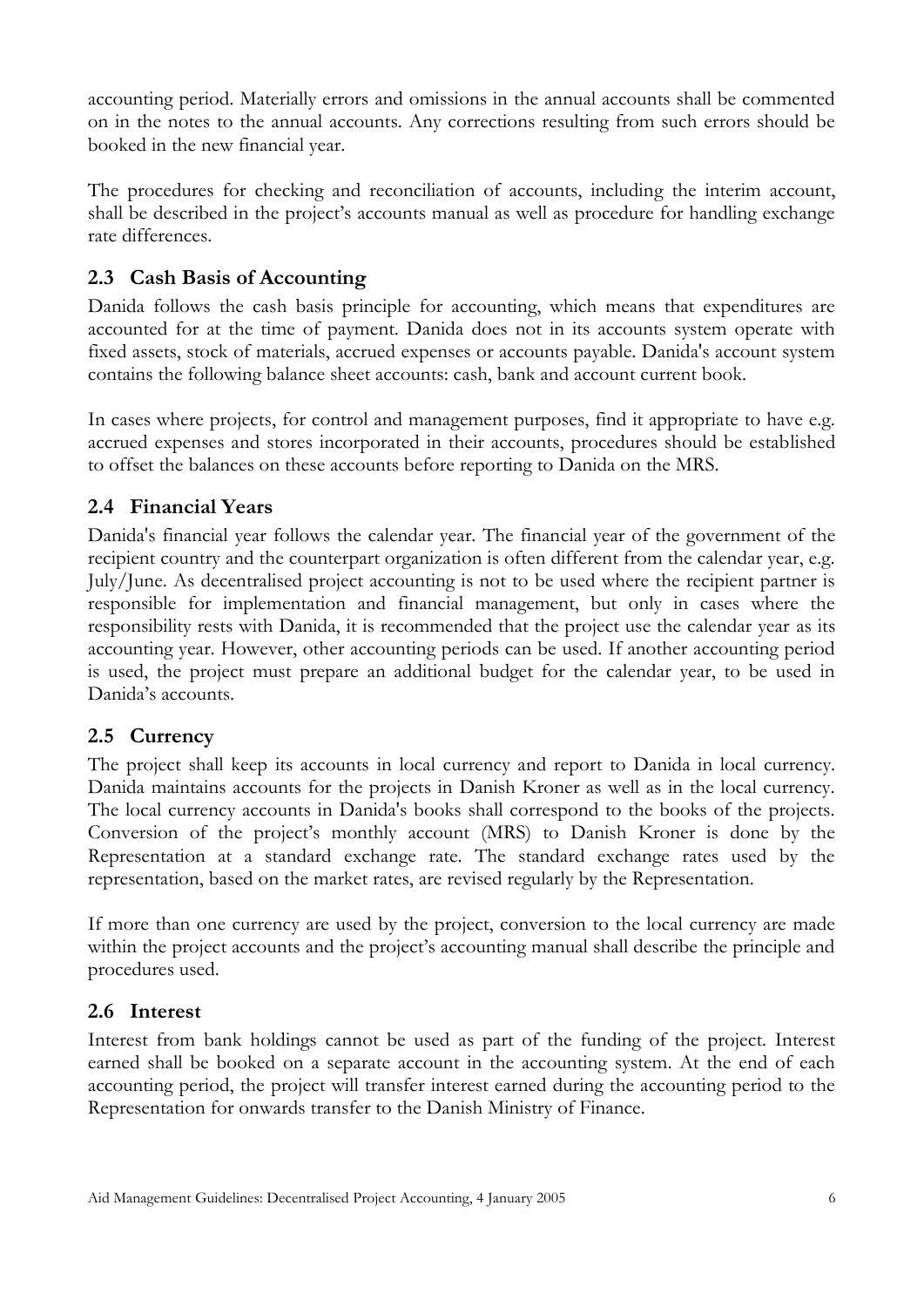# <span id="page-6-0"></span>**2.7 Onwards transfers of funds to third party**

In the case the decentralised accounting unit transfer funds to a third party institution for the implementation of programme/project activities, these activities must be governed by a contract between the decentralised accounting unit and the third party. It is the project/programme's responsibility to ensure that accounts are received timely and that they are appropriately audited. Procedures for approval of work-plans and budgets, transfer of funds, accounts, and audit shall be described in the programme/project's accounting manual.

# <span id="page-6-1"></span>**3 Establishment of the Project Accounts System and Functions**

#### <span id="page-6-2"></span>**3.1 Introduction**

This section deals with the establishment of the project accounts system and the organization of the accounts section.

The accounts system should as far as possible be operating from the project's start. In reality, however, it may take some weeks or a couple of months before the accounts section is in operation, and the system is implemented. A manual cashbook should be used for recording expenses until the computerised system is in place. When the computerized system is in place all transactions from the beginning of the project shall be recorded in the system. It should be agreed with Danida that the first monthly report (MRS) may cover more than one month, where necessary.

If an ongoing project is changing to decentralised accounting the start up date of the new accounting system shall be agreed with Danida, and likewise if a project ceases to use decentralised project accounting the last day of reporting on a MRS should be agreed upon with Danida.

# <span id="page-6-3"></span>**3.2 The Project Document**

Preparation of the project follows the Aid Management Guidelines. However, special attention should be paid to the following issues if using decentralised project accounting:

*Responsibility:* The responsibility for implementation and financial management of the project shall be clear.

*Flow of funds:* The flow of funds from Danida to the project management shall be described.

**Disbursement of funds:** Who can incur expenditures under the Danida-appropriation?

*The accounts functions of the project:* The organisation of the accounts department. Who will keep the accounts? Is it to be kept by local project staff, or shall an expatriate adviser or consultant be in charge. The expenditures of the accounts functions and audit shall be included in the budget of the project.

#### *The Project Document should include*

 job descriptions for any expatriate adviser(s) responsible for the project including a description of the responsibilities related to the accounts functions

Aid Management Guidelines: Decentralised Project Accounting, 4 January 2005 7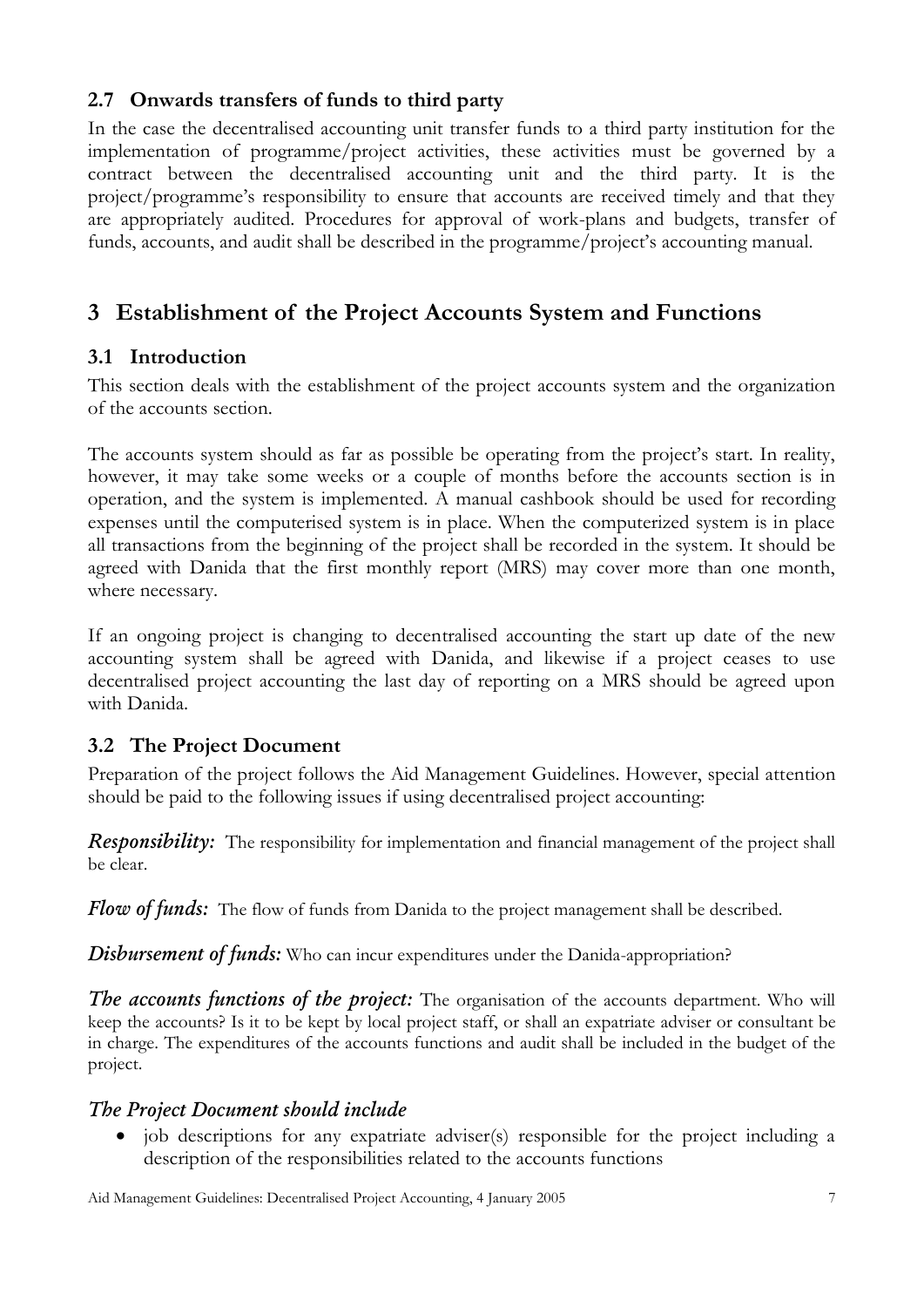- job descriptions for local senior accounts staff;
- A description of the accounting and auditing procedures to be applied, including frequency, institutions/partners involved, responsibility, feedback mechanisms.

# *Budget Lines*

The budget lines according to which the project will report are normally stated in the Board Approval Paper. The budget lines may be modified according to recommendations in review reports.

### *Procurement*

The project shall follow Danida Procurement Policy and Procurement Guidelines. These can be downloaded from **[http://www.amg.um.dk](http://www.amg.um.dk/)**

# *Audit cost*

The audit shall be paid out of the general project appropriation. This should be considered when making the project's budget.

# <span id="page-7-0"></span>**3.3 Establishment of the Accounting Unit and System**

The project shall at an early stage and within the frame of the project document, prepare a plan for the detailed organization of the accounts functions and the establishment of the accounts system. The main issues are:

# *Organization*

The organization and staffing of the accounts section should be outlined in the Project Document. It is, however, the task of the project management to make the detailed organization, including necessary backup. Attention should, inter alias, be given to: a) how shall the accounts functions be organized, b) what functions will be carried out, and c) where shall the staff be placed, and to whom do they report. If the project requires accounts staff in the field, the considerations should also be given to issues related to available office facilities, communication and reporting to head quarter, etc.

# *Staffing*

How shall the accounts functions be staffed, from where is staff available, and what training is required. Job descriptions shall be prepared for all the accounts staff. On top of training necessary to do the specified job a further training for capacity building may be included in the project support.

# *Choice of technology*

Danida should be consulted both with regard to selection of hardware and software for the computerized system. It is recommended that the selection of accounting software is guided by availability and systems support locally. A simple spreadsheet (e.g. Excel) must not be used instead of an accounting package.

# *Chart of accounts*

The project shall prepare a chart of accounts, which can fulfil the requirements of the project. Control of funds is essential. Management information and the possibility of monitoring the project's use of funds are equally important.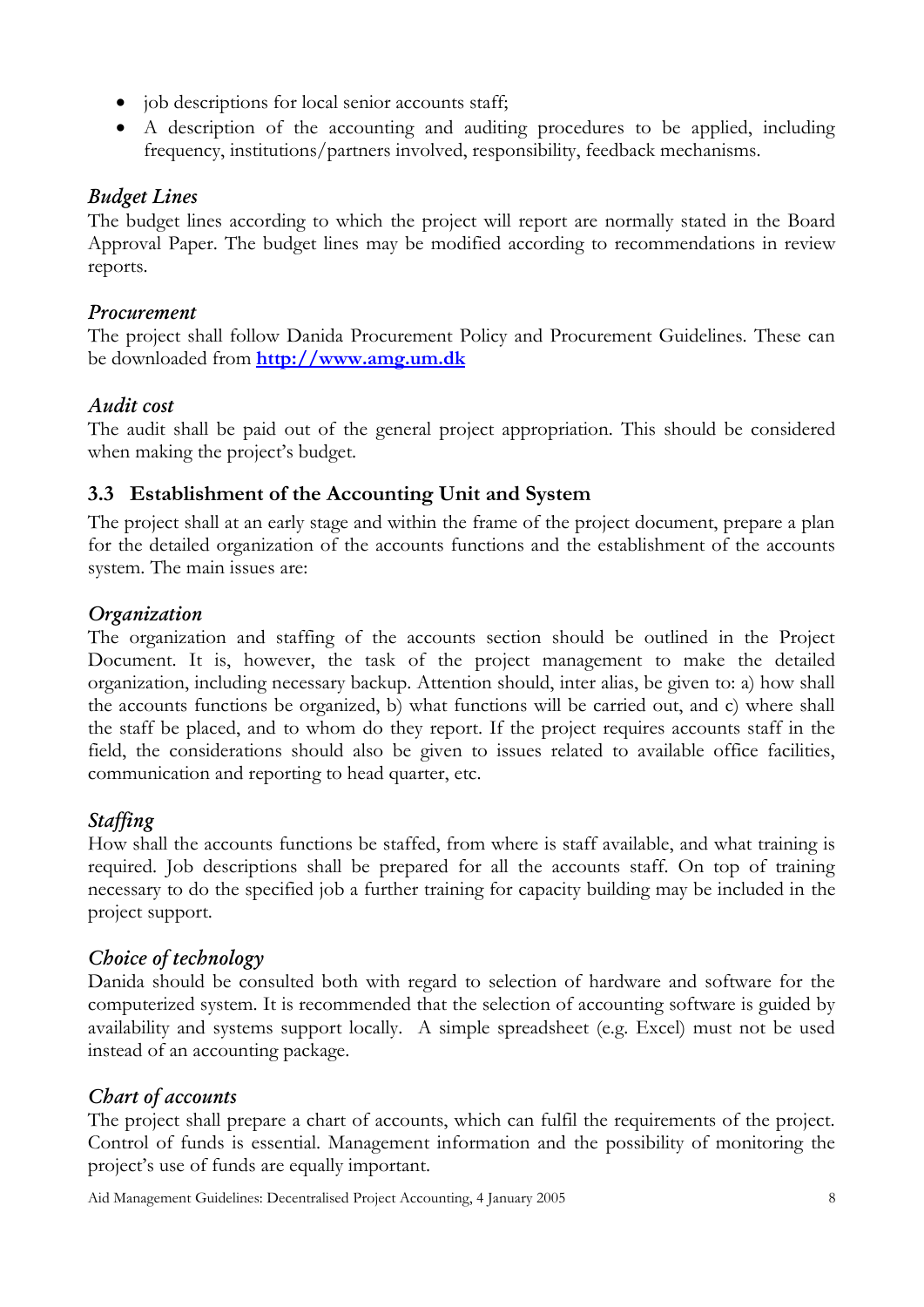Although the project is free to prepare its chart of accounts as it finds most feasible, the chart of accounts shall be designed such that accounting information supports monitoring and control of funds. The chart of accounts must allow for monitoring expenses according to activities in the annual work plan and budget, and must enable reporting to Danida according to the budget lines in the grant and the project document.

### *Installation of the system*

This activity will include installation of hardware and software, installation of the chart of accounts, entry of budget figures, and, in the case of ongoing projects, entry of opening balances.

# *Design of reports*

Reports to Danida, and if applicable to the Steering committee and the national authorities, as well ass internal accounts reports shall be designed.

### *Procedures*

Procedures regarding cash handling, approval for expenditures, reporting, budget control and other internal control, including control of assets (fixed assets, stores, debtors and cash) shall be established and documented.

### *Filing*

All bookkeeping material shall be filed so it is easy to retrieve, and it must be stored safely. Vouchers and other records must be kept until five years after the end of the financial year, in which the project is finalised. Six month before the end of the project, project management forward a list of accounting documents and forward it to the Embassy. Agreement shall be made with the Embassy as to where and how the accounting materials shall be stored after completion of the project.

The accounting material shall at any time be available for scrutiny by the Ministry of Foreign Affairs and the Danish Auditor General.

# <span id="page-8-0"></span>**3.4 Danida's Standard Codes for Expenditure Types**

For recording of expenses according to expenditure types Danida uses standard account codes. Expenses are recorded according to budget lines and within each budget-line according to expenditure type. The expenditure type code is the last two digits in the account number. Danida uses the following standard codes for expenditure types:

| Number | Description                       | Remarks |
|--------|-----------------------------------|---------|
| 02     | Salaries:                         |         |
|        | Salaries, overtime, etc.          |         |
| 07     | Employee benefits:                |         |
|        | Uniforms, shoes, medicine, etc.   |         |
| 22     | Education costs:                  |         |
|        | training<br>Seminars, work shops, |         |
|        | course fee, etc.                  |         |
| 24     | Travel costs:                     |         |

Aid Management Guidelines: Decentralised Project Accounting, 4 January 2005 9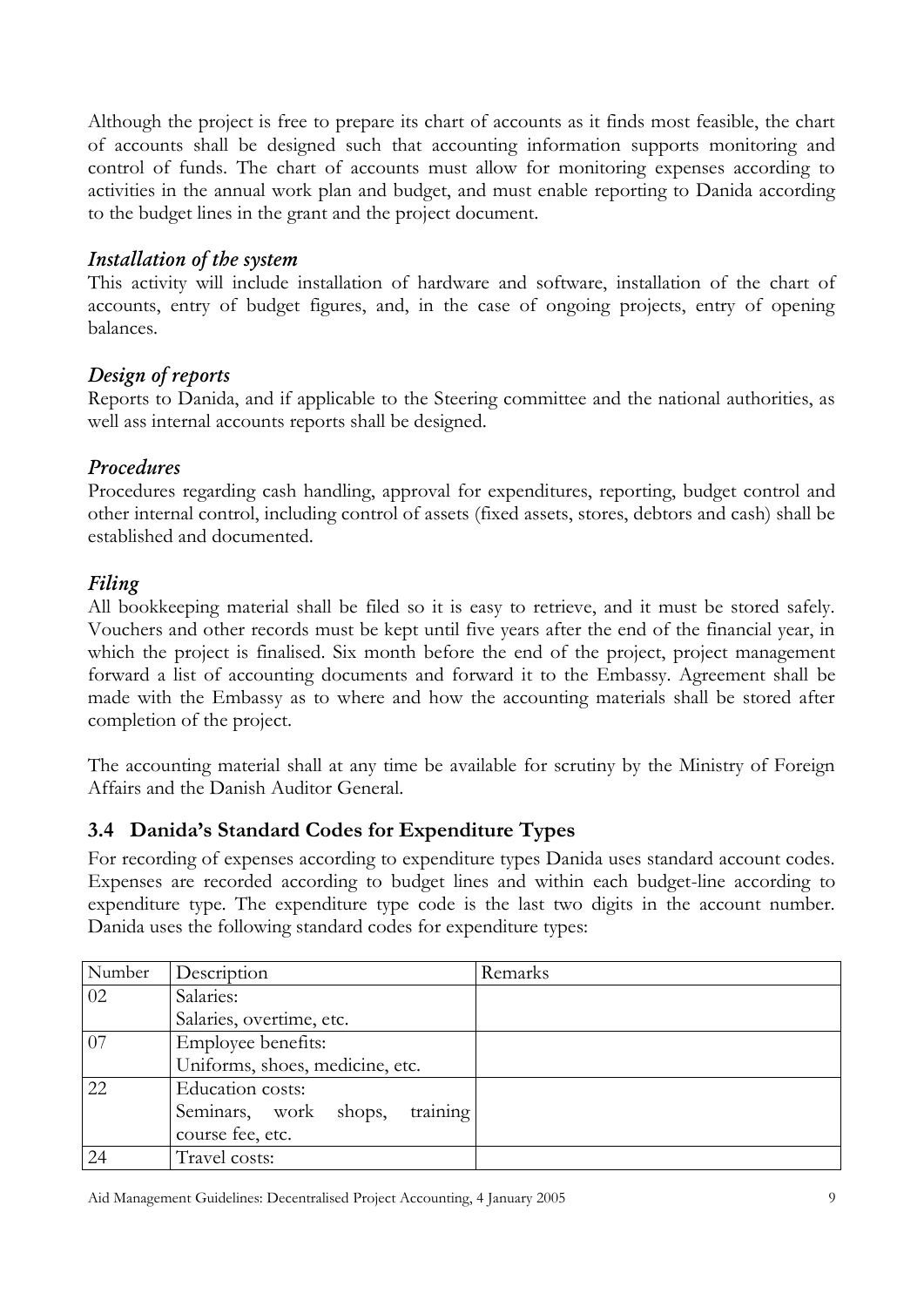|    | Transport and daily allowance               |                                                                                                    |
|----|---------------------------------------------|----------------------------------------------------------------------------------------------------|
| 25 | Office expenditures:                        |                                                                                                    |
|    | Postage, telephone, telex, paper, printed   |                                                                                                    |
|    | matters, news papers, office utensils,      |                                                                                                    |
|    | photocopies, etc.                           |                                                                                                    |
| 29 | Loss of funds:                              | Loss by theft or by misuse of funds shall be reposted                                              |
|    | Minor cash differences, loss by theft or by | to this account and the incident reported to the                                                   |
|    | misuse of funds.                            | Embassy/Representation who will report the matter                                                  |
|    |                                             | to the Ministry of Foreign Affairs for onwards<br>transmission of information to the Office of the |
|    |                                             | Auditor General in accordance with separate                                                        |
|    |                                             | instructions.                                                                                      |
| 30 | Entertainment                               | Entertainment<br>expenses<br>111                                                                   |
|    |                                             | projects/programmes are only allowed after                                                         |
|    |                                             | from<br>prior<br>approval<br>the                                                                   |
|    |                                             | Embassy/Representation.                                                                            |
| 33 | Fees:                                       | This standard account number shall not be                                                          |
|    | Payment<br>companies<br>to                  | and used for audit fees.                                                                           |
|    | institutions<br>contracts,<br>on<br>e.g.    |                                                                                                    |
|    | consultancy.                                |                                                                                                    |
| 35 | Audit                                       |                                                                                                    |
| 36 | Shipping and insurance                      |                                                                                                    |
|    | Shipping, insurance, clearing and           |                                                                                                    |
|    | forwarding expenses.                        |                                                                                                    |
| 40 | Equipment:                                  | To be recorded on inventory lists.                                                                 |
|    | Cars, trucks, motorcycles, furniture,       |                                                                                                    |
|    | computers, calculators, typewriters,        |                                                                                                    |
|    | etc.                                        |                                                                                                    |
| 50 | Running costs and<br>maintenance,           |                                                                                                    |
|    | means of transport:                         |                                                                                                    |
|    | Fuel, taxes, insurance, rent of means       |                                                                                                    |
|    | of transport, etc.                          |                                                                                                    |
| 51 | Running costs<br>and<br>maintenance         |                                                                                                    |
|    | other than means of transport:              |                                                                                                    |
|    | Materials for consumption, Film,            |                                                                                                    |
|    | medicine, hospital articles, chemicals,     |                                                                                                    |
|    | packing materials, glass and bottles        |                                                                                                    |
|    | for laboratories, books, electricity,       |                                                                                                    |
|    | Installations,<br>water.<br>fences,<br>gas, |                                                                                                    |
|    | gardens, etc. Rent of office machines.      |                                                                                                    |
| 59 | Rent:                                       |                                                                                                    |
|    | Store<br>rooms, offices, and<br>staff       |                                                                                                    |
|    | residences.                                 |                                                                                                    |
| 60 | Materials for production                    |                                                                                                    |
|    |                                             |                                                                                                    |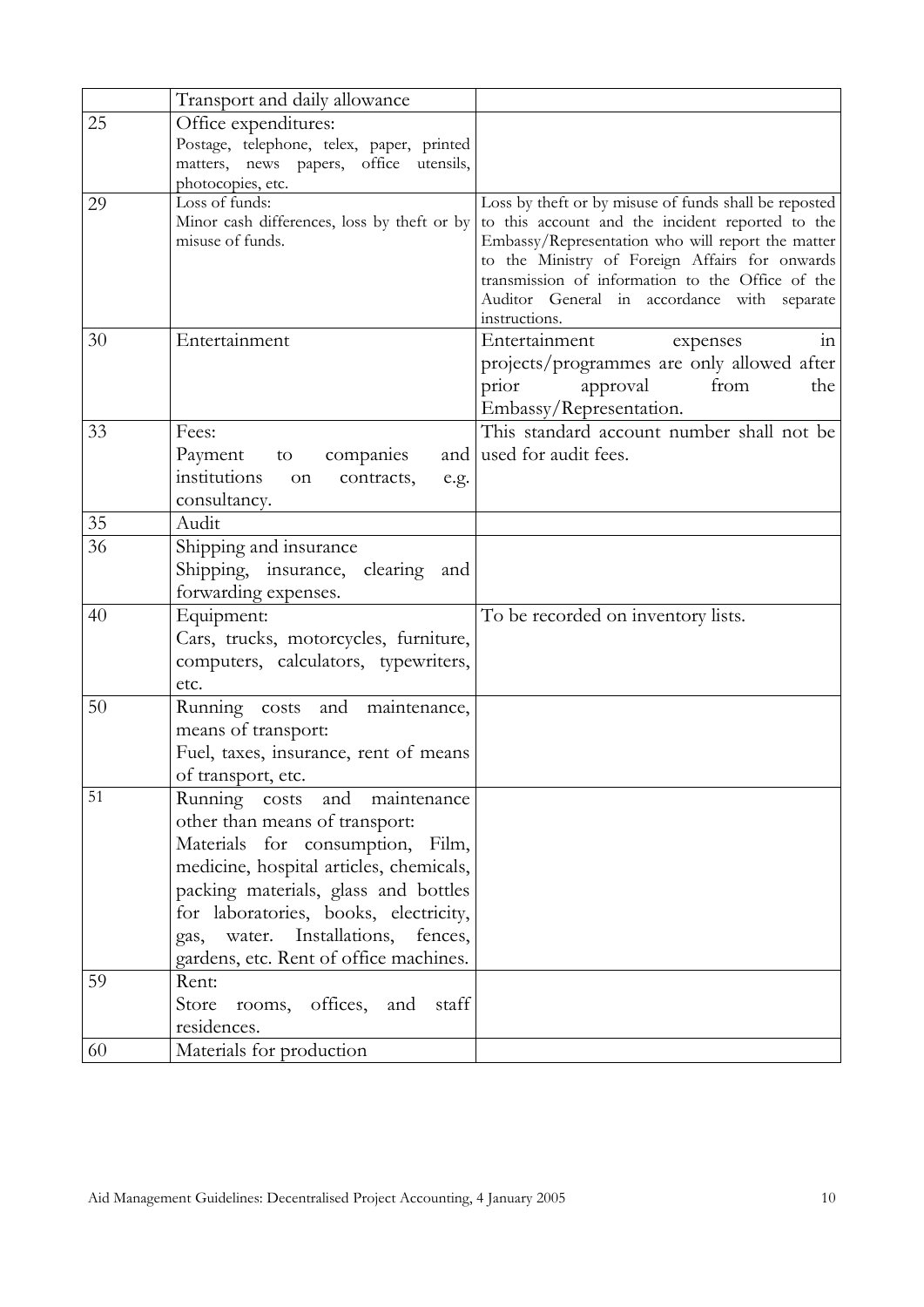| 62 | Grants:<br>Payments to NGOs where audited<br>accounts will be received.                                                   | Use of this account can only be after prior<br>agreement with the Embassy/representation.<br>The project is responsible for ensuring that<br>audited financial statements are received and<br>forwarded to the Embassy/representation. |
|----|---------------------------------------------------------------------------------------------------------------------------|----------------------------------------------------------------------------------------------------------------------------------------------------------------------------------------------------------------------------------------|
| 64 | Grants<br>Payments to NGO's to be settled by<br>original vouchers                                                         | Do.                                                                                                                                                                                                                                    |
| 72 | salaries<br>Materials<br>and<br>for<br>construction:<br>All purchases against<br>individual<br>vouchers and salary bills. |                                                                                                                                                                                                                                        |
| 73 | Purchase of real estate                                                                                                   |                                                                                                                                                                                                                                        |
| 85 | Sales:<br>Sale of materials and services (e.g.<br>photocopies)                                                            |                                                                                                                                                                                                                                        |
| 97 | Exchange rate differences:<br>Differences arising from using more<br>than one currency in the project.                    |                                                                                                                                                                                                                                        |

# <span id="page-10-0"></span>**4 Accounting Manual**

# <span id="page-10-1"></span>**4.1 Introduction**

The project shall develop an accounting manual. The manual shall give an explicit description of the project's accounting procedures and of the organisation of the accounting function and the accounting system and related systems. The manual shall stress the project-management's responsibility to maintain a sound record-keeping system, and to control the use of funds in relation to achievement of objectives.

The manual shall be prepared as an integrated part of the process of establishing the accounts section and setting up the accounts system. When preparing its accounting manual the project shall follow the lay out of the model annexed to this guideline as far as possible and feasible. The project should delete sections, which are not applicable and add sections, which the project finds of relevance.

The manual shall be prepared at the outset of the project. The manual will serve as a reference guide for programme/project management and staff, members of the Steering Committee, auditors, and Danida representatives.

#### <span id="page-10-2"></span>**4.2 Preparation and maintenance of the project's accounting manual**

All projects using decentralised accounting shall have an accounting manual describing the specific accounting procedures of the project. Annex 2 of these guidelines contains a model for a project accounting manual, which may serve as a template for the preparation of the manual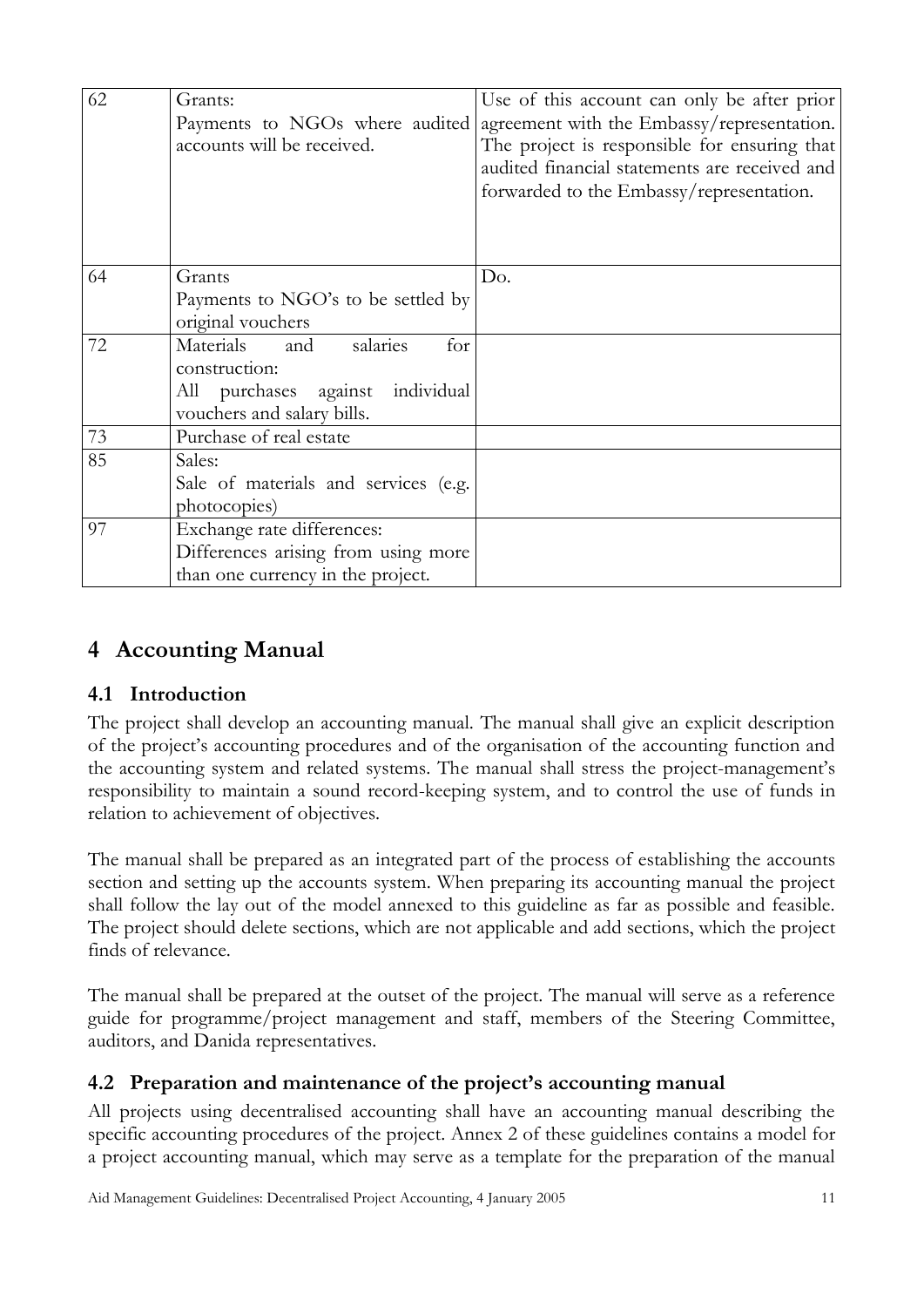for the individual project. The auditor or other external consultants may be requested to assist in the preparation of the manual as found feasible.

The model is to be used, as a guideline throughout the establishment of the accounts section and system, and the model should be prepared as part of this process. If a project already has an accounting manual, this manual shall be revised when establishing the decentralised accounting set-up. As shown in the model, other systems like stores management system, transport, and monitoring, may be included in the accounting manual, or they may be described in separate manuals depending on the size of the systems and the organization of the project. It is essential that the relationship between the accounting systems and other systems is clearly described in the accounts manual together with the relevant procedures.

During the implementation of the project the manual shall be reviewed and updated at least once a year following the annual audit incorporating the auditor's recommendations regarding accounting and control procedures. An updated version shall be forwarded to all holders of the manual, including Danida and the auditor.

# <span id="page-11-0"></span>**4.3 Approvals**

The accounting manual shall be forwarded to the project's auditors for comments and recommendations before it is presented to Danida, and where applicable the Steering Committee, for approval. The finalized manual shall be distributed to all budget responsible units, Danida and the auditors immediately after completion. The project shall get approval from relevant counterpart authorities with regard to reporting etc. as appropriate.

# <span id="page-11-1"></span>**4.4 Model Project Accounts Manual**

Annex 2 is a model for an accounting manual. The model is a guide to be used for writing the project's accounting manual. It can be downloaded from **[www.amg.um.dk](http://www.amg.um.dk/)** and used as a template for writing the accounting manual.

The model contains a number of headings and sub-headings. Under each it is stated which subject should be described. The text is either shown in ordinary font, in which case it is suggested that the text is copied directly into the manual, or in italics, in which case a the project shall describe the specific procedures used. It is strongly recommended to ensure that the project specific text gives directions about procedures rather than being policy statements.

One of the appendices attached to the model deals with procedures. It is proposed that the accounts related procedures be described in the format shown and that in the manual the procedures should only be outlined under the various headings with a reference to the appendix where the procedure is described in detail. However, the project can choose the approach which best suits it, as long as tasks are sufficiently described and responsibilities clearly assigned.

# <span id="page-11-2"></span>**5 Audit Arrangement**

Aid Management Guidelines: Decentralised Project Accounting, 4 January 2005 12 An annual audit shall be made of the project accounts. The audit shall be by an external auditor, and be in accordance with International Standards of Auditing (ISA). The auditor shall be a certified public accountant. The selection of the auditor will be made by the Danida, and where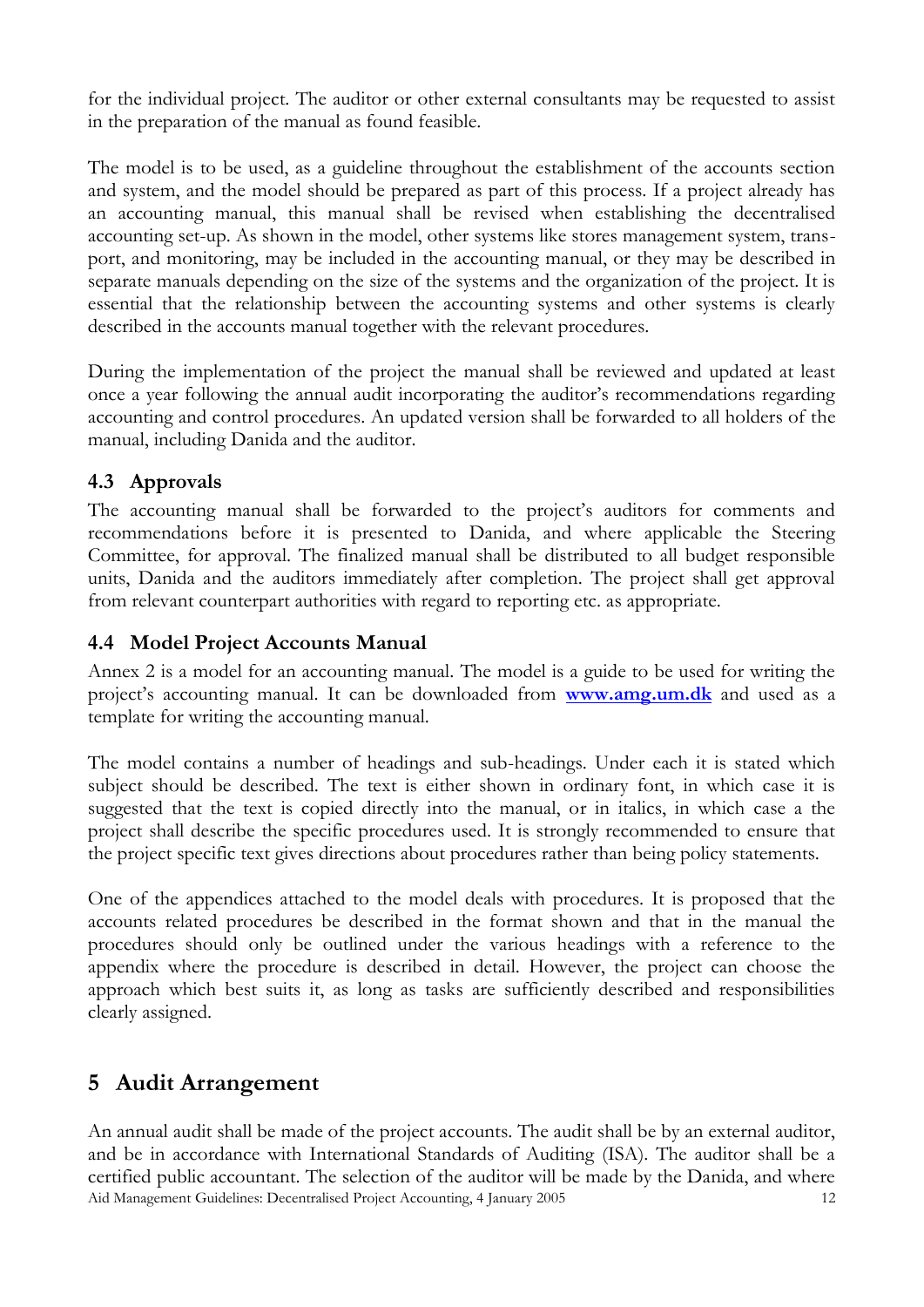applicable, in consultation with the Steering Committee. DAC's technical guidance notes on selection of a private sector audit firm and specimen terms of reference for external auditors for donor-supported projects and sector programmes is recommended be used as a reference when selecting the auditor and preparing the terms of reference for the audit. DAC's technical guidance notes can be downloaded from [www.oecd.org/dac.](http://www.oecd.org/dac.) 

Annex 1 is a proposal for an audit agreement, for the project to use as guidance when making an audit agreement. However, it is important that the project management ensures that all project specific issues which are not included in the generic agreement is part of the terms of reference for the auditor, and that the Terms of Reference is attached to the audit agreement. Danida, in consultation with the Steering Committee, shall approve the specific terms of reference. The audit agreement, signed by the auditor and Danida, shall be co-signed by the project's management.

The annual audit shall include - but not be limited to - inspection of accounting records including examination of documentation for transactions, confirmation of cash and bankbalances, check of bank reconciliation, direct confirmation of accounts receivables, and verification of physical inventories and fixed assets. The audit shall include an audit of the accounting and procurement function including test of compliance with the accounting and procurement procedures.

In the case the decentralised accounting unit transfer funds to a third party institution for the implementation of programme/project activities, the annual audit shall include a review of the contracts and procedures governing these arrangements as well as stock taking and a review of audited financial statements received from these third parties. The auditor shall make a reconciliation of audit reports received to the programme/project's bookkeeping.

The audit report shall include a financial statement (signed by project management) for the fiscal period audited and a memorandum of examination. The audit report, together with the project managements comments to the report and replies to all questions raised in it shall be presented to Danida and where applicable the Steering Committee not later than five months after the end of the accounting period. One original copy of the audit report shall be forwarded to Danida immediately after completion.

# <span id="page-12-0"></span>**6 Guidelines to staff at the representation**

# <span id="page-12-1"></span>**6.1 Roles and responsibilities**

Danida is responsible for the overall monitoring of the project implementation and the development in project activities. In most cases this responsibility rests with the Representation in the country where the project is based. The responsibility includes, but not limited to:

- o Ensuring that financial reports are regularly received and that prompt action is taken on issues and problems identified;
- o Ensuring that independent auditors audit the project's accounts annually, and that there is a final audit at the end of the project;
- o Ensuring that action is taken promptly on issues and problems raised in Steering Committee Meetings, in regular progress reports or identified by the auditor.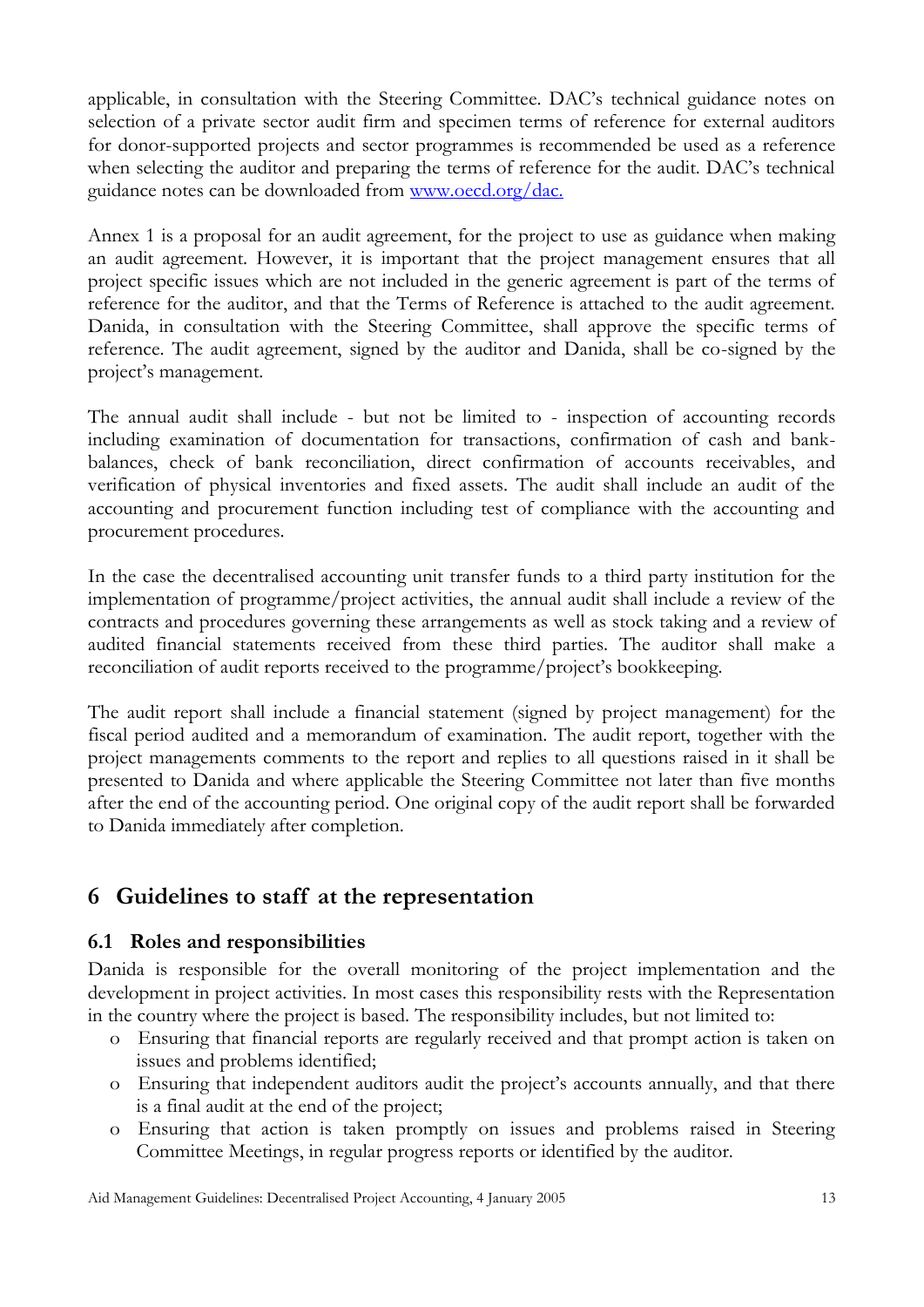- o Ensuring that the project's procurement is carried out in accordance with Danida's Procurement Guidelines.
- o Ensuring that annual work plans, budget and procurement plans are developed and approved according to procedures laid down for the programme and project assistance.

The responsibility for implementation and monitoring of a project with decentralised accounting will normally rest with the Desk Officer or Local Programme Officer at the Representation. He/she will be responsible for actively monitoring that the project is implemented in accordance with the appropriation note, the programme document, the government agreement, and other binding agreements in consultation with the Chief Financial Officer at the representation. Further guidance on the roles and responsibilities is found in the Organisation Manual for the Management of Danish Development Co-operation which can be downloaded from: [www.amg.um.dk](http://www.amg.um.dk/). The Representation's Organisation Manual and Bookkeeping and Accounting manual shall describe the division of roles and responsibilities within the Representation regarding implementation, monitoring, accounting and auditing of decentralised accounting projects.

# <span id="page-13-0"></span>**6.2 Review and Recording of the Monthly Reporting (MRS)**

The procedures for review and recording of the monthly reporting from the projects with decentralised accounting shall be described in the Representation's Bookkeeping and Accounting Manual. The Representation shall maintain a list of all projects with decentralised accounting and keep an overview of reports received. The Representation is responsible for ensuring that monthly reports are received and recorded in the Representation's accounts timely.

On the receipt of the project's monthly report, which shall be signed by the project manager, the Representation shall:

- Check that all required supporting documents are attached to the monthly report, i.e.:
	- o MRS
	- o Trial Balance
	- o Cash check statement (cash at hand vs. balance on trial balance) signed by project manager and accountant
	- o Bank reconciliation with copy of the bank statement. Signed by project manager and the accountant
	- o Statement of the interim account
- Make reconciliation's of accounts, i.e.:
	- o The interim account (96)
	- o UMF-Rep and project accounts:
		- o Cash
		- o Bank
		- o Current account

The Representation shall enter accounts data into the Representation's accounts timely and on a monthly basis. The Representation shall ensure that proper procedures for handling of the projects' monthly reporting are in place. The procedures shall clearly describe the tasks to be carried out as well as assign roles and responsibilities. The procedures shall be described in the Representation's Bookkeeping and Accounting Manual.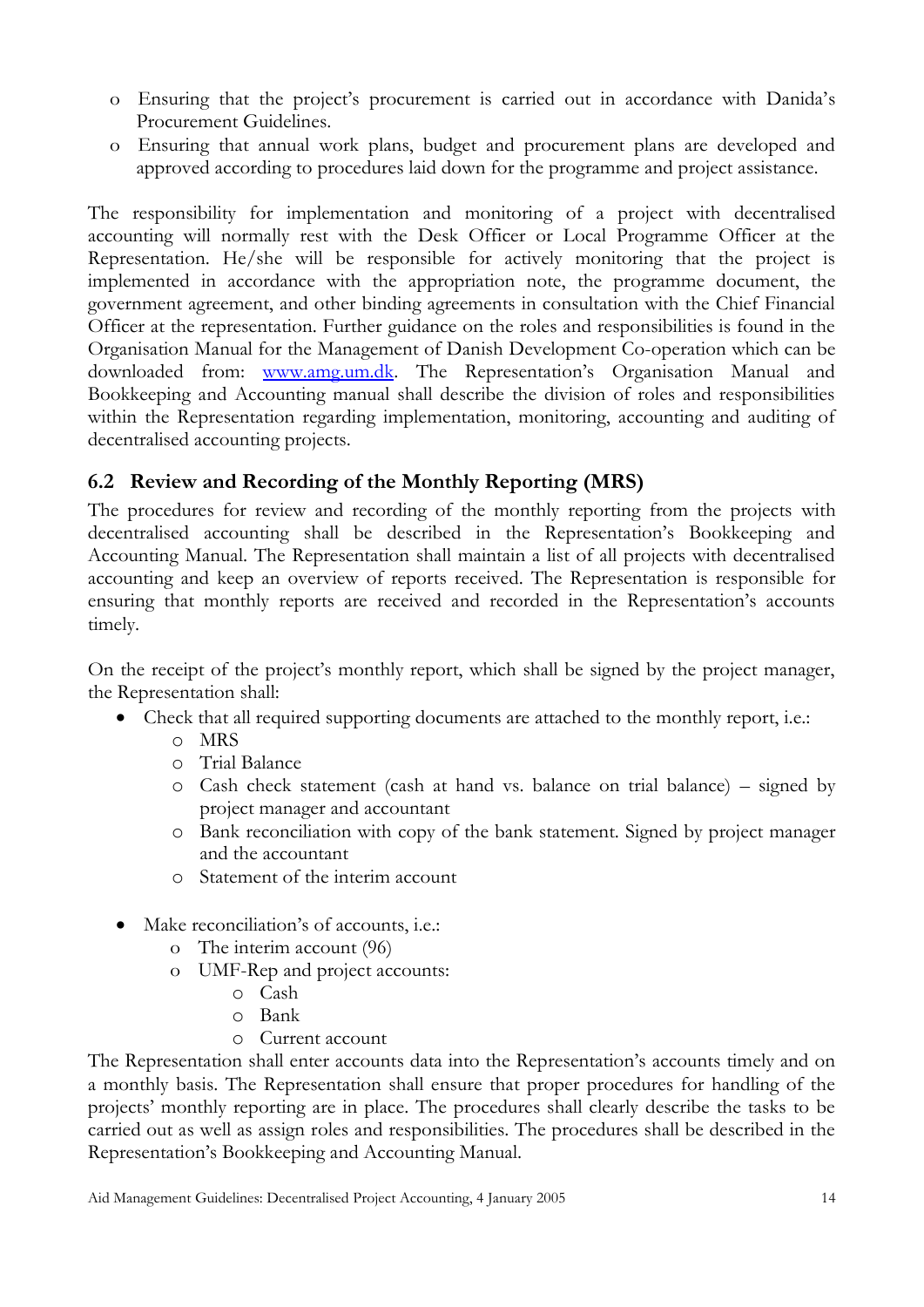### <span id="page-14-0"></span>**6.3 Review of audit arrangement and annual audit report**

The Representation shall review the annual audit report including the auditor's report on the examination of accounts, and reconcile the audited financial statement with the project's balances in UM-Finans/UMF-Rep. The Representation shall ensure that any material issues raised in the auditor's report is appropriately and timely followed up and appropriate actions taken.

As documentation for the Representation's review of the audit report the Representation must complete the accounting Cover Note: 'Decentralised Project Note' (the note and a guide to the note can be downloaded from T-Rex). The desk officer and the financial controller at the Representation shall approve the Cover Note. In those cases where there is no financial controller at the Representation, the regional financial controller must approve the audited accounts and sigh the Cover Note. Documentation for completion of the Cover Note and actions taken for follow up on the audit report must be filed on the Representation's project file.

The division of responsibilities and procedures related to receipt, review, and approval of the financial statements and annual audit report, completion of Cover Note, and registration of the accounts shall be described in the Representation's Bookkeeping and Accounting Manual.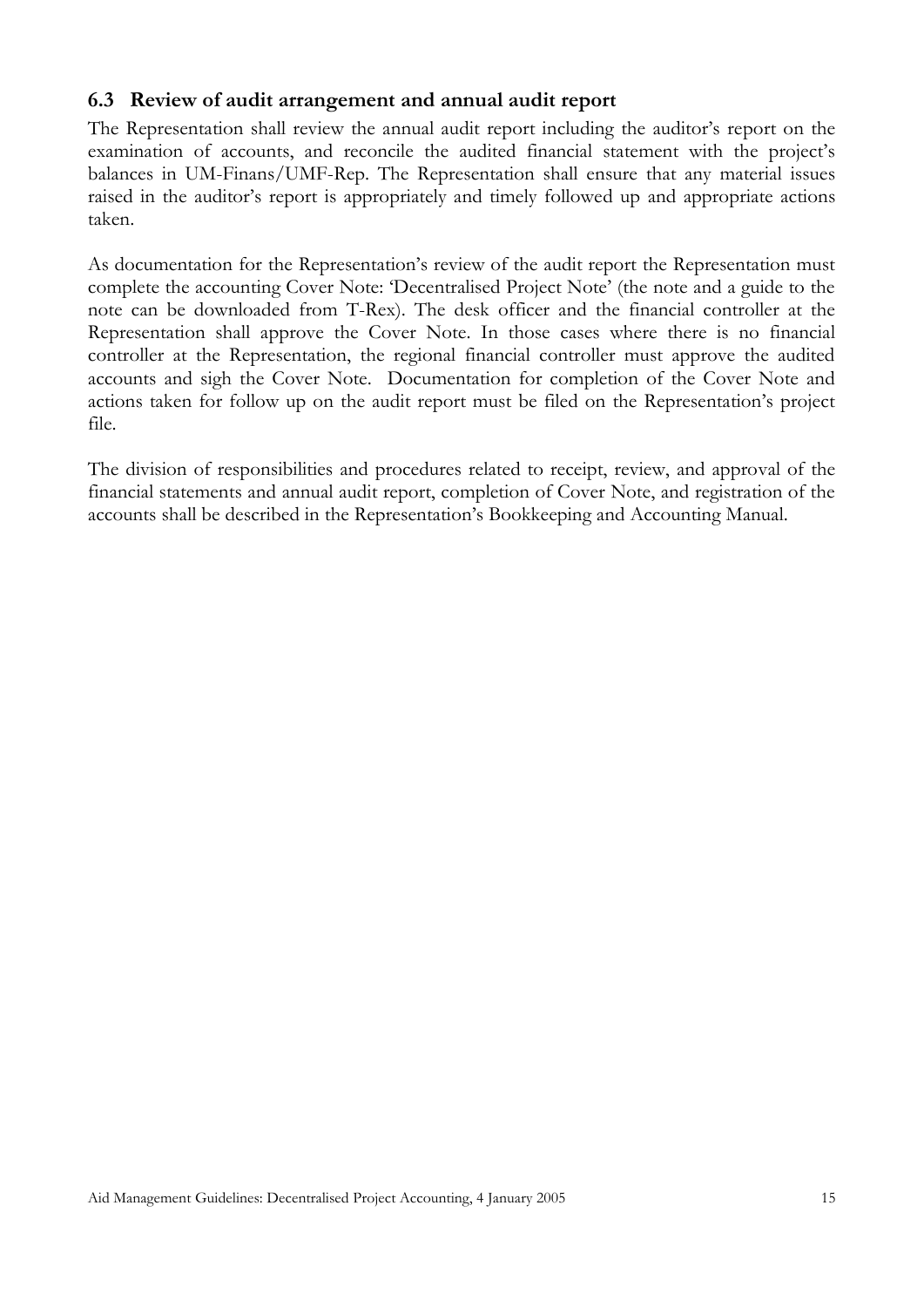# <span id="page-15-0"></span>**Annex 1: Audit Agreement**

The agreement with the external auditor may be based on the following:

- a) Identification: Statement identifying the precise project to be audited, along with project location(s), and responsible staff.
- b) Performance and scope of audit: Statement establishing that the audit will be performed in accordance with internationally recognised audit principles based on the instructions for project accounting, including the accounts manual.
- c) Auditing and reporting during year: Statement establishing that at least one un-notified audit of assets will be made per year, including cash check, confirmation and reconciliation of bank accounts, direct confirmation of selected account receivables, and observation and verification of physical inventories and fixed assets where applicable. Regular random inspections of accounting records - including detailed examination of vouchers - will be made roughly every quarter depending on the level of project activity. A report on examination must be submitted to the Embassy immediately after the audit has been performed, and a copy must be sent to the project. The audit work should be planned in such a manner that the major part of the examination will be completed at an interim stage.
- d) Auditing and reporting of annual accounts: Statement establishing that at the end of the calendar year (in some cases the end of the fiscal year) the accounts are to be fully audited, certified accordingly, and submitted to the Embassy, supported by the auditor's remarks. Material exceptions should be noted in the report while less significant items should be included in the memorandum of examination, as specified below. The date for audit completion must be specified in the agreement (normally not more than twothree months after the end of the fiscal year).
- e) Memorandum of examination: Upon completion of the audit (see above) a memorandum of examination should be prepared, stating the auditors observations and recommendations regarding the following items:
	- 1. Material changes in accounting principles.
	- 2. The adequacy of the project's accounting function.
	- 3. Any material internal control weakness that is observed during the audit. If any, the project should be provided with a description of the weaknesses and the recommendation and improvements applicable. If appropriate a separate internal control memorandum should be issued.
	- 4. Material change in scope of operation.
	- 5. Comment of possible misuse of donations received from Danida in relation to the agreement between Danida and the Project Implementing agency and the approved budgets.
	- 6. Compliance with tax and other local legislation.
	- 7. Any matters which have come to the auditor's attention during the review of the next year's work plan and budget which will be of interest to the project.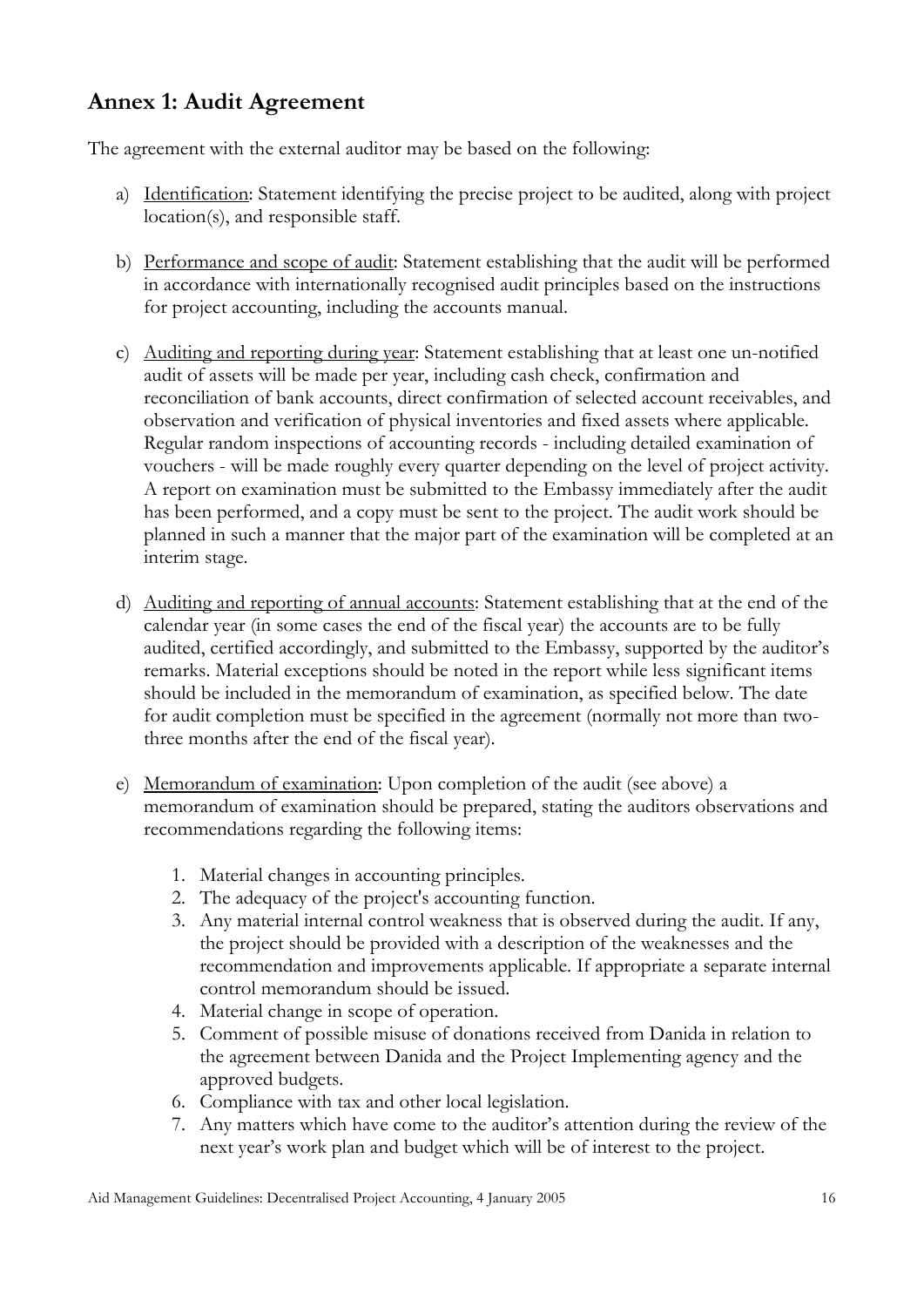f) Other tasks: Statement specifying which other services the project wishes the auditor to perform. Examples include preparation of annual accounts, monthly bookkeeping scrutiny prior to submission of documentation to the embassy, computer bookkeeping, consulting regarding the implementation of decentralisation, etc.

In the case the decentralised accounting unit transfer funds to a third party, the contract shall include a requirement for the auditor to include a review of the contracts and procedures governing these arrangements as well as stock taking and a review of audited financial statements received from these third parties in his work, including reconciling the audit reports received from third parties to the programme/project's bookkeeping.

g) Termination and fees: Statement establishing the term of the agreement and the rules for termination. In addition, establishment of the size of fee or method of calculation, and of when the fee is due for payment. Normally the note of charge should be sent not later than four months after year-end.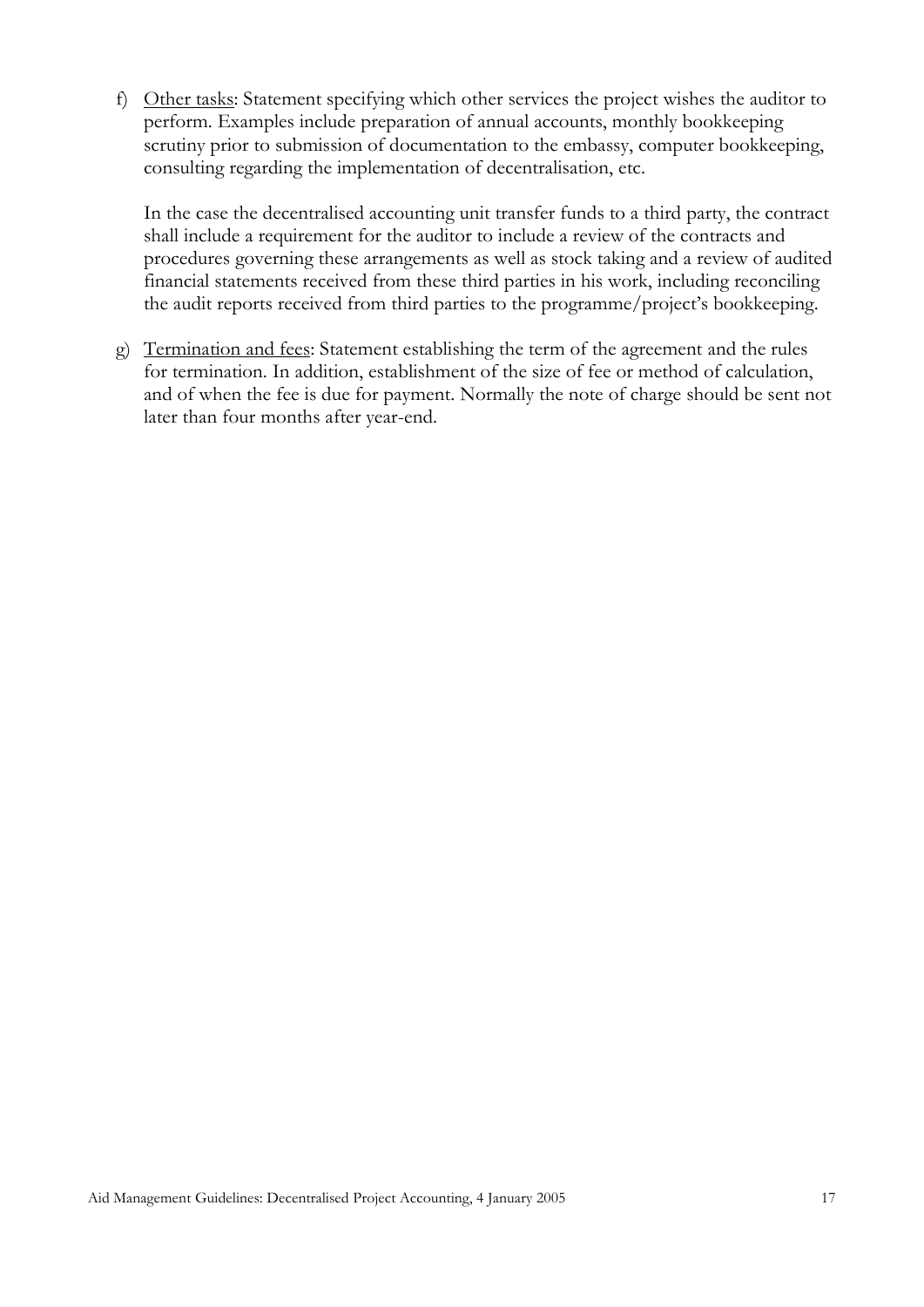# <span id="page-17-0"></span>**Annex 2: Model for Accounting Manual**

The next section is a model for an accounting manual for projects with decentralised project accounting.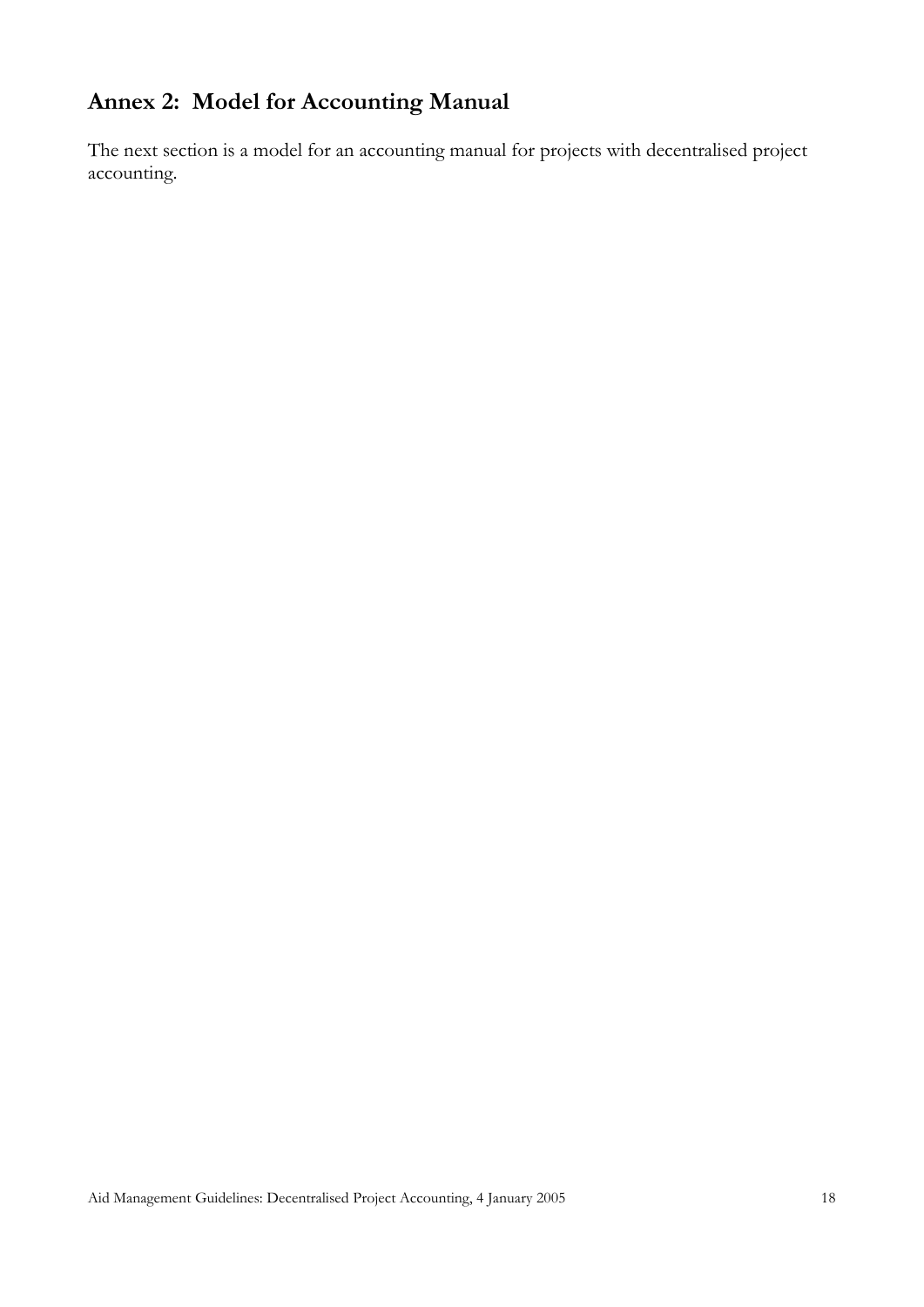**Annex 2: Model accounts manual for projects with decentralised project accounting.** 

# **ACCOUNTS MANUAL**

# **FOR**

# **[***NAME OF PROJECT***]**

Danida File No. 104.xxx.yy Danida Project Account No. XXX Manual No. XX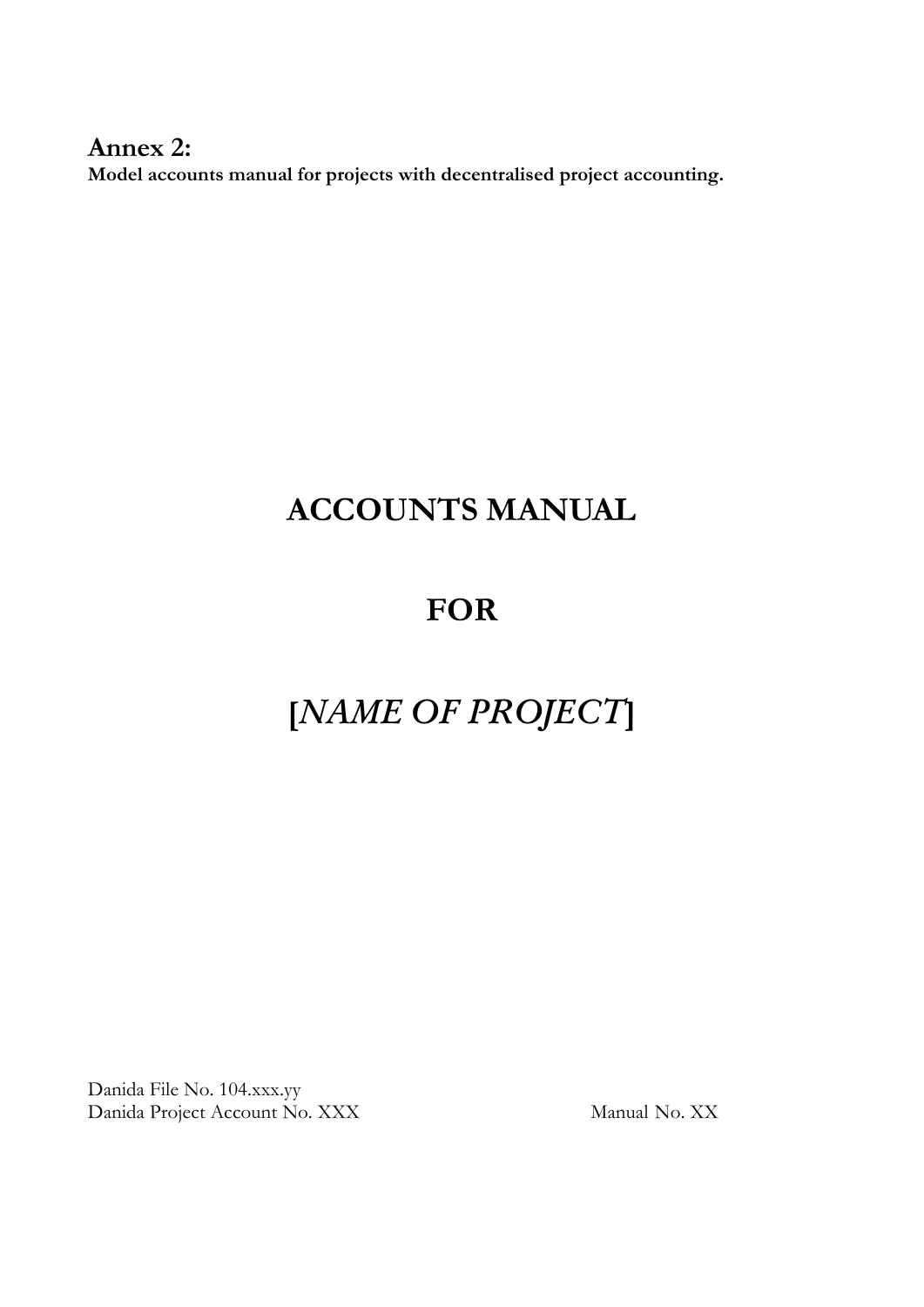# **Table of Contents**

| 1                       |     |                                               |  |
|-------------------------|-----|-----------------------------------------------|--|
|                         | 1.1 |                                               |  |
|                         | 1.2 |                                               |  |
|                         | 1.3 |                                               |  |
| $\mathbf{2}$            |     |                                               |  |
|                         | 2.1 |                                               |  |
|                         | 2.2 |                                               |  |
| 3                       |     | THE RELATIONS TO DANIDA'S ACCOUNTING SYSTEM5  |  |
| $\overline{\mathbf{4}}$ |     |                                               |  |
|                         | 4.1 |                                               |  |
|                         | 4.2 |                                               |  |
|                         | 4.3 |                                               |  |
|                         | 4.4 |                                               |  |
|                         | 4.5 |                                               |  |
|                         | 4.6 |                                               |  |
|                         | 4.7 |                                               |  |
|                         | 4.8 |                                               |  |
| 5                       |     |                                               |  |
|                         | 5.1 |                                               |  |
|                         | 5.2 |                                               |  |
| 6                       |     |                                               |  |
|                         | 6.1 |                                               |  |
|                         | 6.2 |                                               |  |
|                         | 6.3 |                                               |  |
| 7                       |     | <b>ACCOUNTING PROCEDURES AND REPORTING 11</b> |  |
|                         | 7.1 |                                               |  |
|                         | 7.2 |                                               |  |
|                         | 7.3 |                                               |  |
|                         | 7.4 |                                               |  |
|                         | 7.5 |                                               |  |
|                         | 7.6 |                                               |  |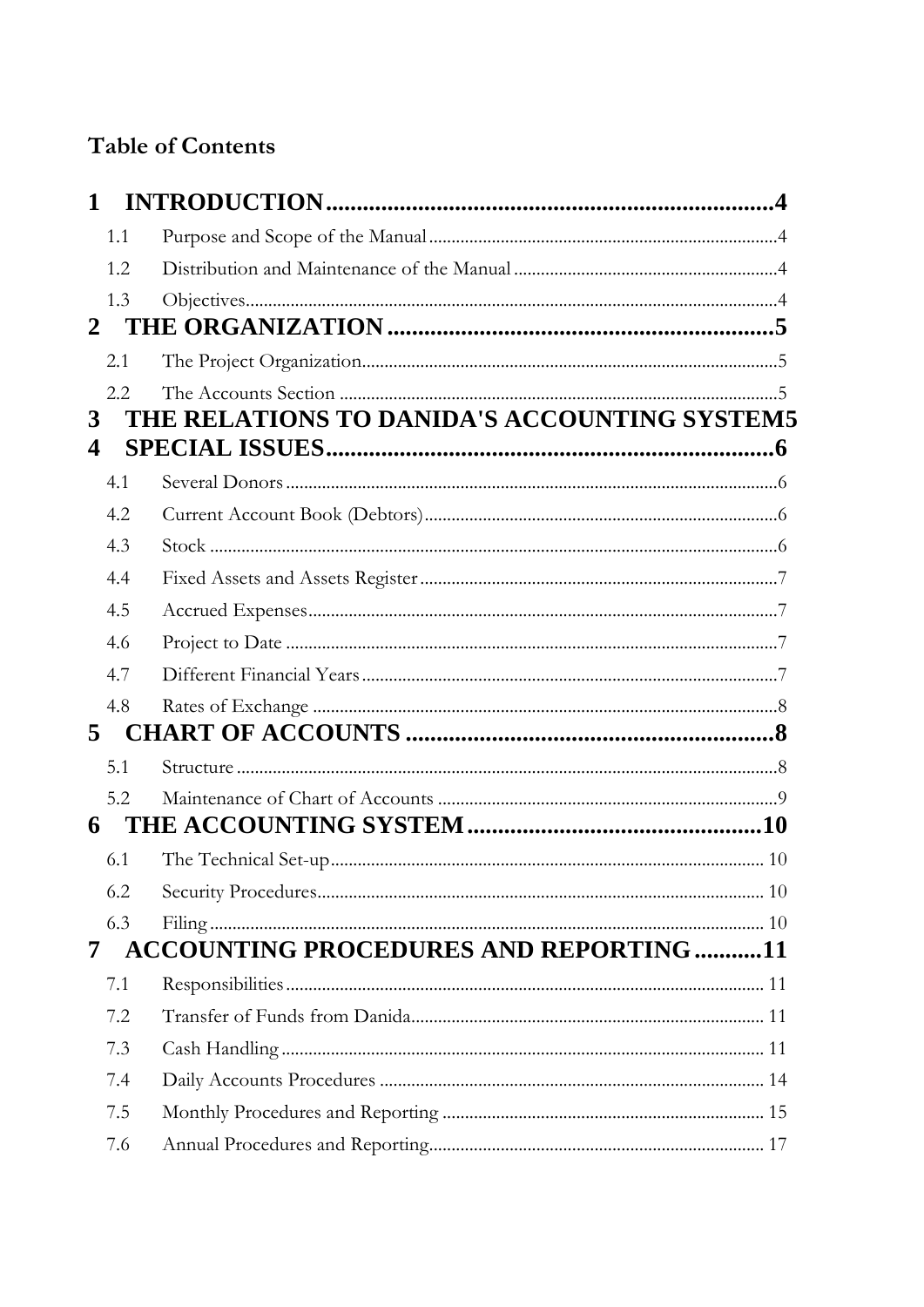| 8 |      | <b>OTHER SYSTEMS AND PROCEDURES 18</b> |    |
|---|------|----------------------------------------|----|
|   | 8.1  |                                        |    |
|   | 8.2  |                                        |    |
|   | 8.3  |                                        |    |
|   | 8.4  |                                        |    |
|   | 8.5  |                                        |    |
|   | 8.6  |                                        |    |
|   | 8.7  |                                        |    |
| 9 |      |                                        |    |
|   | 9.1  |                                        |    |
|   | 9.2  |                                        |    |
|   |      |                                        |    |
|   | 10.1 |                                        |    |
|   | 10.2 |                                        |    |
|   |      |                                        | 21 |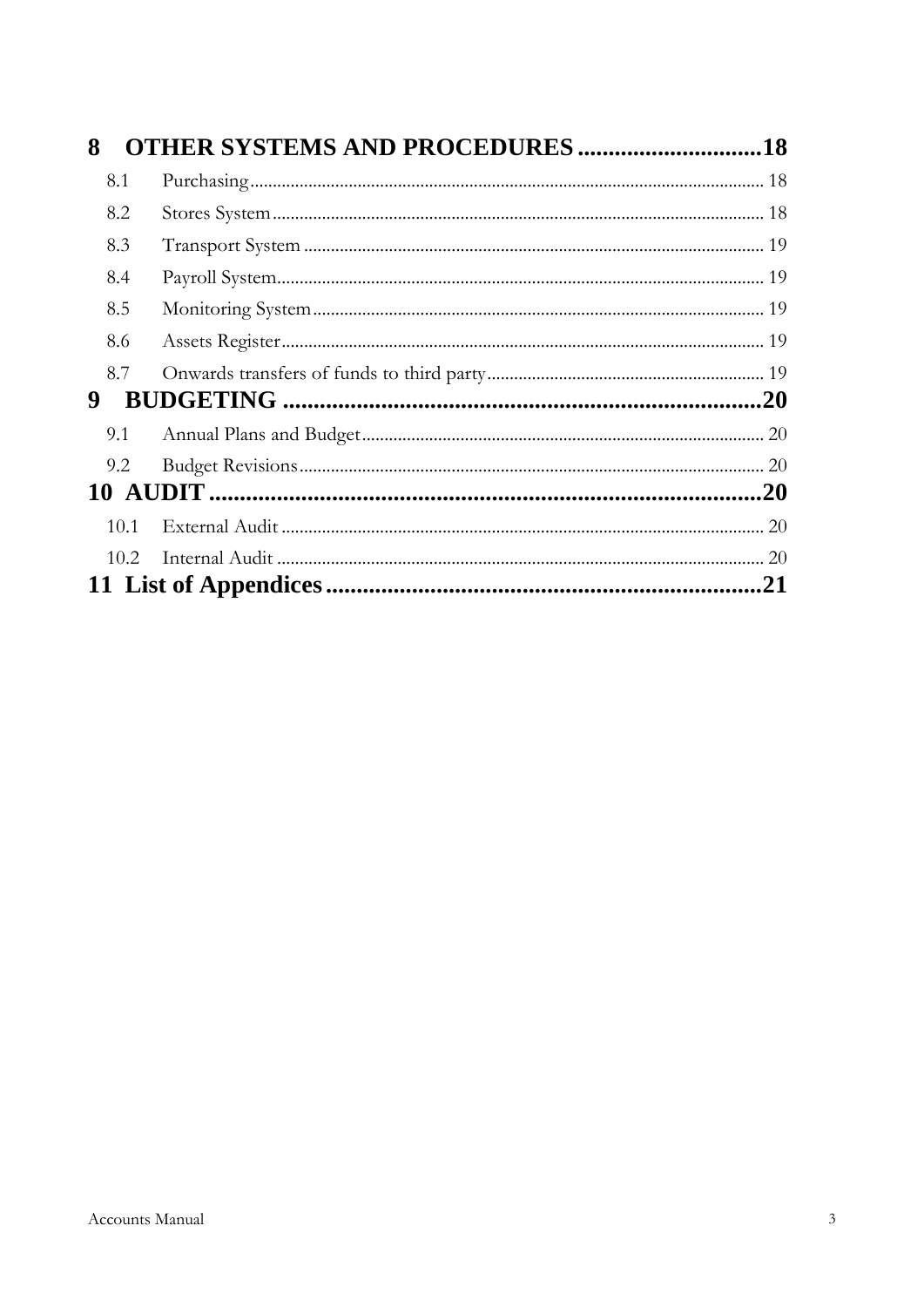# <span id="page-21-0"></span>**1 INTRODUCTION**

### <span id="page-21-1"></span>**1.1 Purpose and Scope of the Manual**

The purpose of this accounts manual is to have an explicit description of the agreed accounts procedures of the project, and of the organization of the accounts functions, the accounts system and related systems.

The manual shall be used as a reference book by project staff, auditors and Danida representatives, and it shall be used in connection with training of accounts staff of the project.

#### <span id="page-21-2"></span>**1.2 Distribution and Maintenance of the Manual**

The copies of the manual shall be individually numbered on the front page. Holders of the manual shall be listed in an Appendix to the manual (see Appendix 8). The holders shall include the Embassy and the External Auditor.

The person responsible for the maintenance of the manual shall be named. It should be stated that users of the manual who wish to propose amendments or additions should contact the person responsible. Routines for distribution of new or revised pages to all holders shall be described here.

#### <span id="page-21-3"></span>**1.3 Objectives**

The project accounting shall meet the following objectives:

#### **Reporting**

The accounts system shall provide the project management with the necessary financial information required to ensure efficient project implementation.

The accounts system shall provide for accurate and timely financial reporting to Danida and to the government according to prevailing rules and agreements.

#### **Control**

The accounts system shall provide for efficient control and monitoring of the use of funds and other assets made available for the project.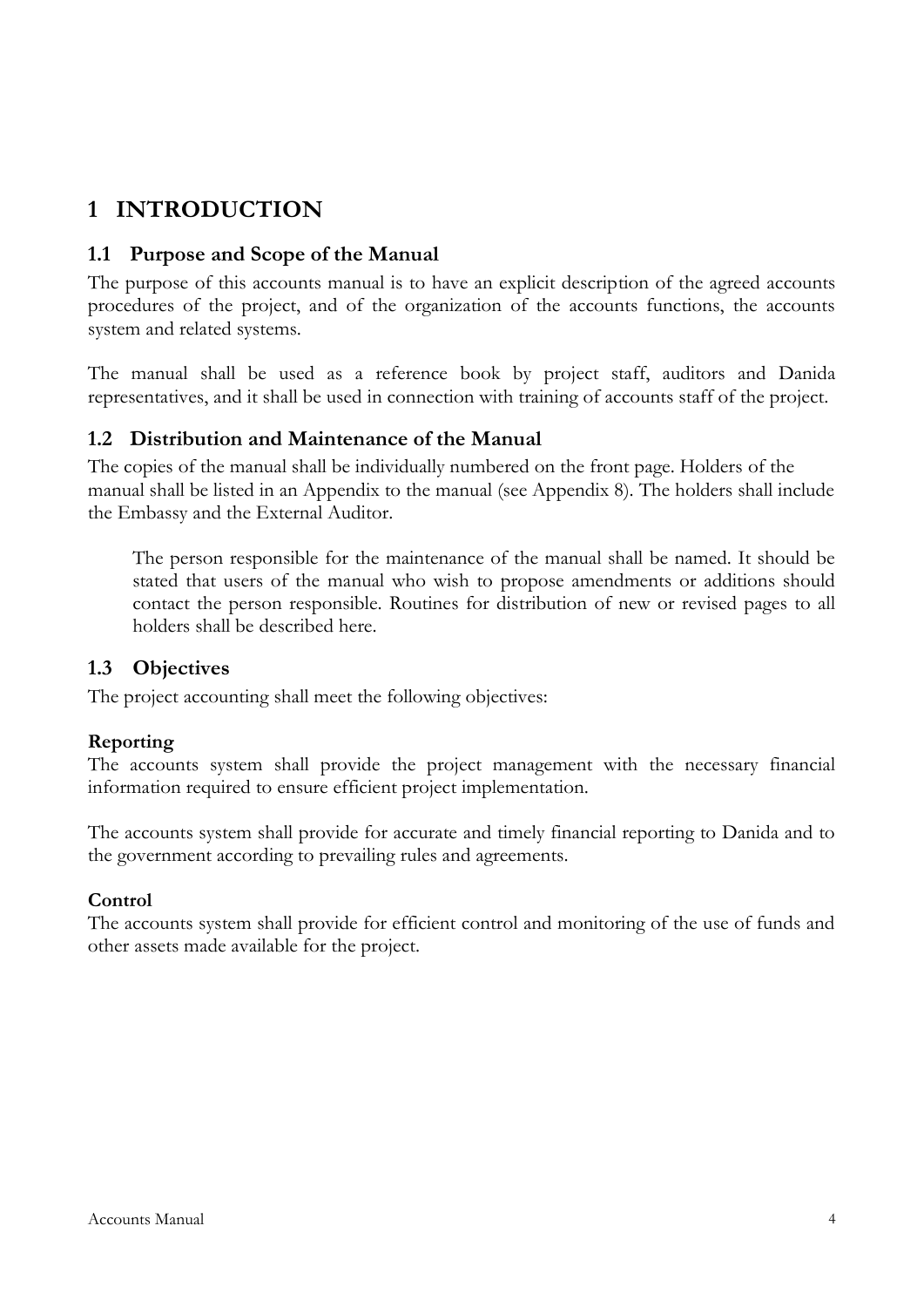# <span id="page-22-0"></span>**2 THE ORGANIZATION**

#### <span id="page-22-1"></span>**2.1 The Project Organization**

*When setting up the accounts system and designing the chart of accounts it is necessary to have a clear picture of how the project management shall take place.*

*The overall purpose of the project and the project organization shall be described. The project organogram may be included here or as an appendix. The relations to the counterpart ministry/organizations shall be described. E.g. is the project receiving funds from government or is the project channelling funds to the counterpart.*

*The reporting channels, external as well as internal, shall be stated.*

#### <span id="page-22-2"></span>**2.2 The Accounts Section**

*The organization of the accounts functions/the accounts section shall be described. Job descriptions for all accounts staff shall be prepared and shown as appendix (see Appendix 4).*

*Specific accounts related organizational issues should be described here. For instance:*

*who are having imprest accounts, where are stores held, how is transport organized.*

# <span id="page-22-3"></span>**3 THE RELATIONS TO DANIDA'S ACCOUNTING SYSTEM**

This chapter describes the relations between the project accounts and Danida's accounts. The purpose of the chapter is to state the principal relation between the two parties. The specific procedures and forms are dealt with later in the manual.

When Danida transfers funds to the project or if Danida makes purchases on behalf of the project, an interim account for the project in Danida's books is debited.

When the project receives funds or invoices for goods or services, paid by Danida, the Danida grant account in the project accounts is credited and the respective asset and/or expenditure accounts are debited. *If the contract office in Danida is responsible for a contract the expenditures are booked on a budget line reserved for this purpose and the expenditure thereby not included in the decentralised accounts.* 

By the end of the month the project prepares its monthly finance report to Danida, the MRS. The MRS is an entry advice from the project to Danida. Through the MRS the project advises Danida to credit the interim account with an amount corresponding to the total funds/goods/services received by the project as informed by Danida during the month, and debit the relevant asset/expenditure accounts (budget-lines).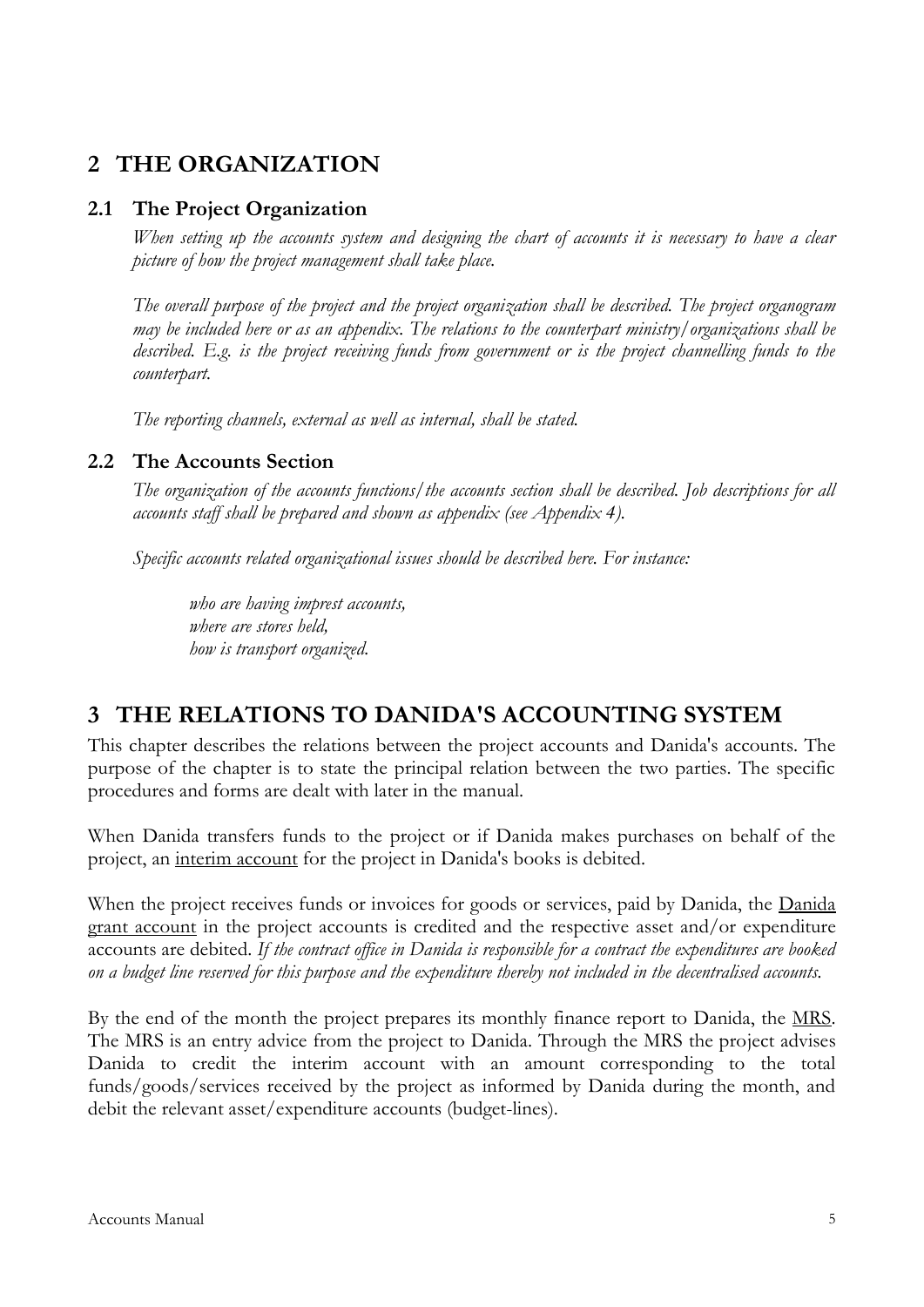On a monthly basis Danida forwards an accounts statement of the interim account and of the asset/budget-line accounts to the project. It is the responsibility of the project to reconcile these accounts with the books of the project. The balance of the interim account shall be zero after Danida has booked the latest MRS. Any balance in the interim account will represent funds or goods in transit, i.e. funds or goods sent from Danida but not yet received by the project when the statement was prepared.

# <span id="page-23-0"></span>**4 SPECIAL ISSUES**

*This chapter deals with a number of issues, which the project shall consider when setting up its accounts system, and before making its chart of accounts. In the final accounts manual those issues shall be included which are relevant for the project.*

#### <span id="page-23-1"></span>**4.1 Several Donors**

*If the project has other donors (including the Government) than Danida, one grant account for each should be established.*

*Contributions from the donors shall be credited to the respective grant accounts and debited to the relevant assets or expense accounts.*

*Contributions from other donors shall be reported monthly to Danida as a credit entry on the MRS. The accounts on which to credit the non-Danida grants shall be agreed with Danida/the Embassy.* 

#### <span id="page-23-2"></span>**4.2 Current Account Book (Debtors)**

*The project shall maintain individual accounts for all debtors.* 

*A list of debtors shall be produced monthly by the accounts section, showing the age of the individual debts. The list shall be presented to management for possible action with regard to recovery or change of policy, particularly with regard to advances. If decided so the list shall be forwarded to Danida as part of the monthly reporting.*

*If the project finds that a debt is irrecoverable, in spite of all attempts to collect it, it should be written off, and debited to a "loss on bad debts" account (standard code 29). Danida shall be informed about all such write-offs.*

#### <span id="page-23-3"></span>**4.3 Stock**

*Danida is following a cash basis of accounting principle. That means that all purchases of materials and parts are considered as expenses at the time of payment, even if the goods are kept as a stock for later use by the project.*

*If the project has a stores function a proper stock control system shall be established. The project should together with Danida decide whether the stock control should be made completely outside the accounting system, or whether stores accounts should be established.* 

*Whether the stores accounts should be established will depend on the type of project and the budget system. If a project e.g. has several construction sites, and construction materials are bought in bulk for later*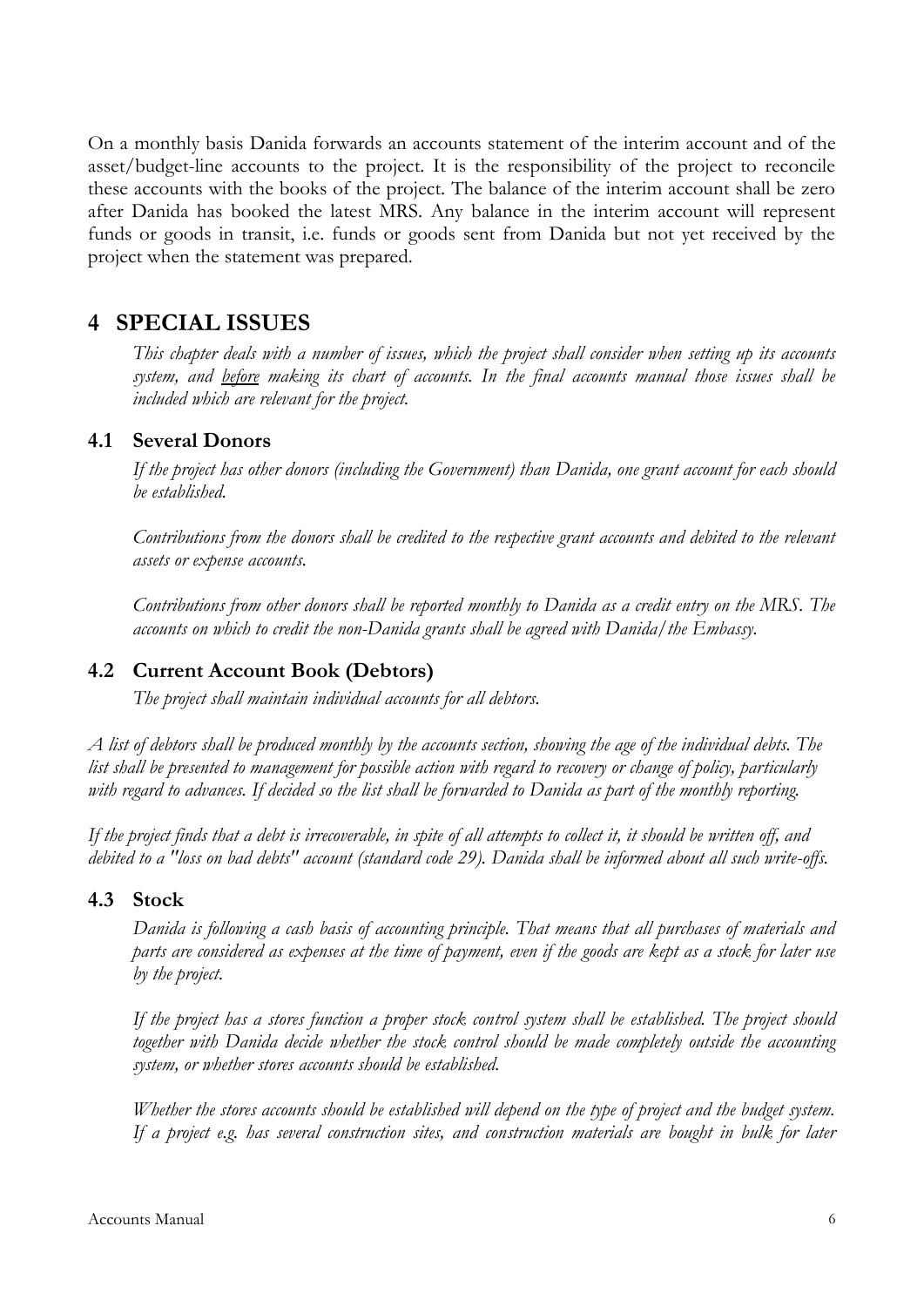*distributions to sites, and the project prepares budgets for the individual sites, a stores account may be introduced.* 

### <span id="page-24-0"></span>**4.4 Fixed Assets and Assets Register**

*Fixed assets are defined as buildings, vehicles, equipment and furniture and fixture used by the project in its day-to-day operation. Project fixed assets do not include constructions, equipment, etc. which are immediately handed over to the beneficiaries as part of the project outputs.*

*The project shall maintain a register of fixed assets where the individual items are registered with a reference to item number, location, date of purchase, invoice number and value. The individual item should be numbered so that it is easy to identify.* 

*Fixed assets are expended at the time of purchase. It means that there shall be no fixed assets accounts in the balance sheet of the project, and consequently the project is not having any depreciation accounts.*

*Although the project will not have fixed assets accounts in its balance sheet all purchases of fixed assets should be debited to distinct expense account(s) (Danida's standard code 40). The balance of the*  account(s), project to date, should agree with the total balance of the fixed assets register. The balance of *the accounts and the register should be reconciled at least once a year.*

*The revenue of any sales of fixed assets should be credited to the respective expense accounts, unless otherwise agreed with Danida. Sale or disposal of items shall be registered in the fixed assets register with a reference to the sales invoice, receipt or other documentation for the disposal.*

#### <span id="page-24-1"></span>**4.5 Accrued Expenses**

Danida is following a cash basis of accounting principle. That means that expenses are only booked when they are being paid.

The project may, however, have some commitments, which it incurs long time before actual payment is due. Examples are procurement orders, lump sum payments to NGO's, retention money in connection with construction work etc. Such commitments should be registered in the accounts or on a separate list to make a complete management report of expenditures and commitments possible.

# <span id="page-24-2"></span>**4.6 Project to Date**

*The project shall keep a record of project expenses from project start. This record may be kept in the accounts system or outside the accounts.*

#### <span id="page-24-3"></span>**4.7 Different Financial Years**

*Danida's financial year follows the calendar year. The financial year of the Government or the counterpart organization will often be different from the calendar year, e.g. July/June*.

*Reporting to Danida and to Government shall follow their respective financial years. Project budgets may be prepared following the financial year of the Government, whereas Danida requires budgets and estimates following the calendar year.*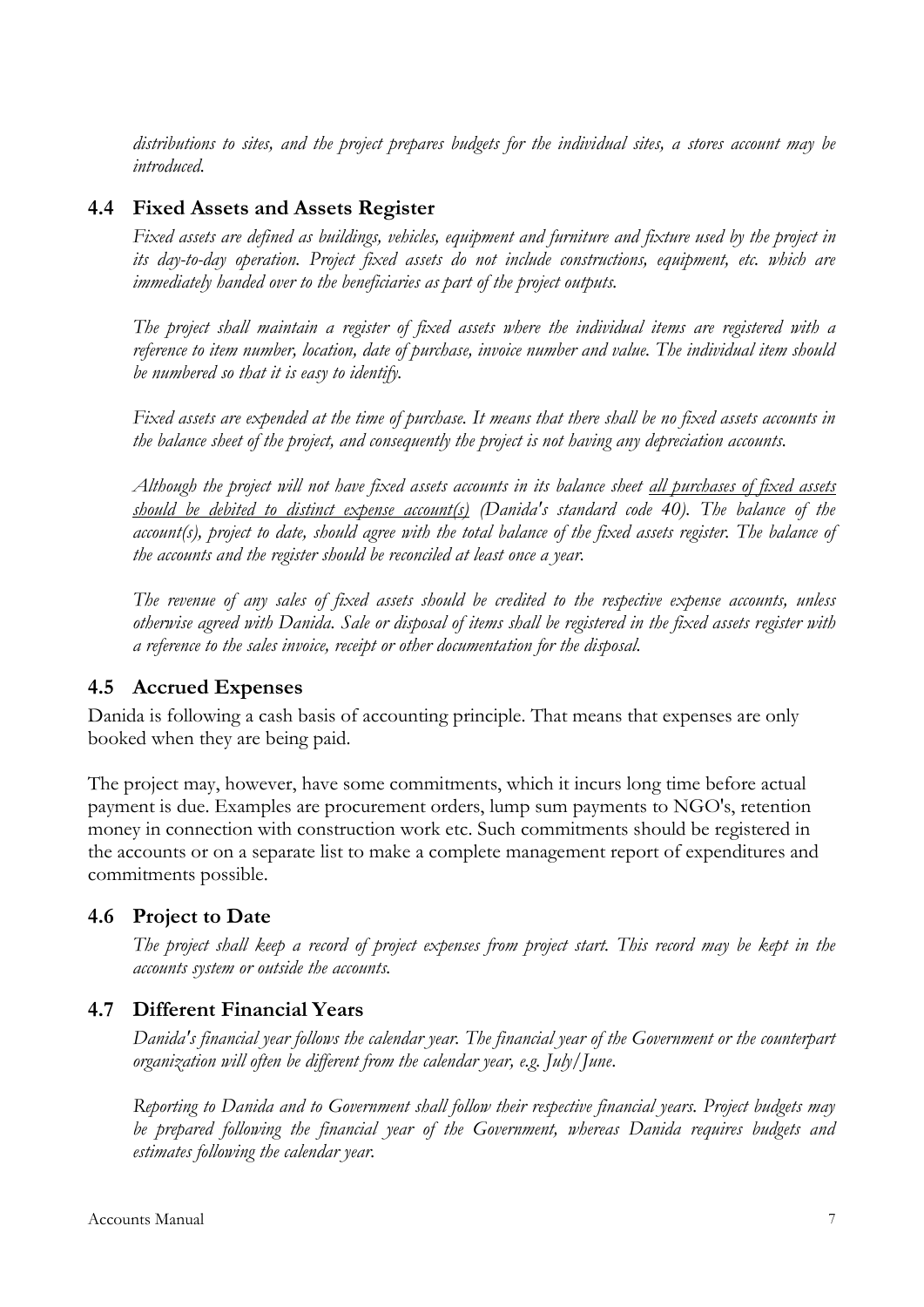When setting up the accounts system, the differences in financial years must be taken into consideration and a reconciliation of the expenditures must be shown in the annual accounts. The MRS will for any period represent the final booking for this period. No repostings shall be made in the annual accounts, which is not presented, in the forwarded MRS reports, but materially errors and omissions should be commented on in the notes to the annual accounts.

### <span id="page-25-0"></span>**4.8 Rates of Exchange**

*The project is keeping its accounts in the local currency, and is also reporting to Danida in local currency on the MRS. The agreement between Danida and the recipient Government with regard to the total project grant is normally made in Danish Kroner.*

*Danida is using a standard rate of exchange for each currency. All transactions in Danish Kroner are converted at the standard rate. Danida revises the standard rate as and when required. The rate will always be the same within a calendar month. Due to the fluctuations in the exchange rates and the use of standard rates by Danida, exchange differences will "build up" in the Danida accounts. Danida will at intervals debit or credit the individual projects with their "share" of the exchange differences. Such adjustments will have no influence on the accounts kept by the project (in local currency), but will influence the total grant to the project in Danish Kroner.*

If the project uses other currencies than the local currency, e.g.. US-dollars, the foreign currency should be converted to local currency in the accounts. The current exchange rate will be informed by the Embassy when funds are transferred to the project from the Embassy. The project should keep track of both currencies for these transaction by using a cash-book containing 4 rows: cash in local, bank in local, bank in local converted from foreign and finally bank in foreign currency. When a transfer of funds takes place the exchange rate might change. At the time of this change the balance shall be calculated and the exchange rate difference booked. From that date the new rate of exchange will be used. A specification of the calculation of the exchange rate difference should be filed together with the cashbook and the vouchers. The same goes for booking of differences occurring when funds are transferred from the foreign to the local bank account, as the standard rate informed by the Embassy should always be used.

# <span id="page-25-1"></span>**5 CHART OF ACCOUNTS**

The chart of accounts shall be made so that it is possible for the accounts system to provide the necessary information for achieving its objectives, i.e. external reporting, control, and internal management information. The project management and the Embassy shall prepare the chart of accounts jointly.

#### <span id="page-25-2"></span>**5.1 Structure**

*The structure of the chart of accounts must clearly reflect the activities and organisation of the project as outlined in the project plans (and the logical framework).*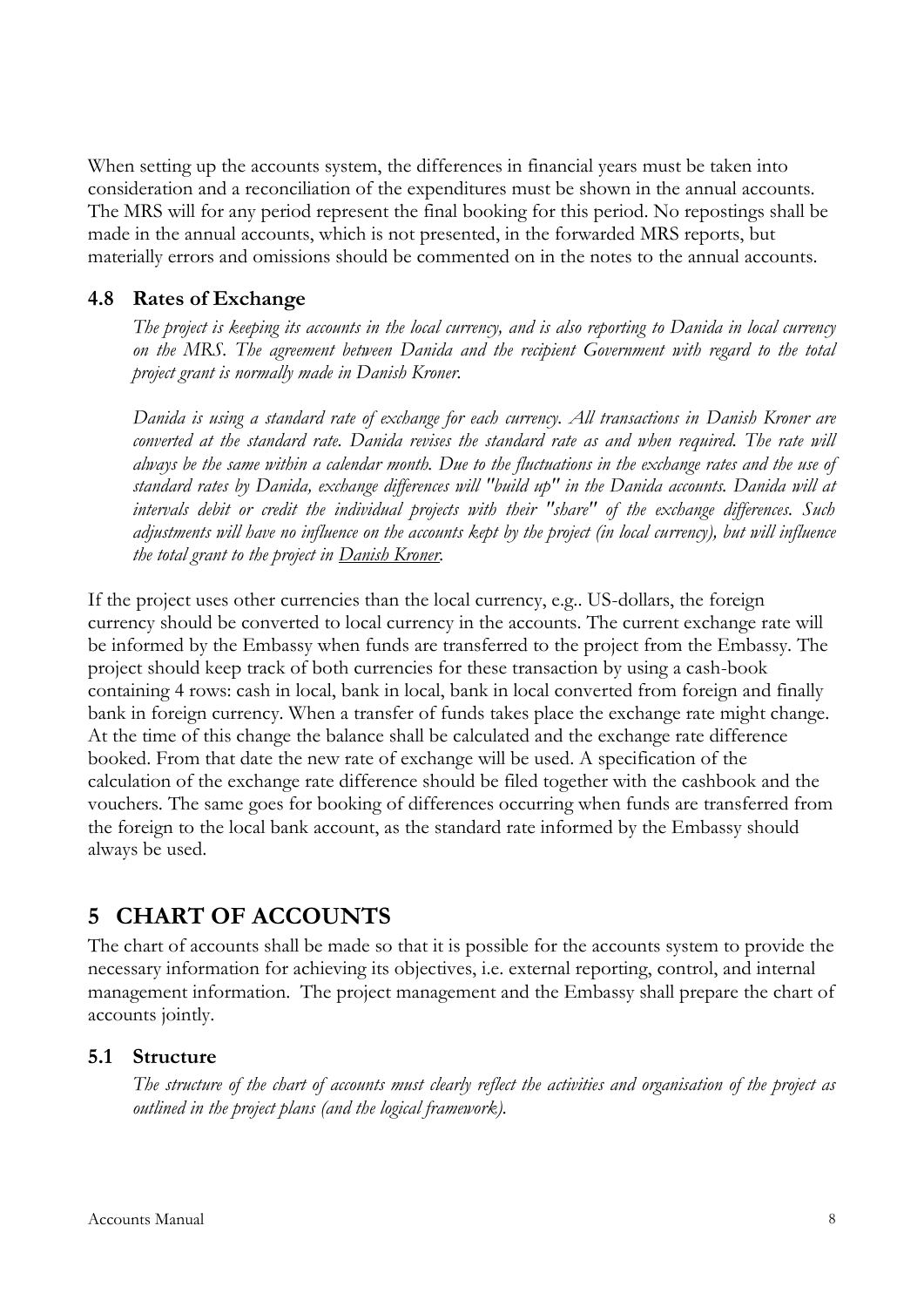*The chart of accounts therefore must be formulated individually to meet the requirements of the project, but at the same time conform with Danida's Standard Accounts Plan, shown in Section 2 of the Guidelines. The need to monitor the activities and output of the project against the financial input must be considered when preparing the chart of accounts.*

*There must be a clear correlation between the chart of accounts and the budget lines in Danida's accounts*  system. The budget lines should be the same as those mentioned in the Board Approval Paper, cf. *definitions in 3.1.* 

*In this chapter the principal structure of the chart of accounts shall be described, including the relation*  between the project accounts and the budget lines. The complete chart of accounts shall be shown in *Appendix 1. The chart shall show the correlation with the budget lines.*

*The budget lines shall be shown in Appendix 2.*

*Appendix 2 shall also show the votes or budget lines according to which the project shall report to Government, if such reporting has been agreed.*

### <span id="page-26-0"></span>**5.2 Maintenance of Chart of Accounts**

Changes to the chart of accounts should be avoided as much as possible. Changes may, however, be required, and it must be stated who can approve changes and who shall carry them out. Changes should preferably be made as per the beginning of a financial year.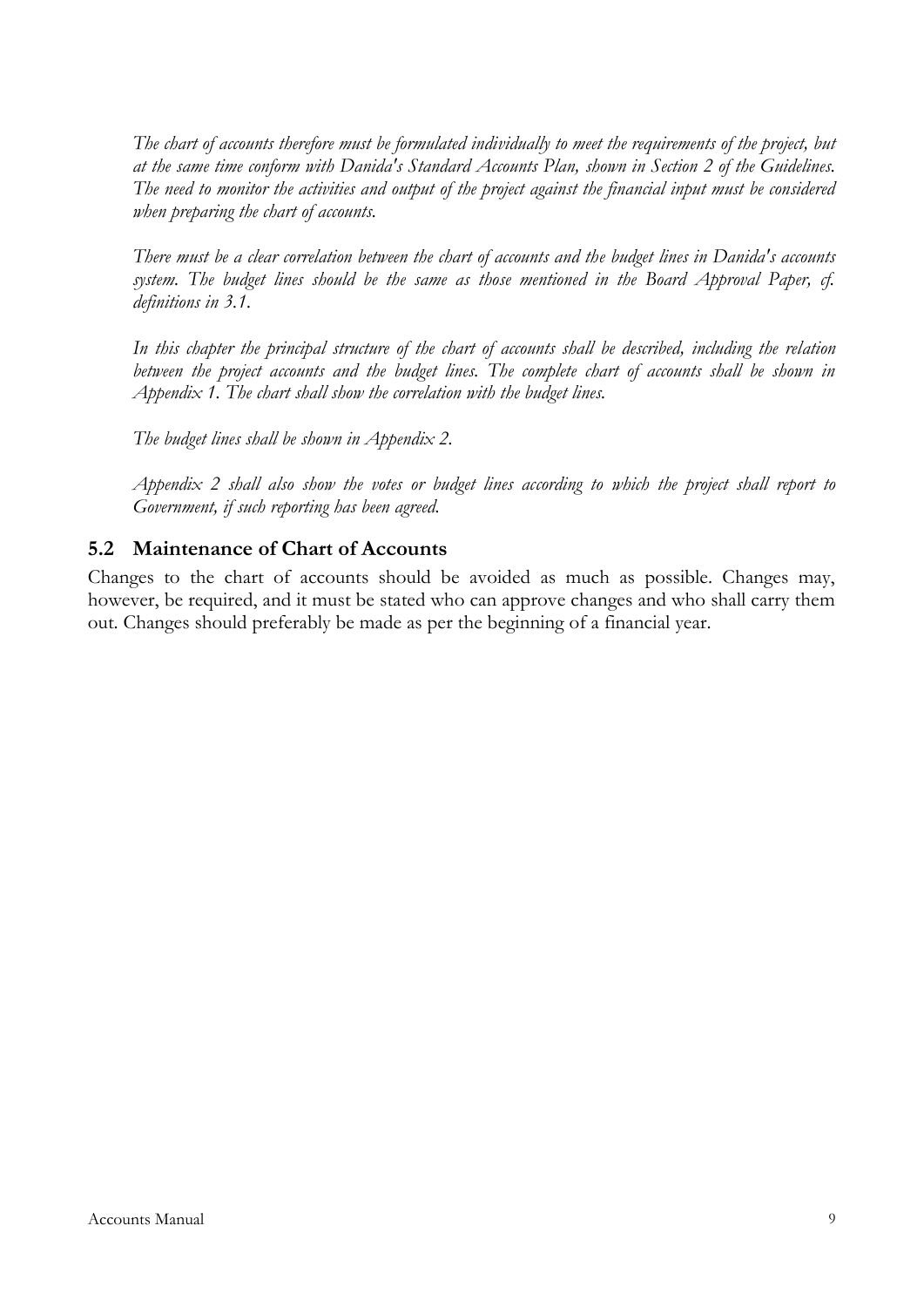# <span id="page-27-0"></span>**6 THE ACCOUNTING SYSTEM**

This chapter describes the accounting system and its functions.

### <span id="page-27-1"></span>**6.1 The Technical Set-up**

*The main features of the computerized system and the various modules shall be described. This may include:* 

*Hardware configuration:*

*Software, e.g.:*

*General Ledger Debitors System Stores System Payroll System*

*Service:*

*It shall be stated (in an appendix) who gives service and support on hardware as well as on software.*

*In the appendix a condensed manual on the computer system may be included or it may be included in this chapter. The system manuals for both hardware and software should be kept in the accounts section.*

#### <span id="page-27-2"></span>**6.2 Security Procedures**

*The security procedures include such issues as daily back up, the protection of back-up files and documents, virus checks, and the administration of passwords to the computer system. Procedures should be described in detail in Appendix 3 or in the condensed computer manual*.

# <span id="page-27-3"></span>**6.3 Filing**

Rules and procedures for filing of accounts material must be prepared and described. The project shall keep the accounts material safely for the whole project period. The accounts material shall by the end of the project be handed over to the Embassy.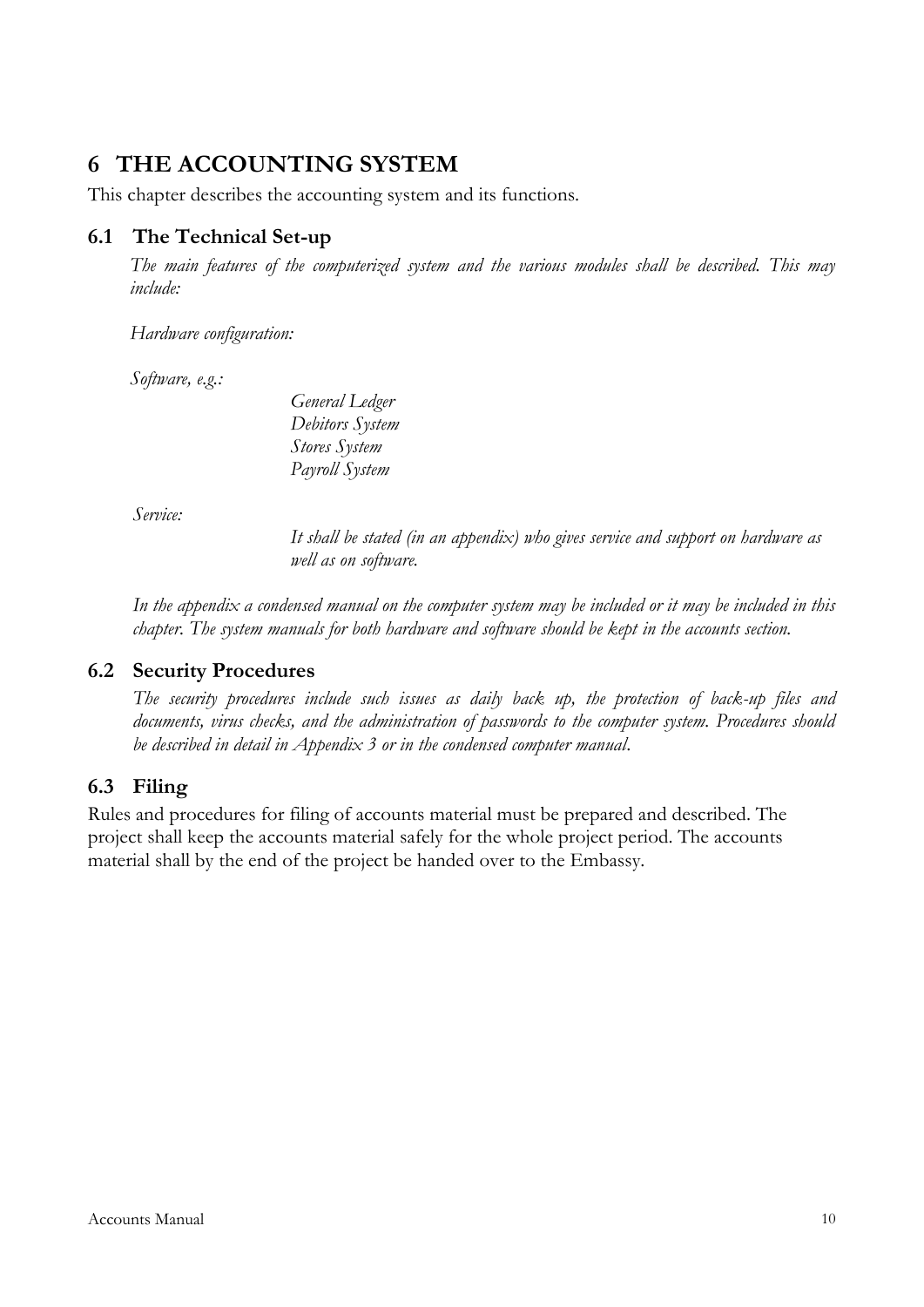# <span id="page-28-0"></span>**7 ACCOUNTING PROCEDURES AND REPORTING**

# <span id="page-28-1"></span>**7.1 Responsibilities**

The Danida employed [*state who*] has the overall responsibility to Danida for the economic management of the project.

This responsibility implies among other things the following duties:

establishment of secure procedures in the economic administration, including specification of authority delegated to other project officers

establishment of detailed rules for authorization to sign vouchers for payment

responsibility for all cash and bank holdings and other assets recorded in the books

current control with the project budget, including necessary recommendations to Danida concerning project reviews and adjustments

the supervision and random control of cash holdings and the daily bookkeeping.

# <span id="page-28-2"></span>**7.2 Transfer of Funds from Danida**

Usually cash funds will be transferred from the Embassy to the bank account of the project on the project's request. The Embassy will send a copy of the transfer voucher to the project. The project will enter the amount in the cashbook, and submit a receipt to the Embassy.

Funds may also be transferred in the form of purchases made by Danida on behalf of the project. In cases where Danida makes purchases on behalf of the project the cost of the purchases will be debited to the project's interim account.

The original purchase voucher or invoice will be forwarded from the Accounts Office of Danida to the project, showing the amount in local currency as used by Danida. On receipt of the invoice the Danida Grant Account is credited and the relevant expense account is debited in the project accounts.

The procedure for ordering and receiving funds in the form of cash or through purchases from Danida is described in Appendix 3.

# <span id="page-28-3"></span>**7.3 Cash Handling**

This chapter deals with all aspects of cash handling within the project, cash in hand as well as cash in bank.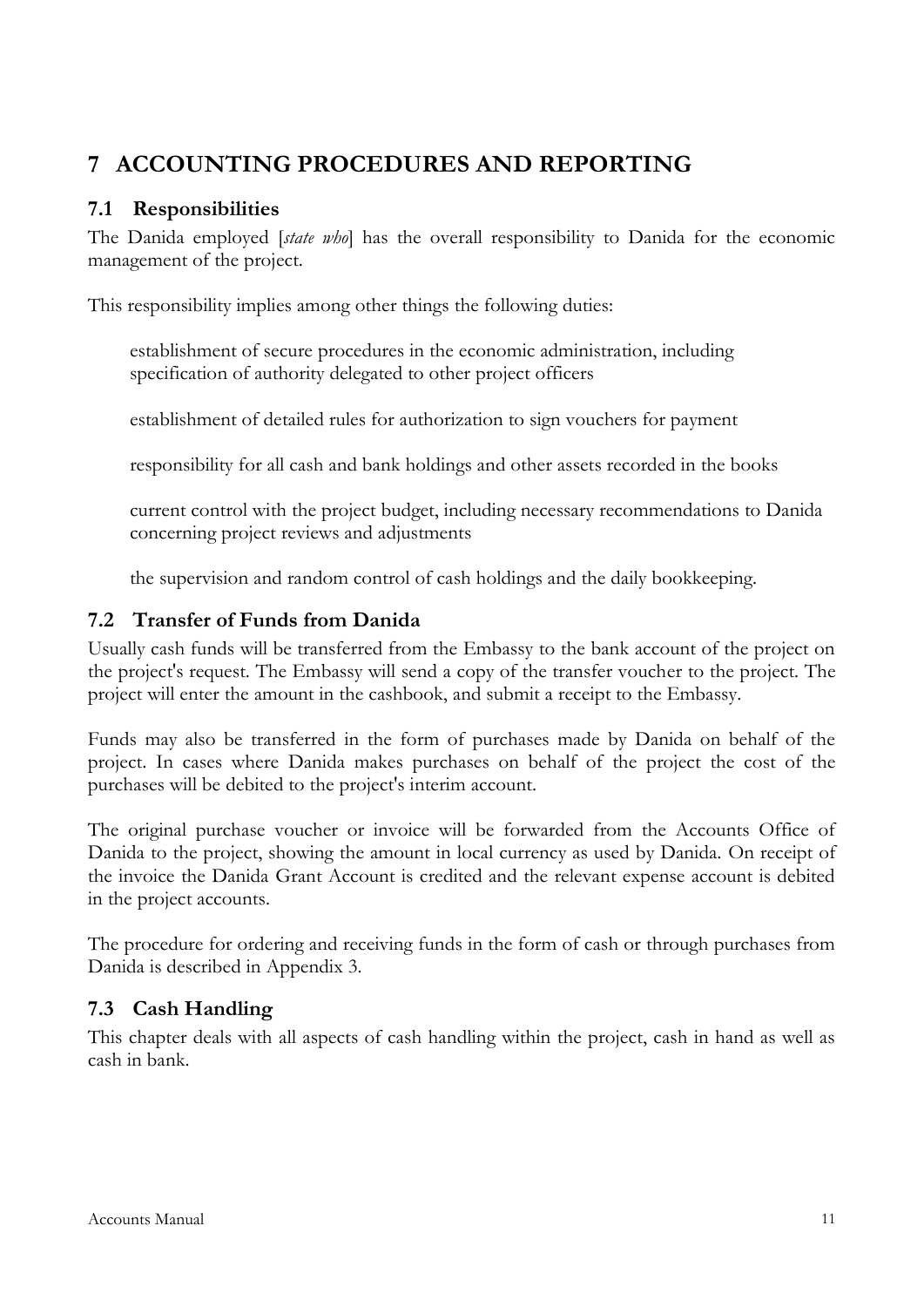The chapter is divided into the following sub-sections:

Authorization of Signatories Cash in hand Imprest Receiving funds Payments Daily cash reconciliation Bank reconciliation

#### Authorization of Signatories

*It shall be stated who can incur expenditures and up to what amounts. All who have authority to incur expenditure on behalf of the project shall be listed, and the limitations on that authority (type of expenses and amounts). Special note shall be made of authorization to sign procurement orders. Is more than one signature required? These rules shall be agreed with the Embassy.*

Persons authorized to sign for payments on behalf of the project are shown in the list of signatories in Appendix 9.

Check of the vouchers, including checking that the right accounts number is used, shall be done by the authorised person before signing the voucher.

*The list of signatories shall specify:*

*The name and designation of he signatory A sample of the signature A sample of the initials*

> The list shall also indicate the date from which the signatures are valid. The list is signed by the project coordinator/manager.

Each time a name is added or deleted a new list must be issued to substitute the previous one and a copy to be sent to the Embassy.

The word "payment" should be understood as:

- cash/cheque payments to be debited to an expense account
- cash/cheque payments to be debited to the account current book

Advance payments for travel or other project related purposes made to project staff, can only be authorized by the project management.

A separate list of signatories authorized to sign cheques is to be prepared and copies forwarded to the Embassy.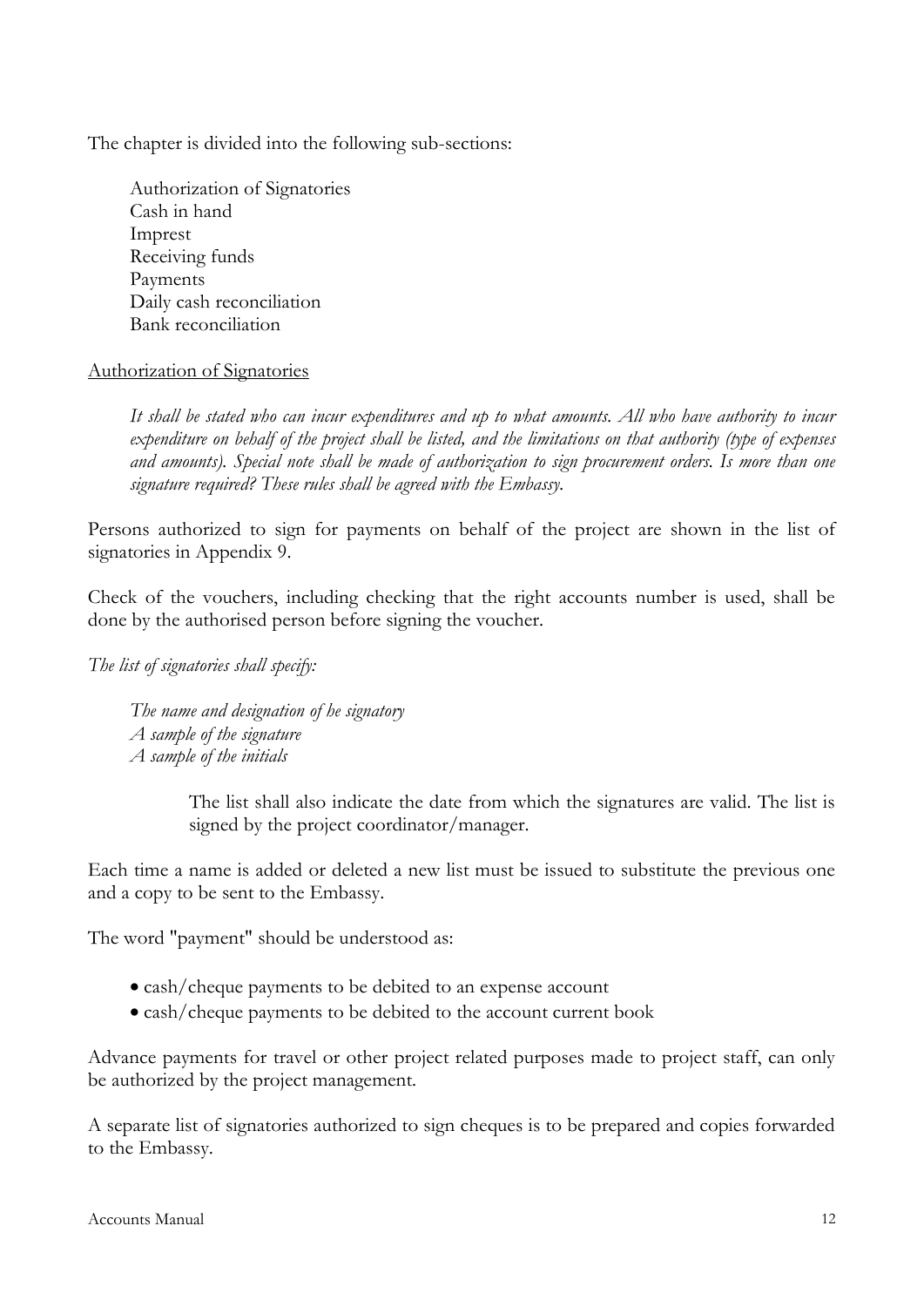#### Cash in hand

#### *The following shall be stated:*

- *who is responsible for cash in hand, and how it is kept,*
- *who has the key for the safe,*
- *how much cash in hand is the project allowed to keep, and what are the rules for banking of surplus funds,*
- *how to order chequebooks, safekeeping of chequebooks, and rules for maintaining the cash/bank book.*

#### Imprest

*If the project pays advances (imprest) it shall be stated:* 

- *Who are having imprest accounts and what are the amounts.*
- *How often shall the imprest accounts be replenished (when an imprest is replenished the holder shall hand in all vouchers for payments made plus the cash balance of the imprest amount to the cashier, who will then pay out the full imprest amount again).*
- *What can imprest be used for (type of expenses).*

#### Receiving funds

#### *It shall be stated:*

- *What type of receipt is being issued when funds is received by the project. (The receipt form shall be shown in Appendix 5)*
- *When receiving funds from Danida a receipt shall be forwarded to the Embassy.*
- *In case the cashier and the bookkeeper is the same person it is the duty of the person who signs a "cash cheque" to ensure that the cash cheque has been recorded correctly in the cash/bank book.*

*The procedures for receiving money shall be described in Appendix 3.*

#### **Payments**

Rules for issue of cheques including signatories.

*For all expenditures the cashier shall prepare a payment voucher (to be shown in Appendix 5). Original invoices and receipts shall be attached to the voucher. The person approving the payment shall sign on the voucher, and on the original document.*

*The project may have special vouchers prepared, e.g. for paying salaries to staff (see payroll system in chapter 8) and for imprests. (The vouchers shall be shown in Appendix 5).*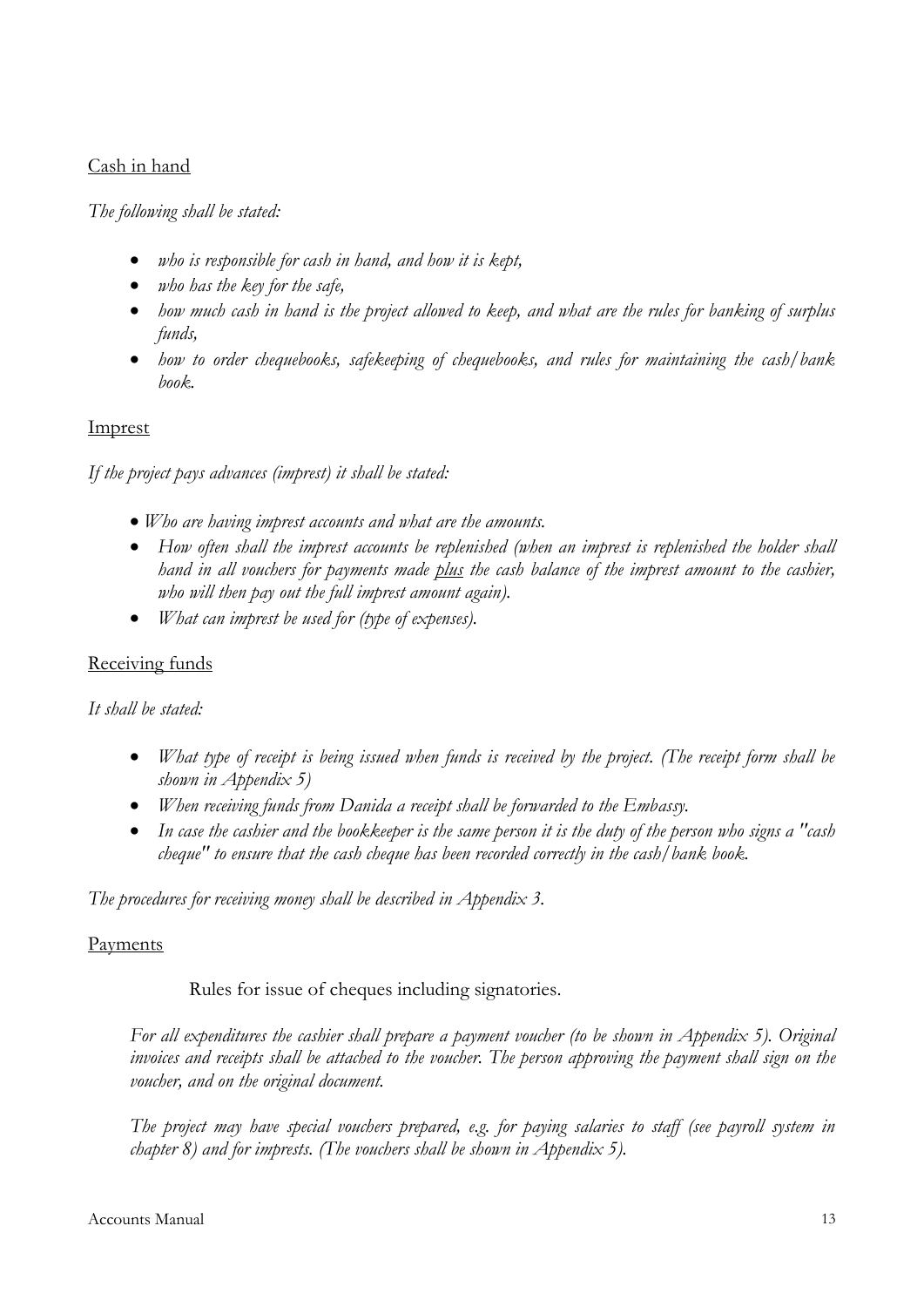The procedures for approving and making payments shall be described in Appendix 3.

#### Daily cash reconciliation

*The rules for keeping the cash and bankbook are described above. This sub-section shall describe the daily reconciliation of cash in hand with the cash and bankbook. Any differences shall be reported to the Project Coordinator immediately.*

#### Bank reconciliation

*When accounts statements are received from the bank they shall be reconciled with the bank account in the cash and bankbook. Differences shall at once be investigated with the bank if necessary. Bank statements shall always be received and reconciled by the end of the month.*

The following procedure is used for reconciliation:

| Balance as per Bank Statement                              |               | xxxxxx        |
|------------------------------------------------------------|---------------|---------------|
| less cheques not yet<br>debited by bank:                   |               |               |
| Cheque No.                                                 | Amount        |               |
| <b>XXXXXXX</b>                                             | <b>XXXXXX</b> |               |
| XXXXXXX                                                    | XXXXXX        |               |
| <b>XXXXXXX</b>                                             | XXXXXX        | XXXXXX        |
| Sub total                                                  |               | <b>XXXXXX</b> |
| Plus money deposited, not yet<br>received by bank (if any) |               | XXXXXX        |
| Total (shall agree with project account)                   |               | XXXXXX        |

The project shall include a copy of the bank statement, and of the reconciliation, in its monthly reporting to Danida (see chapter 7.5).

#### <span id="page-31-0"></span>**7.4 Daily Accounts Procedures**

*The daily accounts procedures, i.e. the actual maintaining of the accounts, shall be listed and described.* 

*They shall include:*

*Receipt and check of vouchers, cash and non-cash. The check shall include check of authorization, and check of the arithmetic.*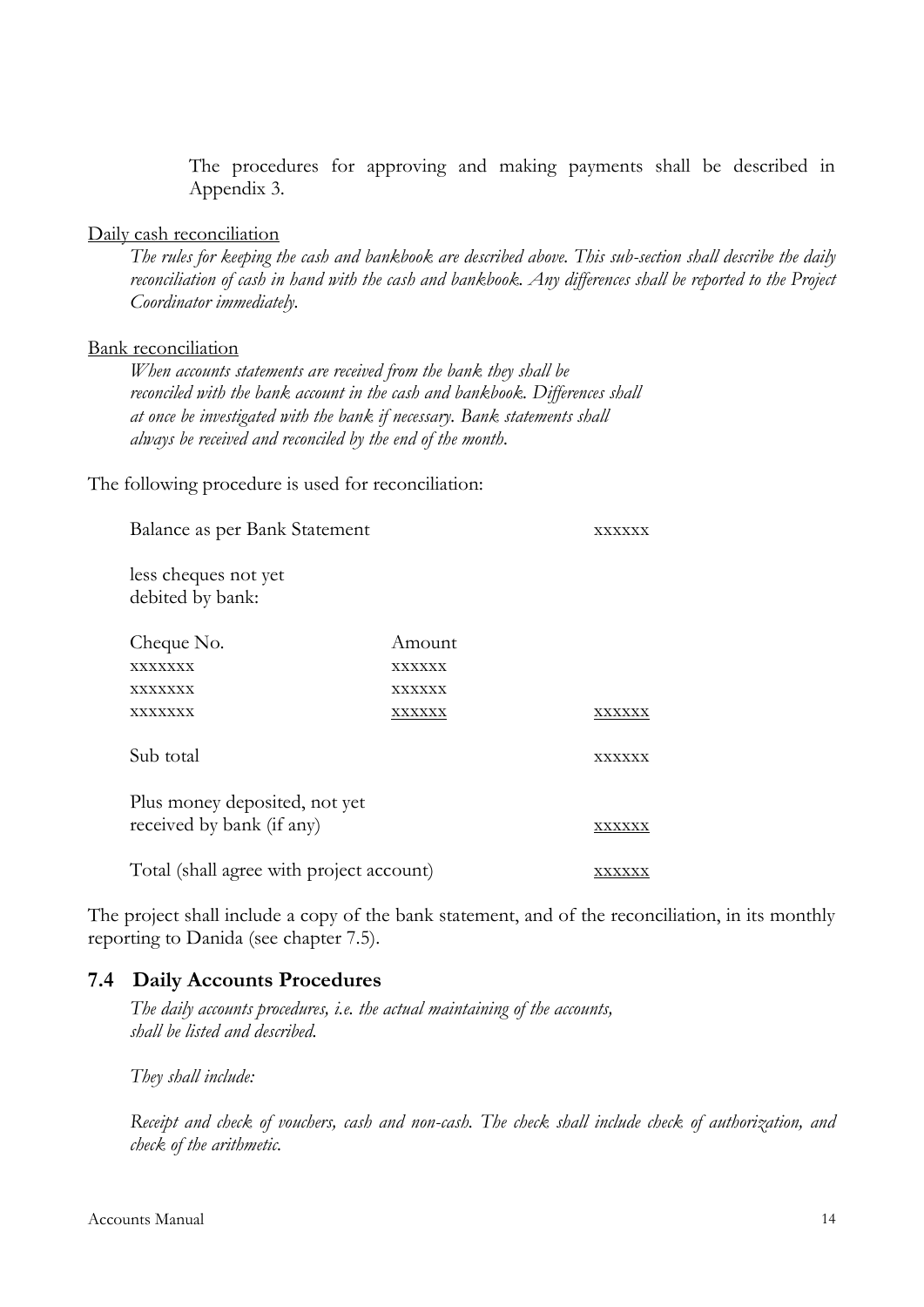*Numbering of vouchers.*

*Actual bookkeeping. (The actual procedures in connection with computerized bookkeeping may be described in a separate Appendix (Condensed Manual - see chapter 6). These procedures may include the starting up of the system, data entry, production of journals, back-up etc.).*

*Control of data entry.*

*Filing of vouchers and journals. Possible daily/periodic reports to management (not month end).*

*The accounts procedures shall be described in details in Appendix 3, with reference to the relevant forms in Appendix 5.*

# <span id="page-32-0"></span>**7.5 Monthly Procedures and Reporting**

*The monthly procedures shall be listed and described. They include:*

- *Closing of the accounts*
- *Preparation of MRS and other reports to Danida*
- *Preparation of report to Government*
- *Preparation of internal accounts and management reports*
- *Reconciliation of accounts with Danida on receipt of the accounts statements from Danida.*

#### Closing of the Accounts

*The procedures for closing of accounts shall be described:*

*Transactions to be checked every month shall be listed. They may include payroll, reports from transport section, stores, imprests, etc.*

*The actual routines in connection with the monthly closing, e.g. production of trial balance, statements of accounts, etc. may be described in the Condensed Manual for the system.*

*The procedures should be described in Appendix 3, and the relevant forms and reports shown in Appendix 5.*

#### Preparation of MRS and other Reports to Danida

The MRS is used to report the accounts transactions of the month to Danida. A filled in example of the MRS report is shown in Appendix 6.

It must be noted that the MRS shows the total of the transactions of the months per budgetline, and that the values shown are in local currency.

For each budget line the month of the transactions should be shown using three letters. The month will then be shown in the text column in the statements from Danida (see example in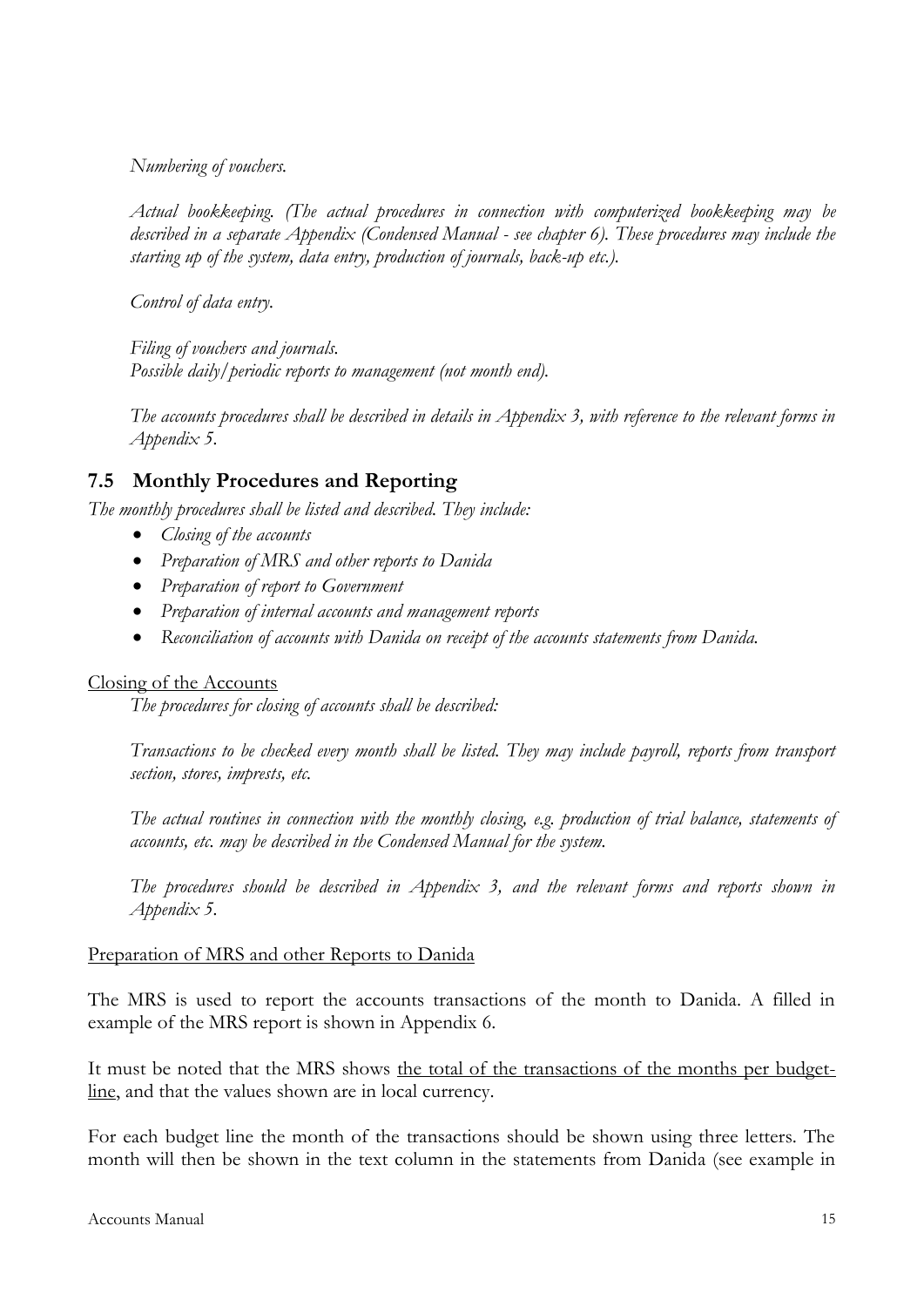Appendix 7). The indication of the month will help in identifying the transactions of the individual months e.g. in cases where two MRSs are entered in the same month in Danida, due to late arrival of the forms.

The MRS is a bookkeeping order from the project to Danida, which transfers funds from the project's interim account to the relevant budget lines and asset accounts.

*The preparation of MRS shall be described in Appendix 3.*

In case the project has other assets and liability accounts in its books, procedures for "ignoring" them in the reporting to Danida must be described.

The MRS shall be printed on paper and signed by project management and countersigned by the accountant before forwarding to Danida.

The project shall forward its reports to the Embassy, not later than the {xxth} of the following month. The following reports shall be forwarded:

MRS Trial Balance Reconciliation of the Danida Grant Account with the latest received Statement of Accounts. Copy of bank statement with reconciliation

The following reports **can** be forwarded depending on the arrangement with the Embassy:

Copy of the last page of the manual cashbook Copy of age divided current account report Statement of the Danida Grant Account (Account No. {xxxx})

#### Preparation of report to Government

*Procedures for reporting to the Government shall be described in Appendix 3 and the actual report(s) shown in appendix 5.*

#### Monthly Reconciliation's of Accounts with Danida

The project will on a monthly basis receive accounts statements from Danida. The statements are:

DW [*state the report number from Embassy*] showing the transactions of the month on the individual budget lines in Danida's accounts.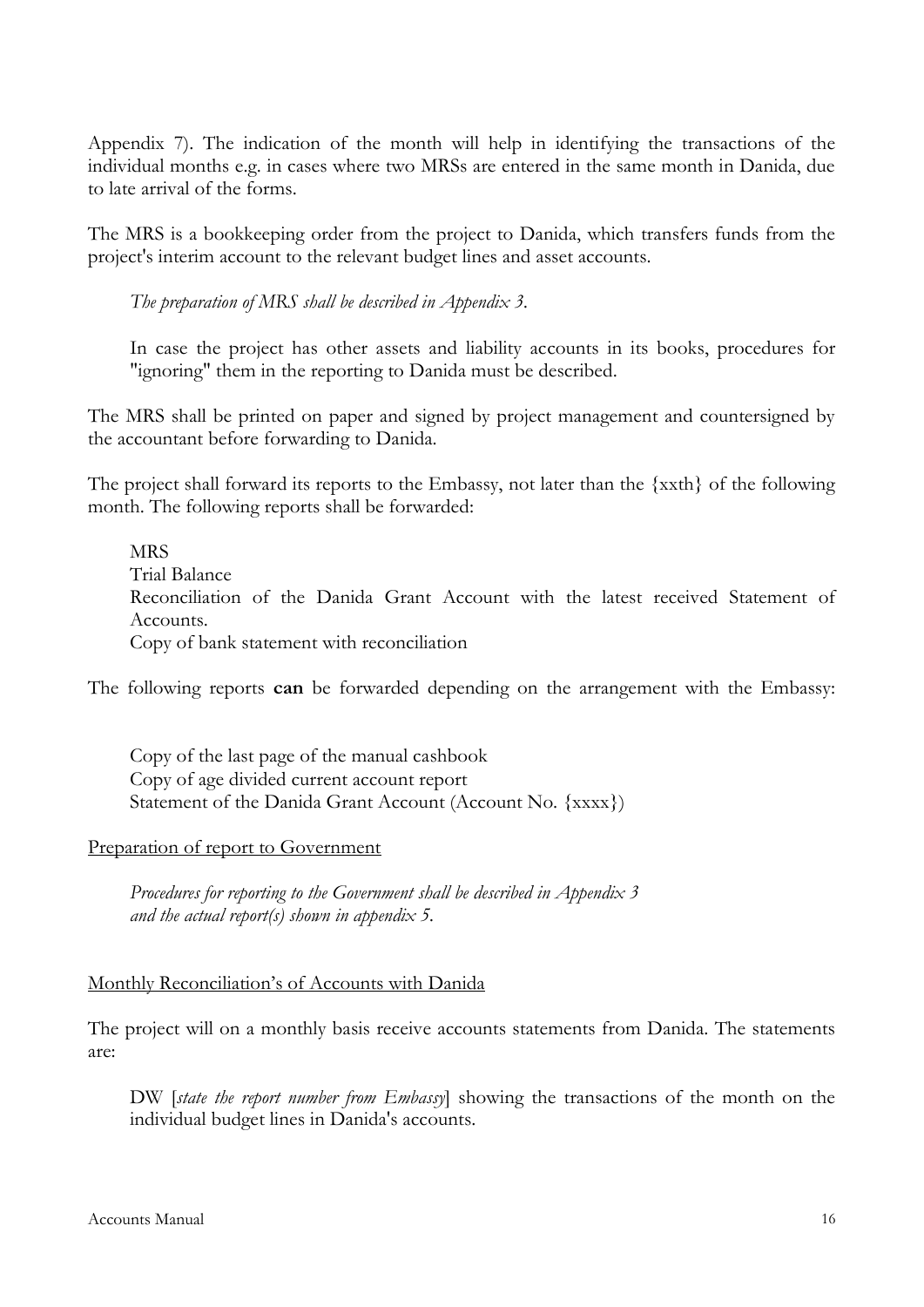DW [*report number*] showing the transactions on and the balances of the project assets accounts with Danida - including the interim account.

DW [*report number*] is a statement of all project accounts, year to date, in Danish Kroner.

DW [*report number*] is a statement of all project accounts, year to date, in local currency.

The project must every month reconcile the Danida statements to its own books. In principle the report DW *[number*] shall only show the transactions which have been initiated by the project through the MRS for budget lines used by the project and payments made by the Foreign Ministry for budget lines where it is agreed to book certain expenditures directly.

The project must also every month reconcile the statement for the balance account [DW xxxxx] (for the local currency) with the balance sheet accounts of the project, cash, bank, account current book, and interim account. The balance accounts, apart from the interim account shall only show transactions initiated by the project through the MRS. The interim account will show the credit transactions initiated by the project through the MRS as well as the transfers, which Danida has made to the project. Balances on the project interim account with Danida will refer to transfers not received by the project by the time the latest MRS was issued.

The project shall notify the Embassy of any discrepancies between the project accounts and the statements from Danida.

The procedures for reconciliation shall be described in Appendix 3.

#### <span id="page-34-0"></span>**7.6 Annual Procedures and Reporting**

*By the end of the financial year the books of the project shall be closed, i.e. the expense accounts shall be zeroed against the grant account, and assets (cash, bank and account current book) carried forward to the next year. The accounts shall be audited as stated below.*

*The project may have a financial year, which is different from the financial year of Danida (which is the calendar year). In that case the project must establish procedures for reconciling its accounts with the statement from Danida on an annual basis, covering the calendar year.*

The annual accounts shall strictly follow the reporting made to Danida during the year including the use of budget-lines. A note to the accounts shall show the expenditures divided in standard account codes. The following format shall be used for the overall accounting for the year:

|                          | This year Last year |         |
|--------------------------|---------------------|---------|
| Expenditures and income: |                     |         |
| budget line no. 1        | XXX.XXX             | XXX.XXX |
| budget line no. 2        | XXX.XXX             | XXX.XXX |
| budget line no. 3        | <b>XXX.XXX</b>      | XXX.XXX |
| budget line no. 4        | ${\rm XXX. XXX}$    | XX.XXX  |
| etc.                     |                     |         |
|                          |                     |         |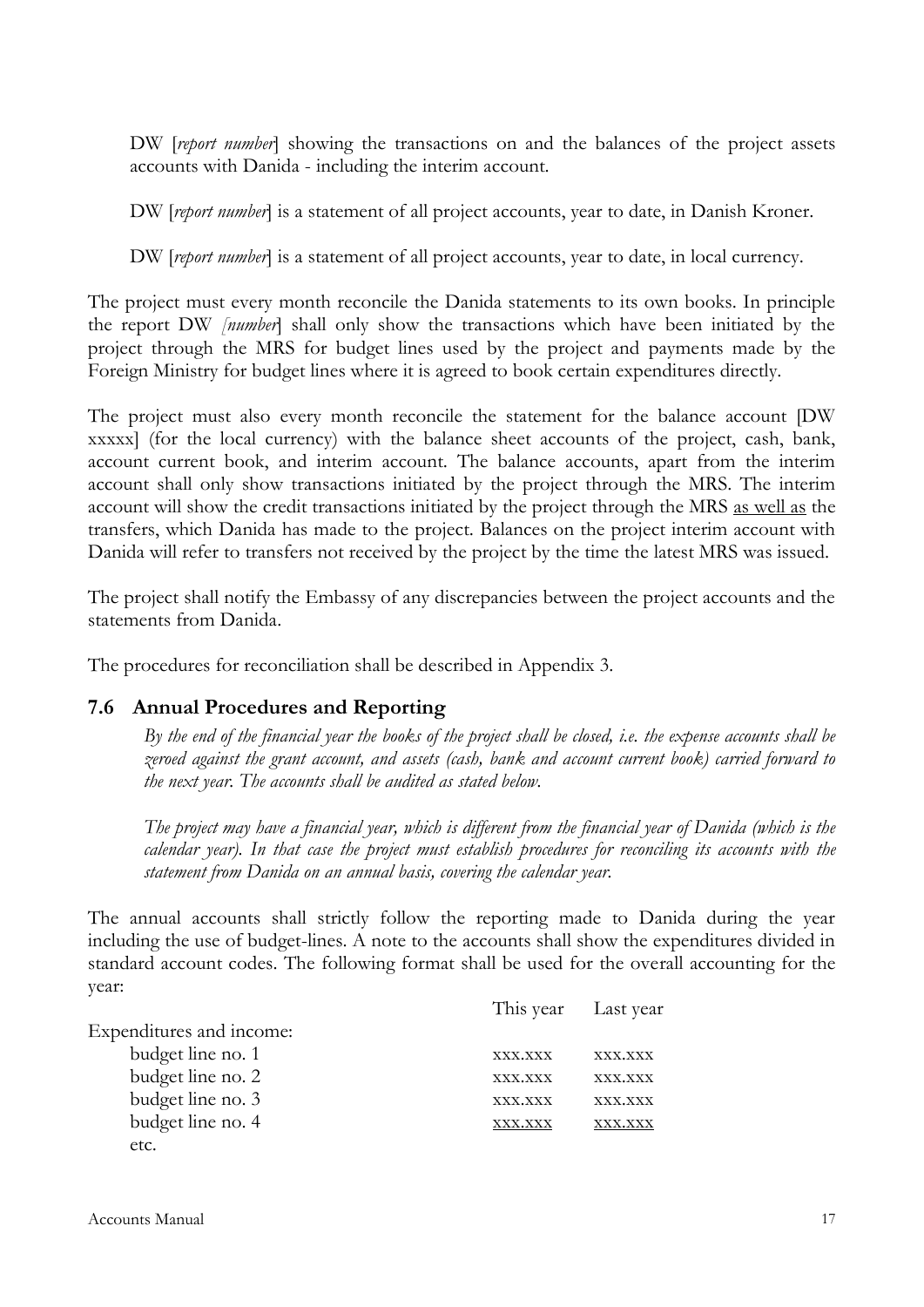| Total expenditures and income |         |                |
|-------------------------------|---------|----------------|
| Assets and liabilities:       |         |                |
| cash                          | XXX.XXX | <b>XXX.XXX</b> |
| bank holdings                 | XXX.XXX | XXX.XXX        |
| imprest                       | XXX.XXX | <b>XXX.XXX</b> |
| interim account               | XXX.XXX | <b>XXX.XXX</b> |
| interest                      | XXX.XXX | XXX.XXX        |
| Total assets and liabilities  |         |                |

In cases where the project's accounting period does not follow the calendar year the expenditures per budget lines shall be shown in a note to the accounts divided in calendar years.

# <span id="page-35-0"></span>**8 OTHER SYSTEMS AND PROCEDURES**

*Depending of the nature of the project a number of other systems may be designed and operating in the project. Such systems may be described in separate manuals, or may be included in the accounts manual. In any case should procedures relating to other systems, but which are involving the accounts, be described in this chapter.*

*Headings for the most common systems are listed.*

#### <span id="page-35-1"></span>**8.1 Purchasing**

*If the project is making a large number of purchases separate procedures and systems may have to be designed.*

*That may include the issue of purchase orders, tender rules, etc.*

*The procedures for ordering through Danida shall be described (see also chapter 7.1).*

It must be stated who has the authority to make purchases (see chapter 7.2).

#### <span id="page-35-2"></span>**8.2 Stores System**

*If the project is having stores of materials and parts it may be relevant to establish a formal stores system. Whether a stores system shall be connected to the accounts system or not, will depend on the accounts setup (see chapter 4.3).*

*The stores system must provide for a proper control of the stock, with regard to receipt of goods, storing, and issue of goods.*

*The stores system may be described in a separate manual.*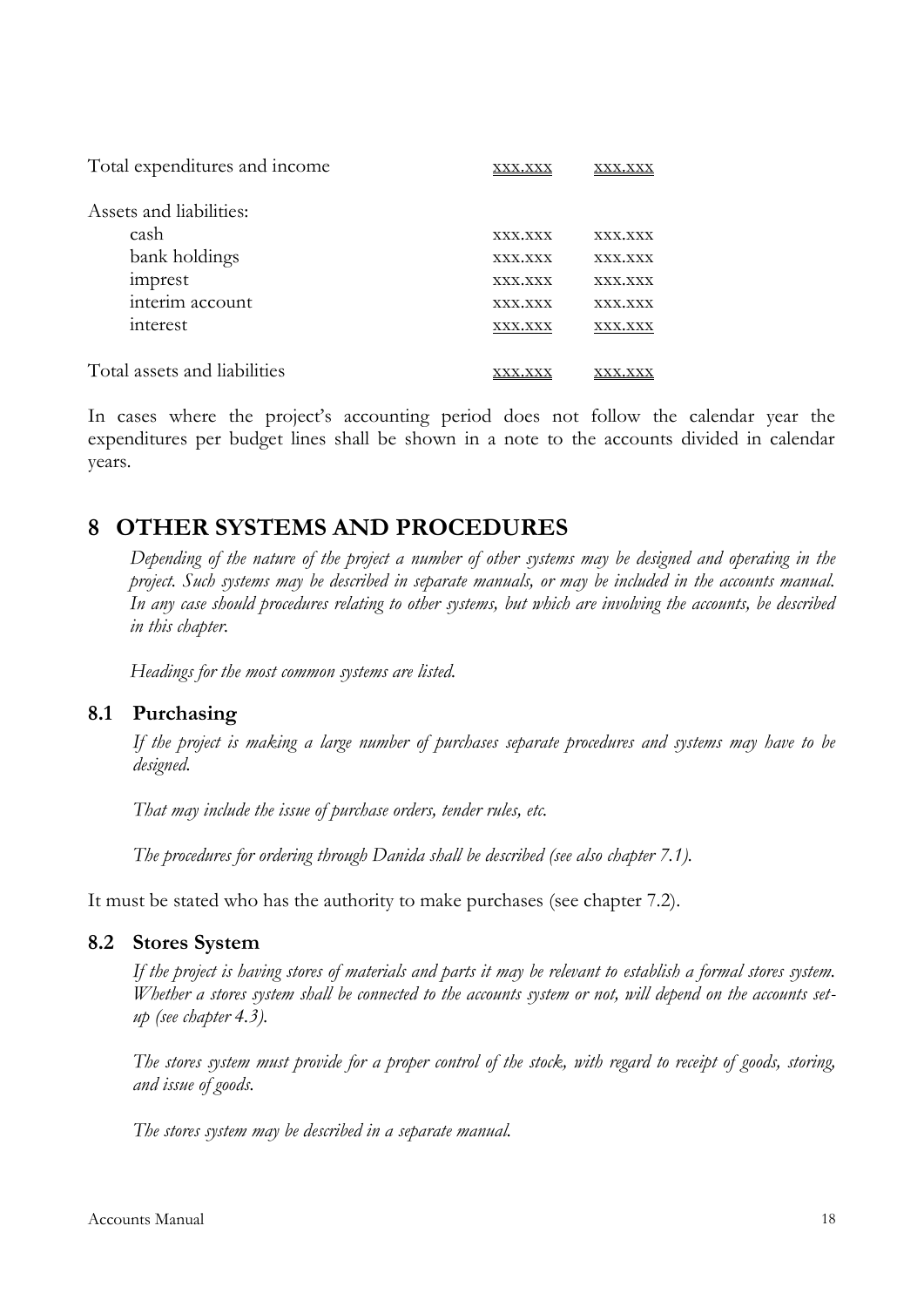### <span id="page-36-0"></span>**8.3 Transport System**

*Logbooks shall be kept for all project vehicles, whether there is a transport system or not.*

*If the project is having a transport component it may be relevant to establish a formal transport system. The transport system may be described in a separate manual.*

*The transport system shall include maintenance of logbooks, requisitions, maintenance plan, etc.*

There should be clear interfaces between the transport system and the accounts system. It shall be possible to follow the cost of each vehicle per km (fuel and maintenance), and it may be relevant to charge transport cost to different activities or components within the project according to budget.

#### <span id="page-36-1"></span>**8.4 Payroll System**

*The payroll system/procedures of the project shall be described in the accounts manual. If the project has many employees it may be advisable to have a computerized system installed.* 

*Issues like withholding tax, compulsory contributions, insurance, etc. shall be dealt with in connection with the establishment of the payroll system ensuring that local legislation are observed. Normally the auditor can advice on the legislation that have to be adhered to.*

#### <span id="page-36-2"></span>**8.5 Monitoring System**

*When designing the chart of accounts the management must consider how it is going to monitor project achievement in relation to plans and in relation to funds spent.*

*The interface between the accounts system and the monitoring system should be described in this chapter. Also the relationship to the biannually progress report shall be described.*

#### <span id="page-36-3"></span>**8.6 Assets Register**

*All projects shall have an assets register in which all fixed assets, which are managed by and the responsibility of the project, should be recorded. The assets register should refer to specific accounts in the project books, so that it is possible to reconcile the accounts with the assets register (see also chapter 4.4).*

*The project should contact the Embassy regarding possible availability of an assets register from another project.*

*The procedures relating to the assets register should be described in Appendix 5.*

#### <span id="page-36-4"></span>**8.7 Onwards transfers of funds to third party**

*In the case the decentralised accounting unit transfer funds to a third party institution for the implementation of programme/project activities, these activities must be governed by a contract between the decentralised accounting unit and the third party. It is the project/programme's responsibility to ensure that accounts are received timely and that they are appropriately audited.*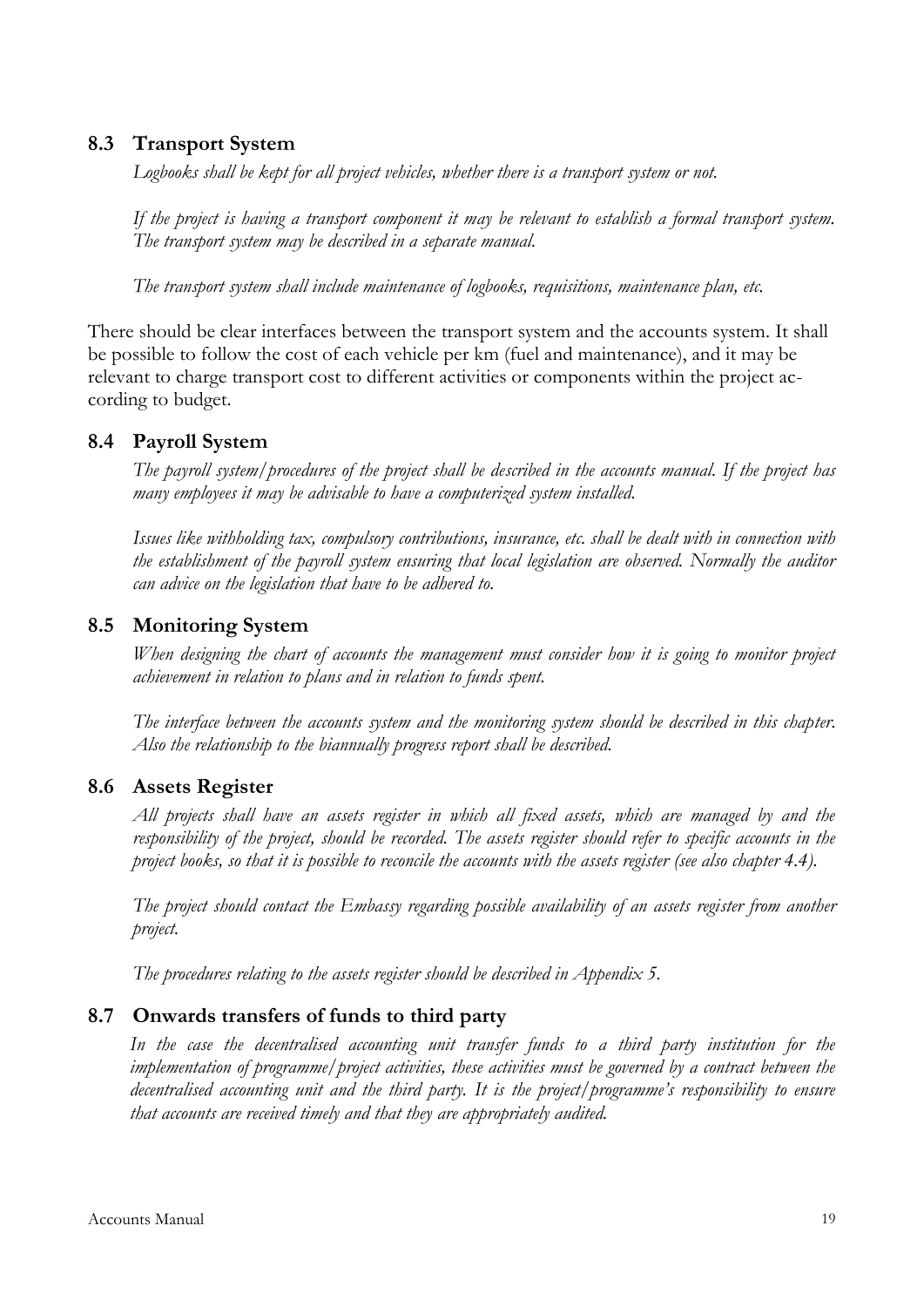*Procedures for contracting, approval of work-plans and budgets, transfer of funds, accounts, and audit shall be described in the programme/project's accounting manual.* 

# <span id="page-37-0"></span>**9 BUDGETING**

### <span id="page-37-1"></span>**9.1 Annual Plans and Budget**

The project shall prepare annual activity based work-plans and budgets as agreed with Danida. Reference is made to Danida's Aid Management Guidelines. The project's budget procedures shall be described in this chapter, including budget revisions during the year and reporting of budget figures to the Embassy.

#### <span id="page-37-2"></span>**9.2 Budget Revisions**

The project shall agree with the Embassy as to how often budgets shall be revised. The budgets must be revised at least twice a year, for the calendar year and for the rest of the project period. Normally the Embassy will need this information around 20th of February and 20th of September. The project shall however inform the Embassy of any known deviations from the budget, especially in the last months of the calendar year.

# <span id="page-37-3"></span>**10 AUDIT**

*The project shall state when accounts are to be ready for the annual audit and who is responsible for preparing the accounts for audit.* 

# <span id="page-37-4"></span>**10.1 External Audit**

The project auditor is: *Name of the appointed external auditor*.

Audit is to be carried out according to the audit agreement in Appendix 10.

On receipt of the auditor's report the project management shall give its own report to the Embassy in which it shall answer/comment on the issues raised by the auditor in his report.

#### <span id="page-37-5"></span>**10.2 Internal Audit**

*Depending on the degree of administrative complexity the project may have to establish an internal audit function. The role and the procedures of the internal audit function should be agreed with the Embassy and with the external auditor, and be described in the manual*.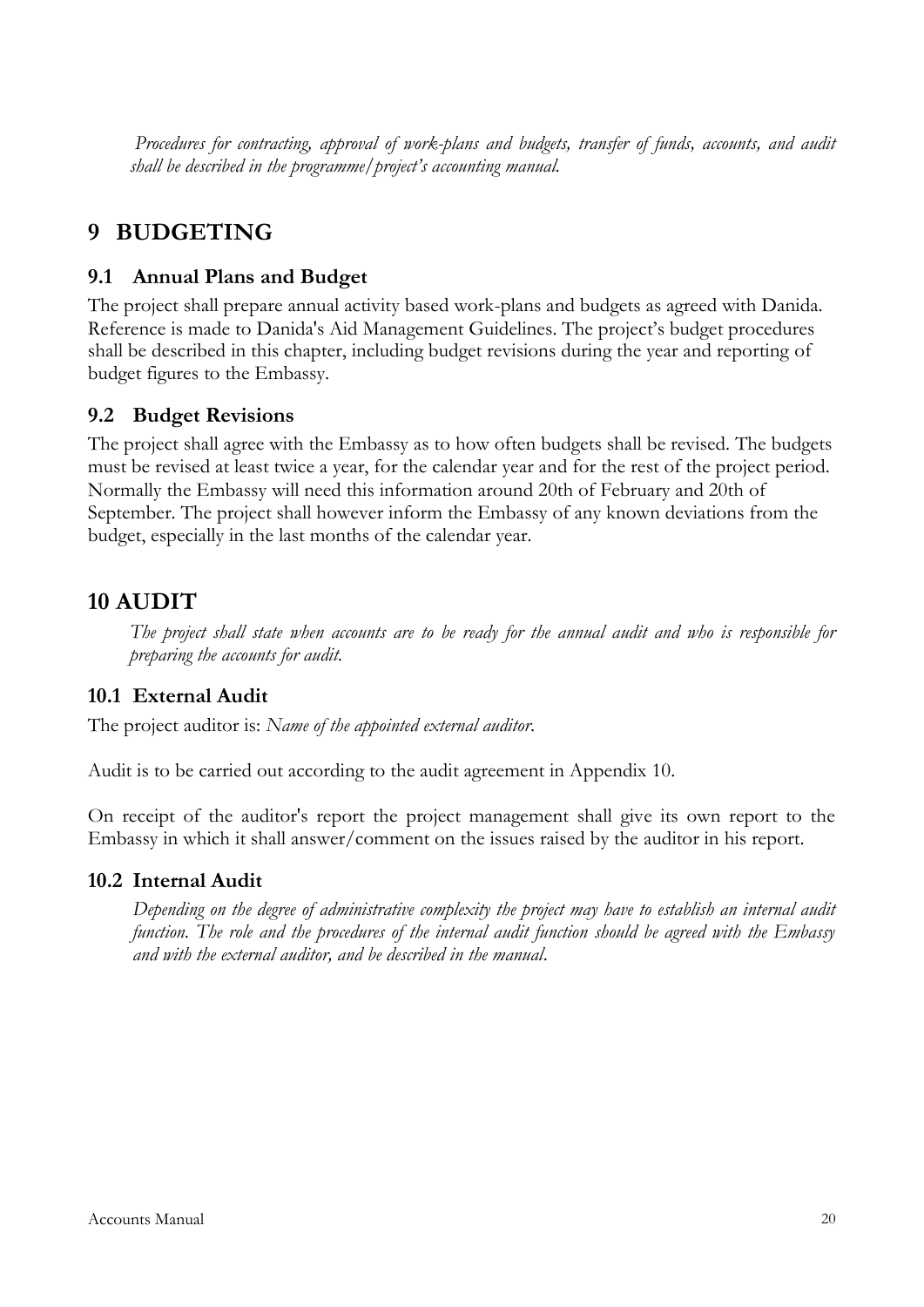# <span id="page-38-0"></span>**11 List of Appendices**

Appendix 1: Chart of Accounts

- Appendix 2: Budget Lines
- Appendix 3: Accounts Procedures
- Appendix 4: Job Descriptions
- Appendix 5: Accounts Forms
- Appendix 6: Accounts Reports
- Appendix 7: Monthly Reports from Danida
- Appendix 8: Holders of the Project Accounts Manual
- Appendix 9: List of Signatories
- Appendix 10: Audit Agreement
- Appendix 11: Brief Computer Manual
- Appendix 12: Hardware and Software Service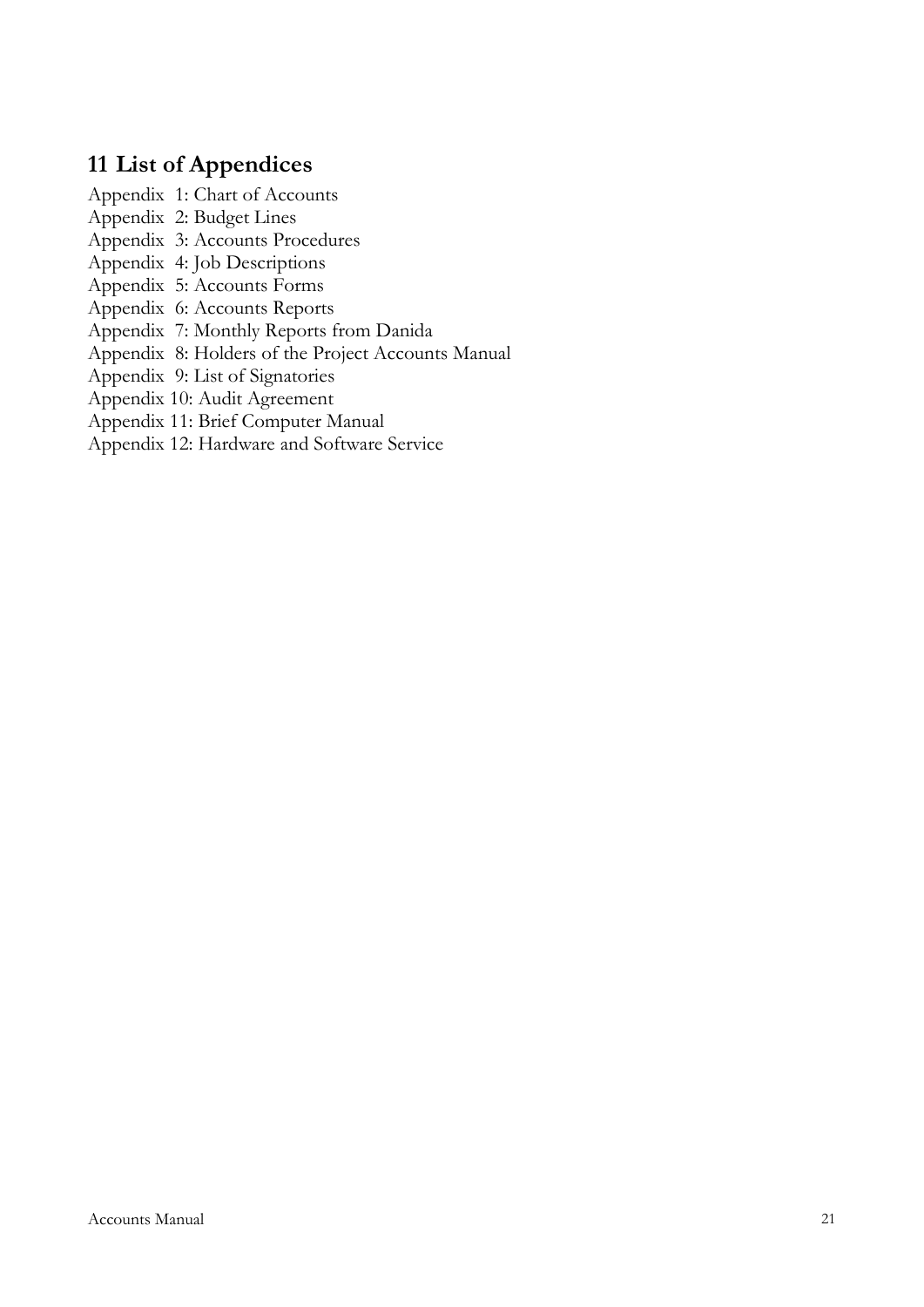### **Appendix 1: Chart of Accounts**

| Account |                 | Danida      | Government |
|---------|-----------------|-------------|------------|
| Number  | Name of Account | Budget-line | Vote-No.   |

For each account it shall be stated which budget-line, and if it is applicable, which Government vote it *refers to.*

*The Danida budget-lines and, where applicable, the Government vote numbers are to be shown in Appendix 2.*

*The actual design of the accounts plan will, as discussed in chapter 5 of the model, depend on the organization of the project. Using a computerized accounts system will give a good possibility of establishing an accounts plan, which meets its requirements for information and control.* 

*The chart of accounts shall conform with Danida's Standard Accounts Plan, which is shown in Section 2 of the Guidelines for Establishment of Project Accounting System. The account numbers and their sequence need not be the same as shown in the Danida account plan, but the project must be able to report its expenditures, on request, according to the standard plan.* 

*The Embassy should be consulted in connection with the establishment of the accounts plan.*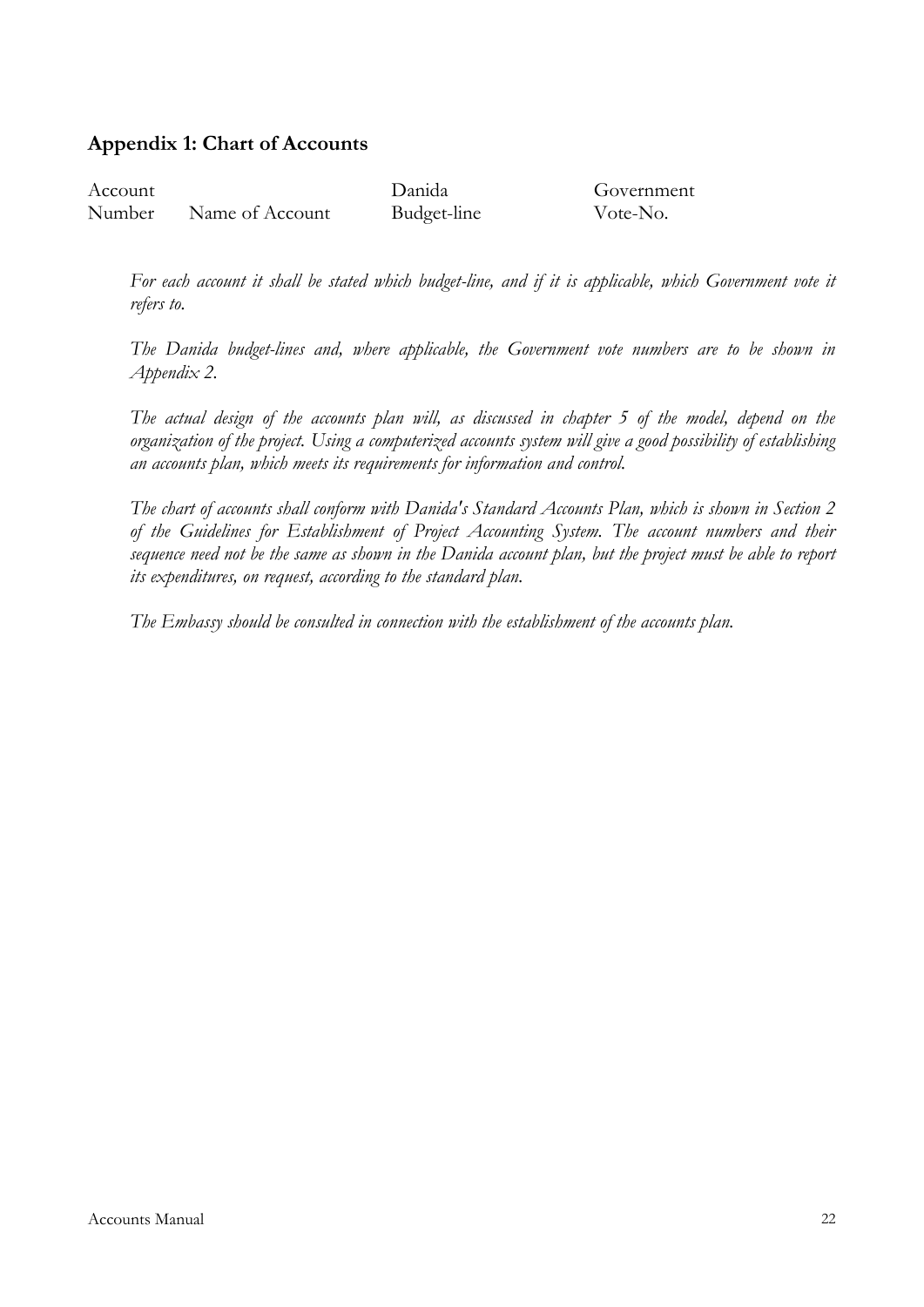# **Appendix 2: Budget Lines**

Project: [Name]

Danida

The project has the following budget lines in Danida's accounts:

Budget Line xx Danida A/C No. xxx.xxxx

*The budget lines and the corresponding seven digit account numbers for lines used by the project and lines used by Danida, Copenhagen will be supplied by Danida and shall be stated in this appendix.* 

#### **Government**

The project has the following budget lines in its reporting to the Government:

#### Vote Government A/C No.

If reporting procedures to the government have been agreed the respective accounts or vote numbers shall be stated here.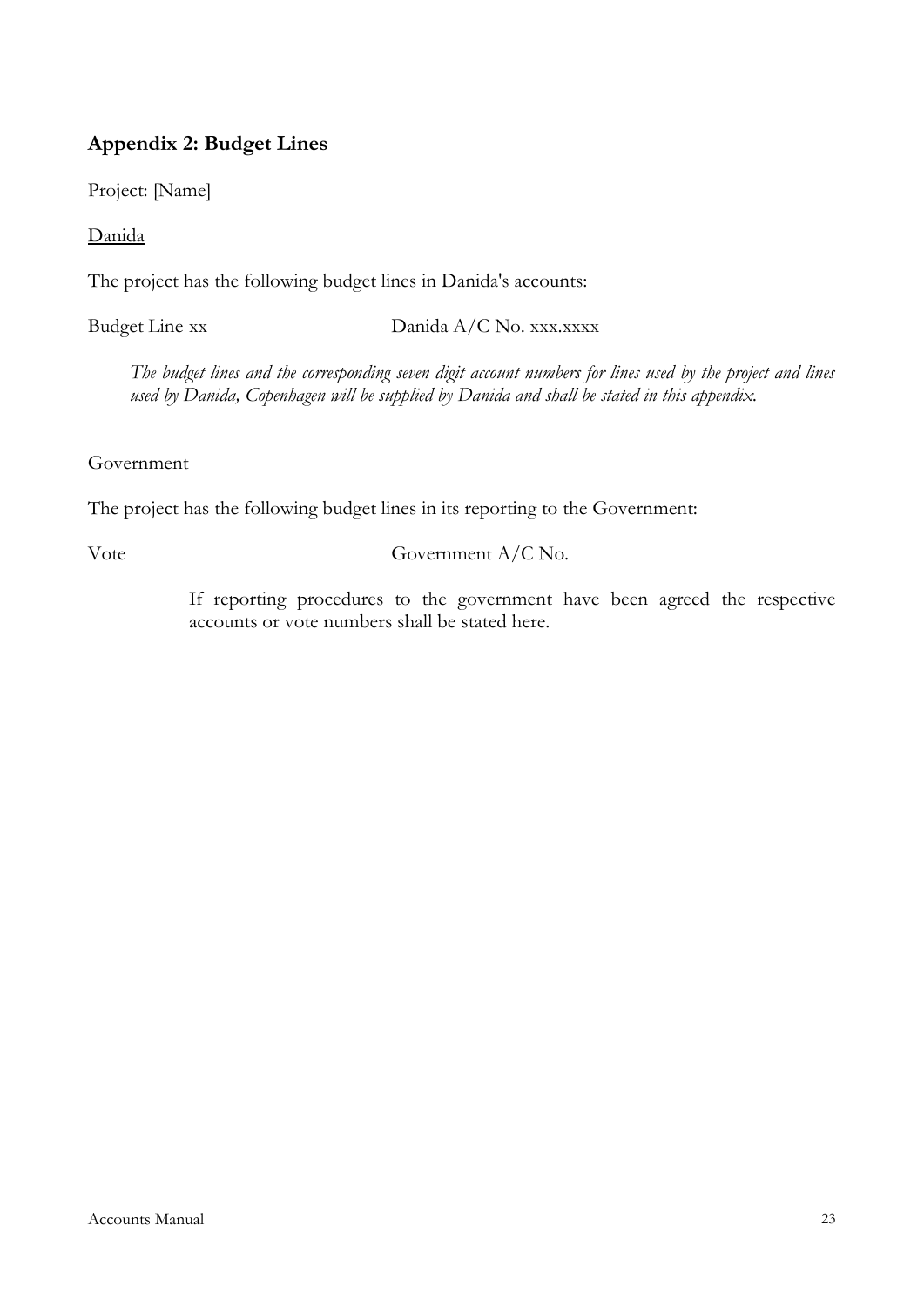#### **Appendix 3: Accounting Procedures**

| Appendix No. | Procedure |            |
|--------------|-----------|------------|
| $\Omega$ 1   |           | <b>XXX</b> |
| 02           |           | <b>YVV</b> |

*The procedures described in the following pages should be listed. The procedures should be numbered, and in the main text of the manual reference shall be made to the procedures.* 

*This appendix may e.g. include procedures for:*

*Security (see chapter 6.2) Request of funds from Danida (chapter 7.2) Purchases through Danida (chapter 7.2) Receiving cash (chapter 7.3) Making payments (chapter 7.3) Procedures for imprest accounts (chapter 7.3) Maintaining cash/bank book and daily reconciliation of cash (chapter 7.3) Daily accounts procedures (chapter 7.4) Monthly closing of accounts (chapter 7.5) Monthly reporting to Danida (chapter 7.5) Monthly reporting to Government (chapter 7.5) Annual accounts procedures (chapter 7.6)*

*Procedures (as applicable) relating to:*

*Purchases (chapter 8.1) Stores (chapter 8.2) Transport (chapter 8.3) Payroll (chapter 8.4) Monitoring (chapter 8.5) Register of fixed assets (chapter 8.5)*

*The above list may not be complete, and the project should make description of other procedures as found relevant.*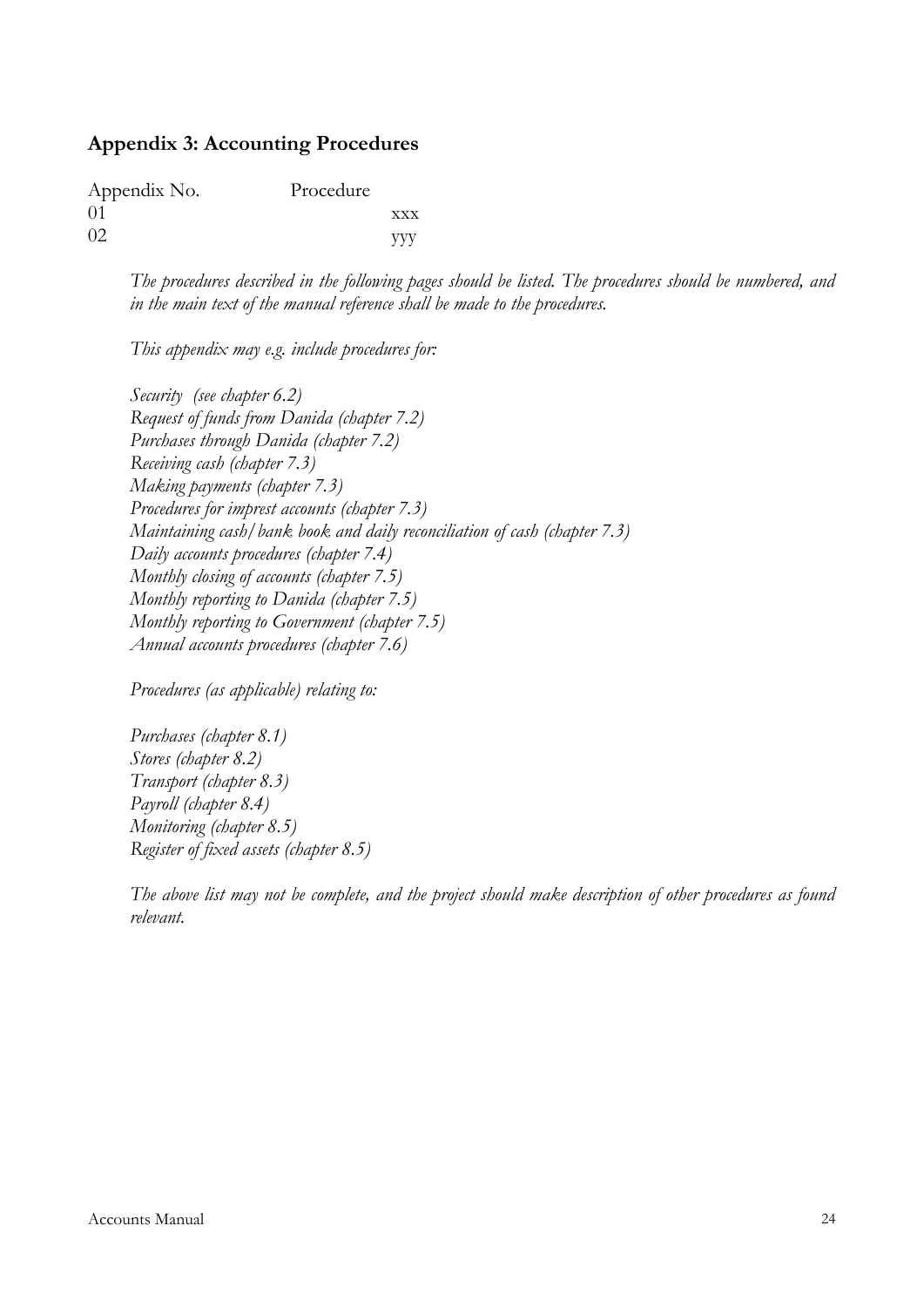Procedure: {Name of Procedure}

Date:  $xx/xx/xx$ 

Ref. Accounts Manual: Chapter x.x

| $\overline{NO}$ . | <b>ACTIVITY</b> | RESP. | <b>WHEN</b> |
|-------------------|-----------------|-------|-------------|
|                   |                 |       |             |
|                   |                 |       |             |
|                   |                 |       |             |
|                   |                 |       |             |
|                   |                 |       |             |
|                   |                 |       |             |
|                   |                 |       |             |
|                   |                 |       |             |
|                   |                 |       |             |
|                   |                 |       |             |
|                   |                 |       |             |

*Procedures should be described in details in this Appendix. For each procedure (or grouping of procedures) a form should be prepared. The procedure should be broken down into sub-activities, which should be given a number, described, the person or function responsible should be indicated, and the timing of the activity (daily, weekly, monthly) should be stated. Reference shall be made from the manual to the procedure No. and visa versa.*

*See example of a filled in procedure form on the next page.*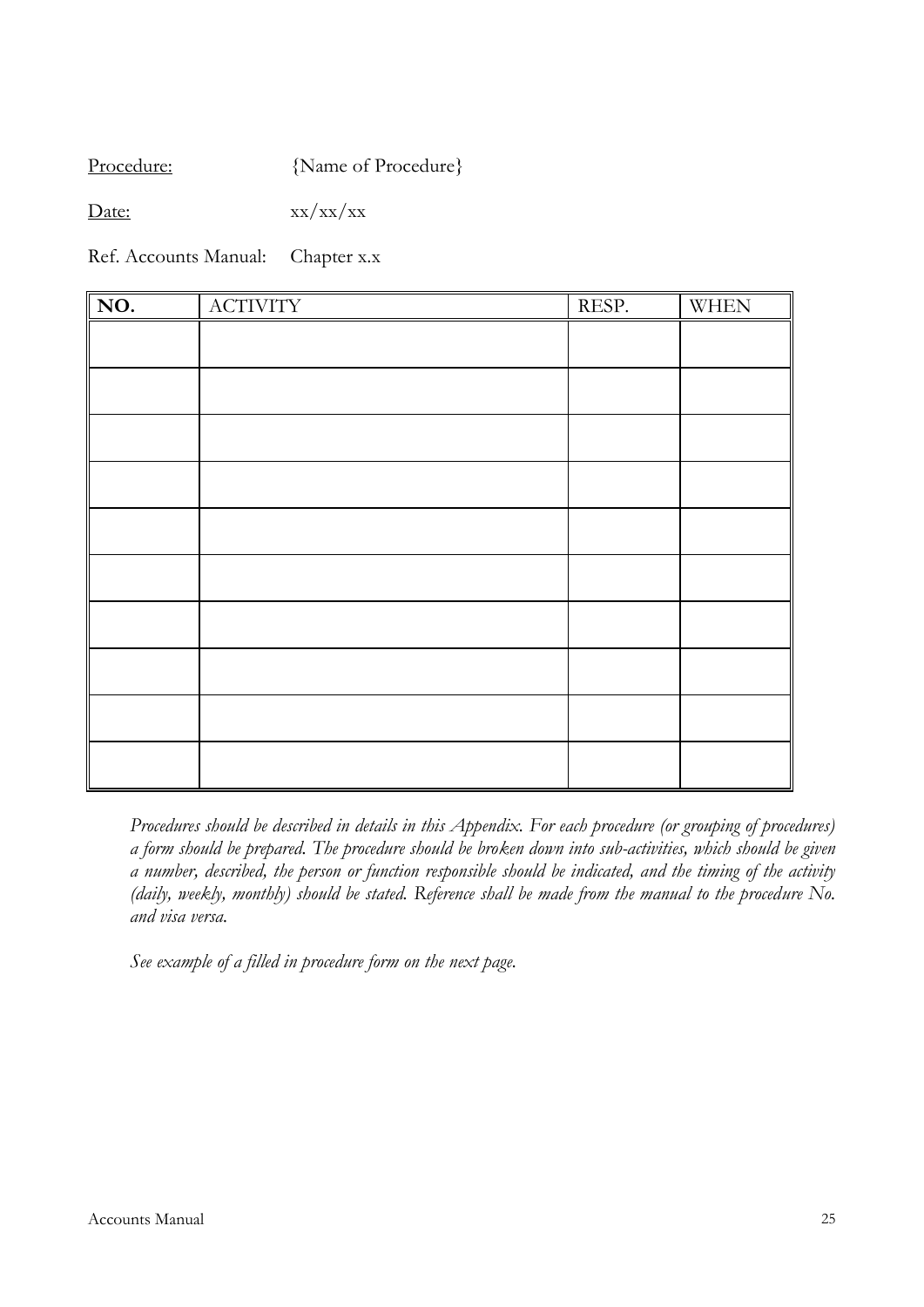# *EXAMPLE:*

Procedure: Maintenance of cash/bank book

Date: xx/xx/xx

Ref. Accounts Manual: Chapter 7.3

| NO. | <b>ACTIVITY</b>                                                                                                                                                                                                                                                                                                                                                                                                        | RESP.   | <b>WHEN</b> |
|-----|------------------------------------------------------------------------------------------------------------------------------------------------------------------------------------------------------------------------------------------------------------------------------------------------------------------------------------------------------------------------------------------------------------------------|---------|-------------|
| 9.1 | A new page of the cash/bank book is opened every<br>morning or when the previous page is full. The head of<br>the page shall be filled in with the name of the project,<br>month, and year.<br>The previous balance of cash and bank is transferred<br>from the previous page. (See form in Appendix 5.xx)                                                                                                             | Cashier | Daily       |
| 9.2 | When receiving/paying money a receipt (Appendix<br>5.xx)/ payment voucher (Appendix 5.xx) is issued. The<br>receipt/payment voucher is given a voucher No. (all<br>receipt/vouchers entered in the cash/bank book are<br>numbered consecutively throughout the financial year).                                                                                                                                        | Cashier | Daily       |
| 9.3 | The receipt/payment voucher is entered into the<br>cash/bank book, indicating: date, voucher No.,<br>particulars (i.e. the text that will be shown in the<br>respective accounts), account number, amount (either<br>cash or bank)                                                                                                                                                                                     | Cashier | Daily       |
| 9.4 | When withdrawing money from or depositing money<br>with the bank, no accounts number shall be shown. A<br>line is drawn through the space for $a/c$ No.                                                                                                                                                                                                                                                                | Cashier |             |
| 9.5 | The end of the day, or when a page is full adds the<br>columns in the cash/bank book added together. The<br>balances are calculated, and carried forward to the next<br>page (see 9.1). The actual cash in hand is counted and<br>reconciled with the cash in hand shown in the<br>cash/bank book. Any differences must immediately be<br>reported to the CTA. The original page of the<br>cash/bank book is torn out. | Cashier | Daily       |
| 9.6 | The original page of the cash/bank book is together<br>with the vouchers kept by the cashier over night, and is<br>handed to the Accounts Assistant the following<br>morning for entry into the general ledger.                                                                                                                                                                                                        | Cashier | Daily       |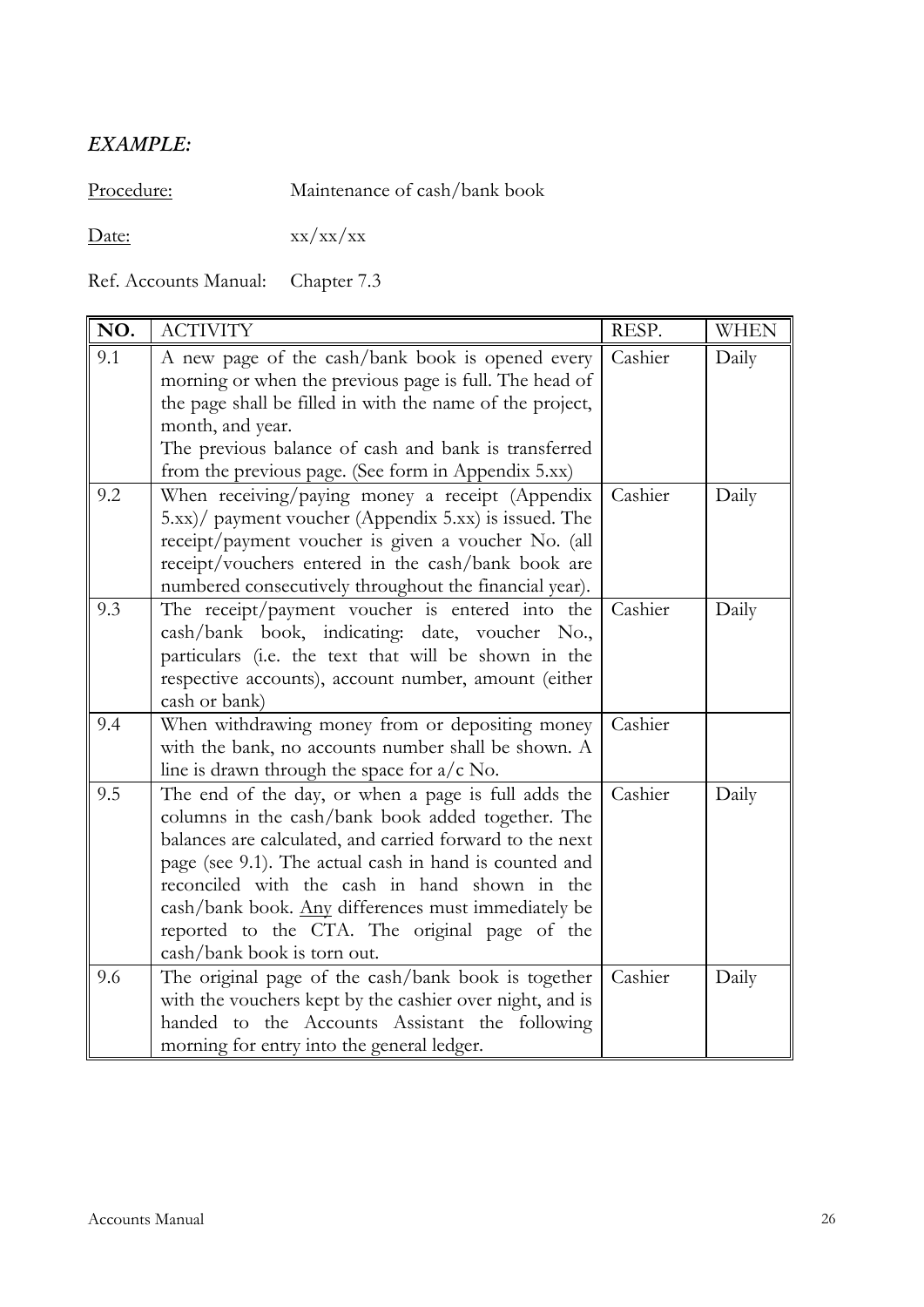# **Appendix 4: Job description**

**Position**

### **Date**

*The job descriptions included in this appendix shall be listed.*

*Job descriptions should be made for all staff in the accounts section (see chapter 2.2). The job descriptions shall be coordinated with the procedures (Appendix 3).*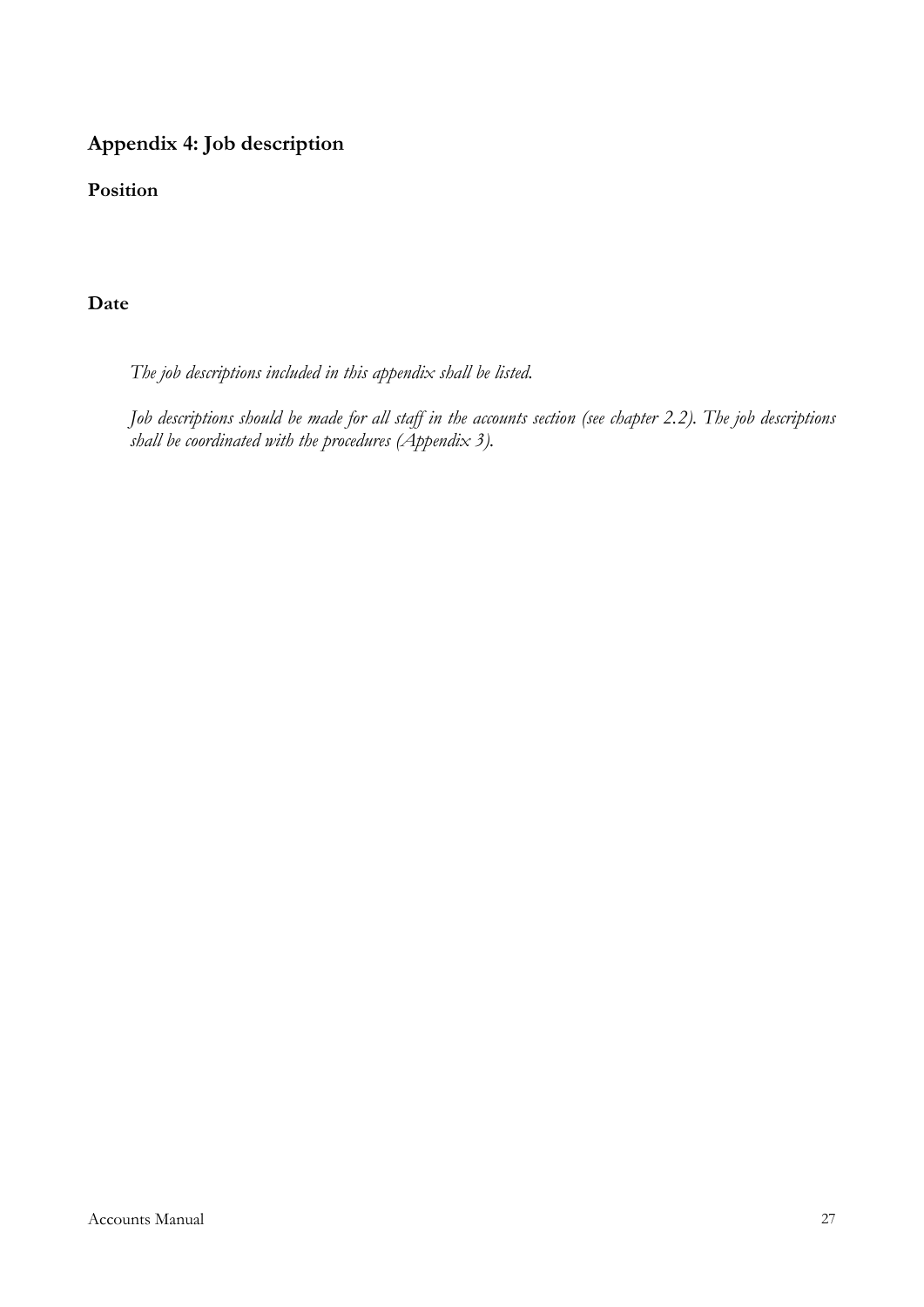### JOB DESCRIPTION

| Position:              | {Title of the employee}                                 |
|------------------------|---------------------------------------------------------|
| <b>Responsible to:</b> | {Title of the person to whom the employee is reporting} |
| Supervising:           | {Titles of the persons supervised by the employee}      |

### **Responsibilities**:

*Describe the general responsibilities of the employee.*

*List the various duties of the employee. Reference to the procedures (Appendix 3 - "Resp.") shall be made as appropriate.*

*It may be relevant to list the duties of employees in the accounts section under the following headings:*

#### General Duties

**Monthly Duties** 

#### Annual Duties

Prepared by: {The title of the person who prepared the job description}

Approved by: {Signature of person approving the job description}

Date:  $XX.XX.XX$ 

*See the following page for Example*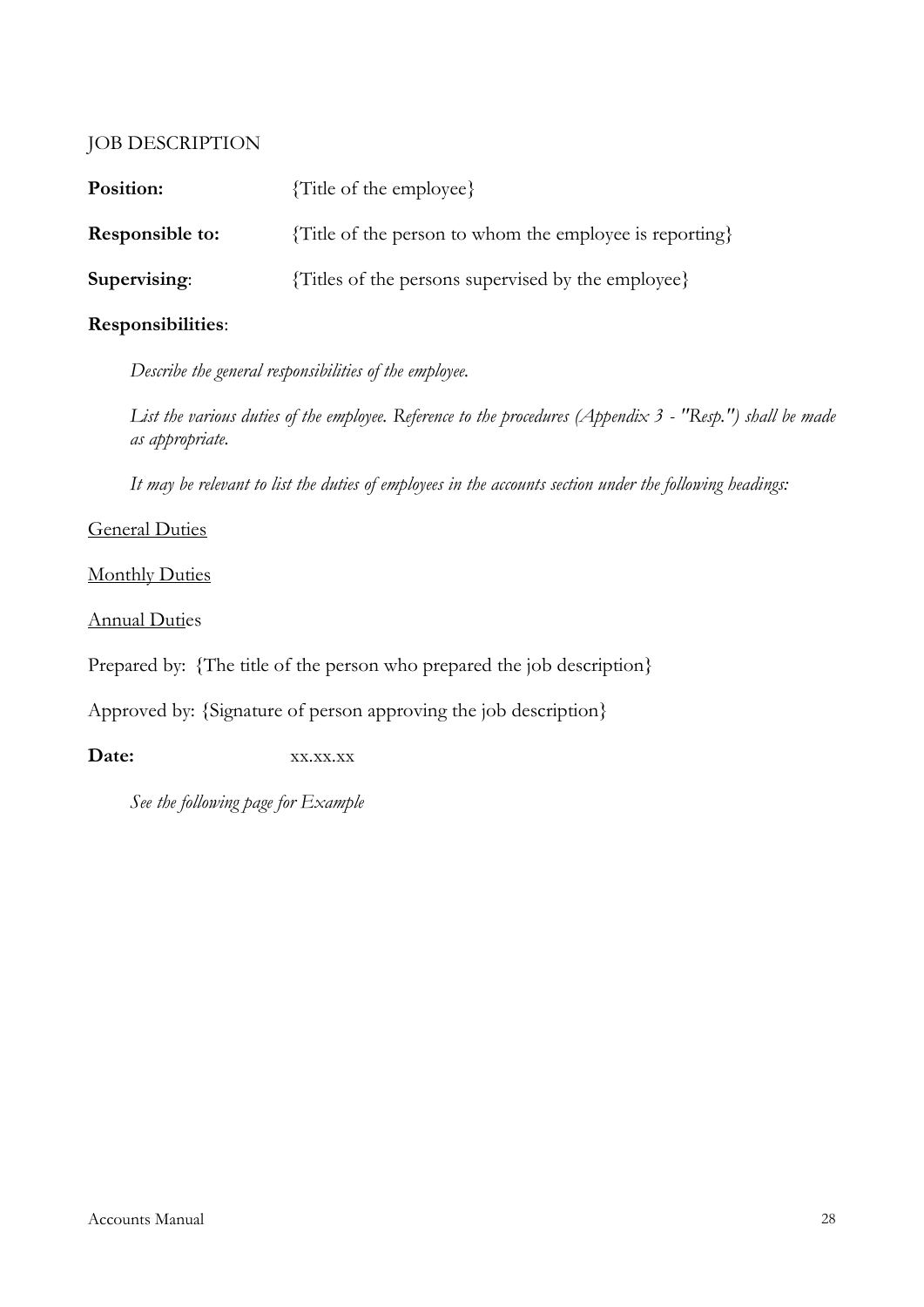# *EXAMPLE*

#### JOB DESCRIPTION

| Position:              | Chief Project Accountant                   |
|------------------------|--------------------------------------------|
| <b>Responsible to:</b> | Project Coordinator                        |
| Supervising:           | Cashier, Accounts Assistants, Store Keeper |

#### Responsibilities:

Responsible for all finance and accounts related matters of the project. These include the control of cash, debtors and other assets, maintenance of accounts, financial reporting externally and internally, participate in the preparation and revision of budgets, carry out budgetary control and supervision of accounts staff.

#### General Duties

Supervise the daily work of subordinate staff, and that all accounts work is being carried out according to the laid down procedures and job descriptions.

Manage the cash flow of the project including the preparation of requests for transfer of funds from Danida.

Propose revisions to chart of accounts, procedures and job descriptions if appropriate.

Maintain the Accounts Manual and distribute corrections to the holders of the manual.

Participate in weekly senior staff meetings.

Liaise with the project's external auditor.

Carry out budget revisions as requested by the Project Coordinator.

Carry out any other duties assigned by the Project Coordinator.

Monthly Duties

Supervise the closing of accounts, including reconciliation of bank accounts.

Prepare the monthly financial reports to Danida.

Prepare the monthly financial report to Government.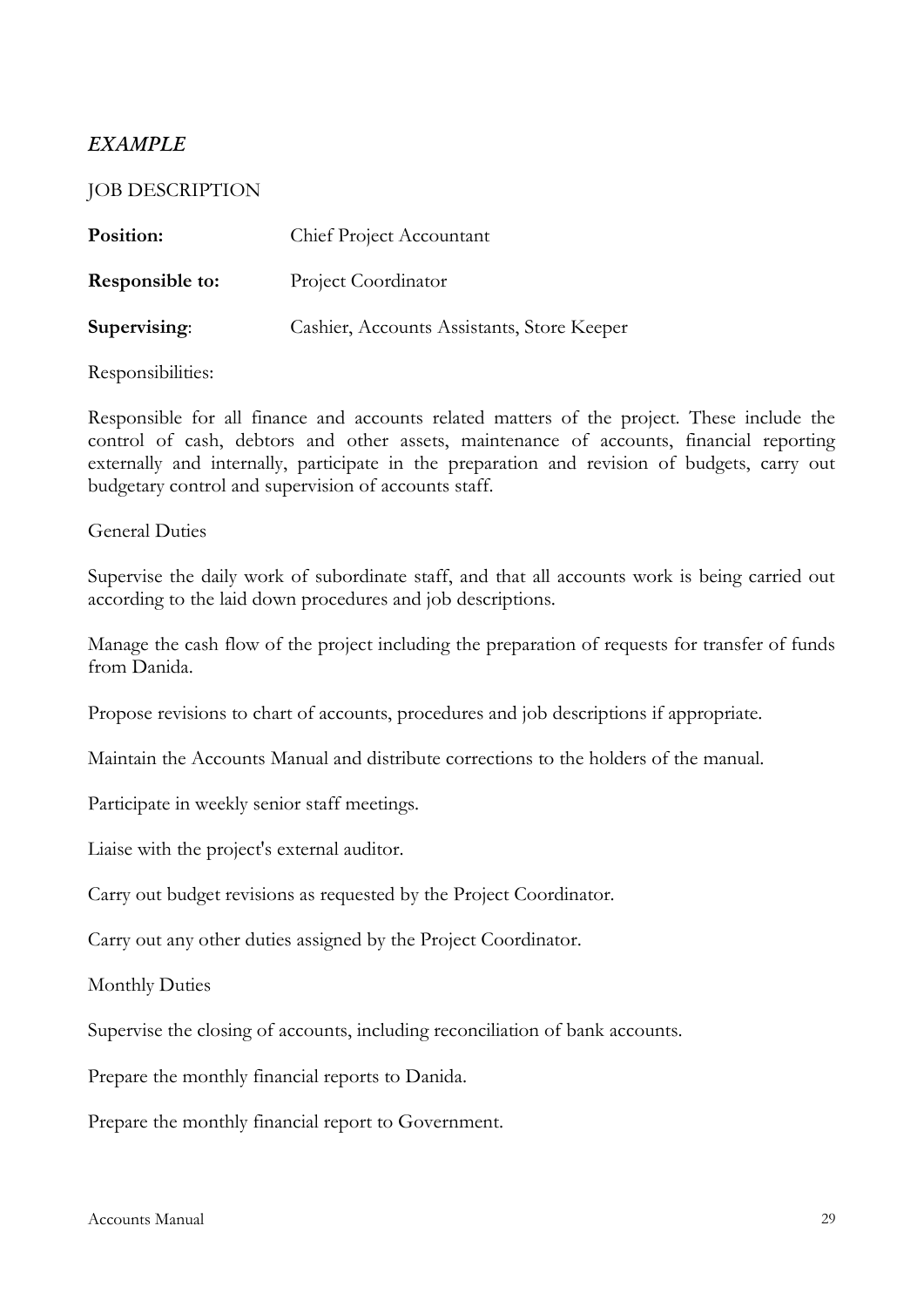Carry out the monthly budget control and prepare the monthly management reports.

Scrutinize all outstanding advances, imprests and other debtors, and report any deviation from agreements to the Project Coordinator.

Carry out the monthly reconciliation of project accounts with Danida accounts.

Annual Duties

Supervise the closing of accounts.

Make necessary year-end adjustments, and supervise the transfer of opening accounts balances to next year.

Liase with the external auditor regarding annual audit according to the audit agreement.

Prepare annual accounts reports.

Prepare annual budgets in connection with the preparation of annual project implementation plans.

Prepared by: {The title of the person who prepared the job description}

Approved by: Signature of the Project Coordinator

Date:  $XX.XX.XX$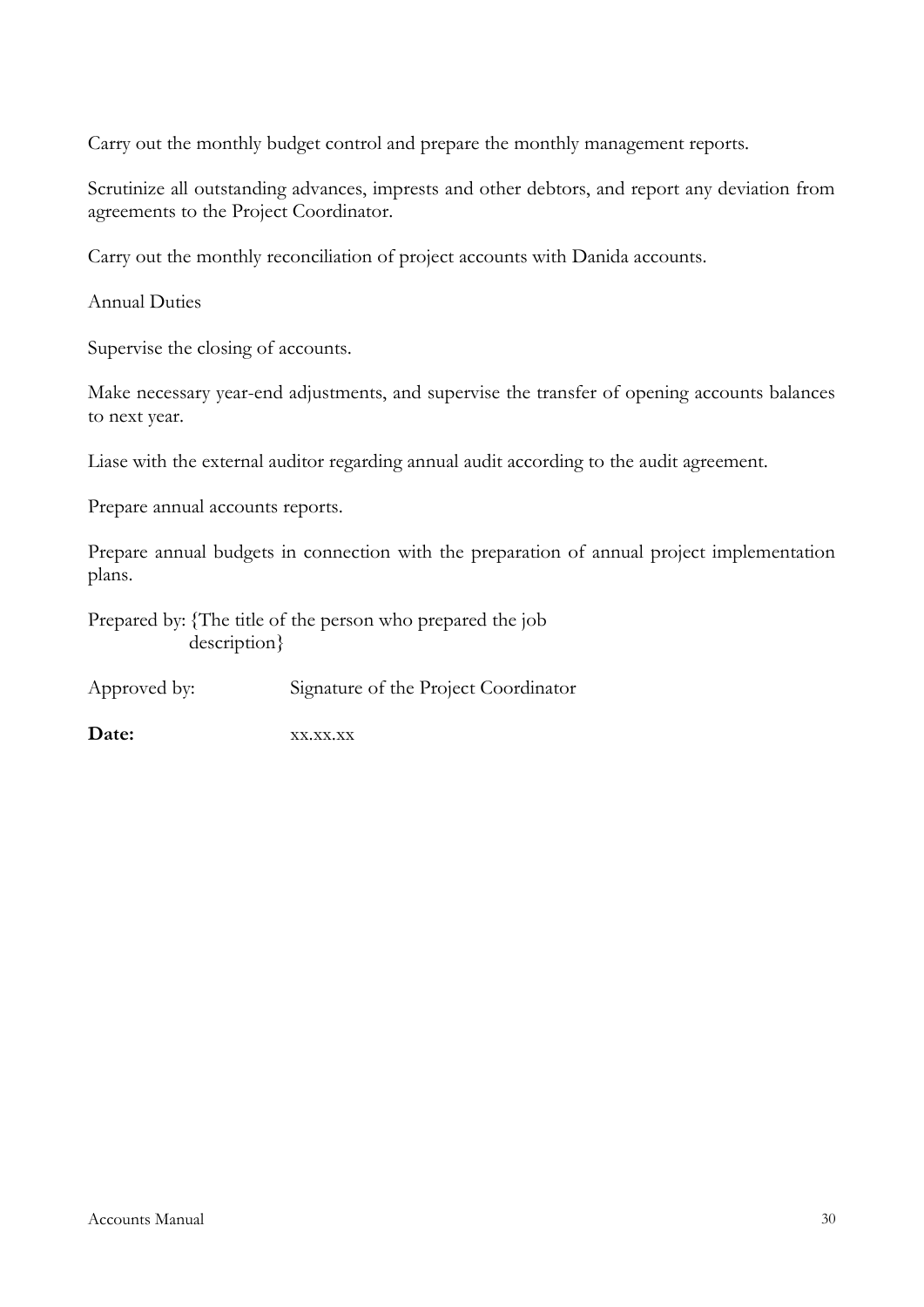### **Appendix 5: List of Accounts Forms**

*This appendix shall contain a list of all internal forms and vouchers used in the accounts system of the project.* 

*Examples of the forms should be attached as Appendix 5 A, Appendix 5 B, etc.* 

*References to the forms shall be made in the manual and in the procedures (Appendix 3) as appropriate.*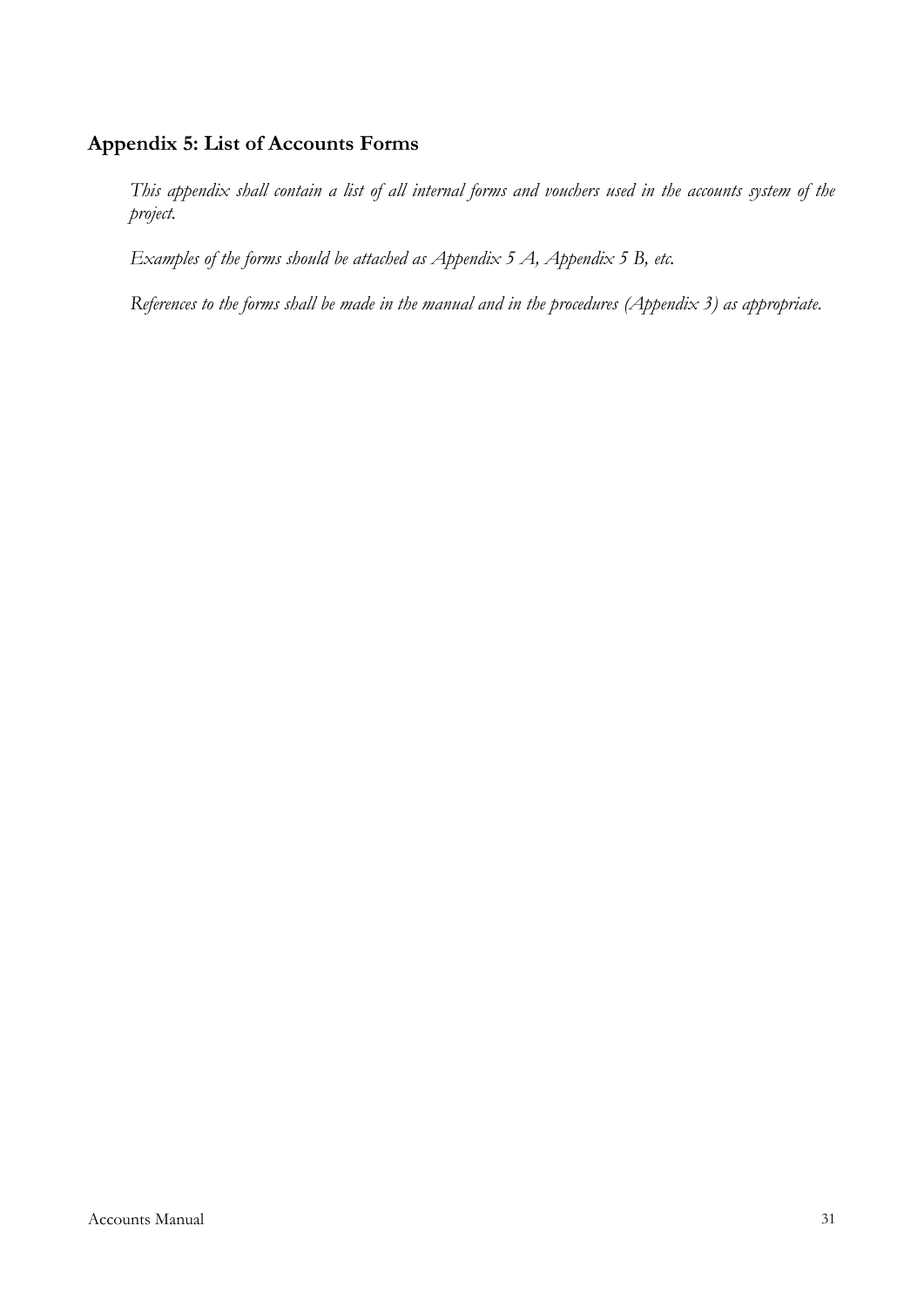#### **Appendix 6: Accounts Reports**

*This appendix should contain a list of all the reports, internal as well as external, produced by the accounts system of the project. The purpose of the reports shall be stated for each report.*

*Examples of the forms should be attached as Appendix 6A, Appendix 6B, etc.*

*References to the forms shall be made in the manual and in the procedures (Appendix 3) as appropriate.*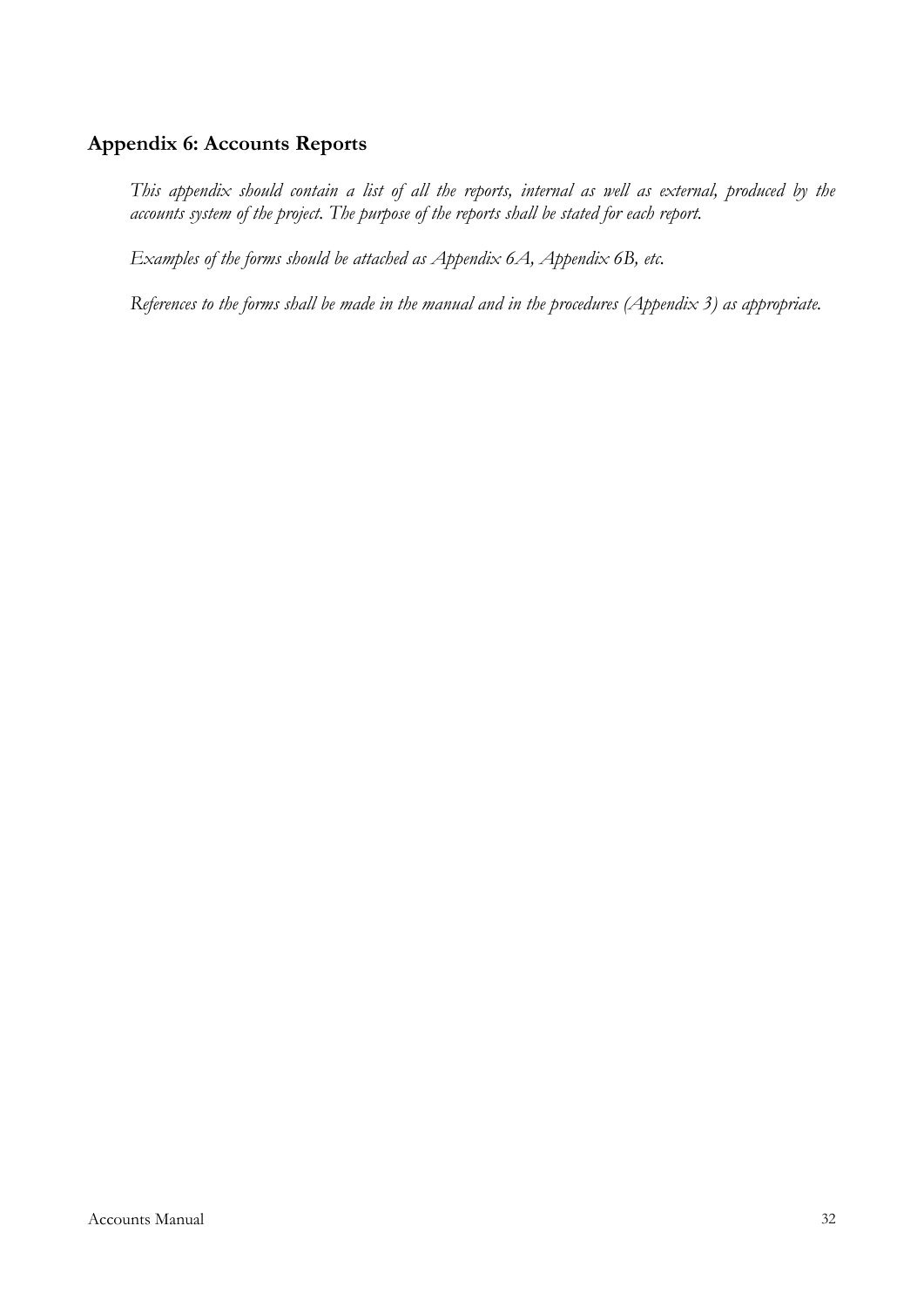# **Appendix 7: MONTHLY ACCOUNTS REPORTS FROM DANIDA**

*This appendix shall list the accounts statements the project will receive from Danida:*

DW no. xxxxx

Report number Short description of content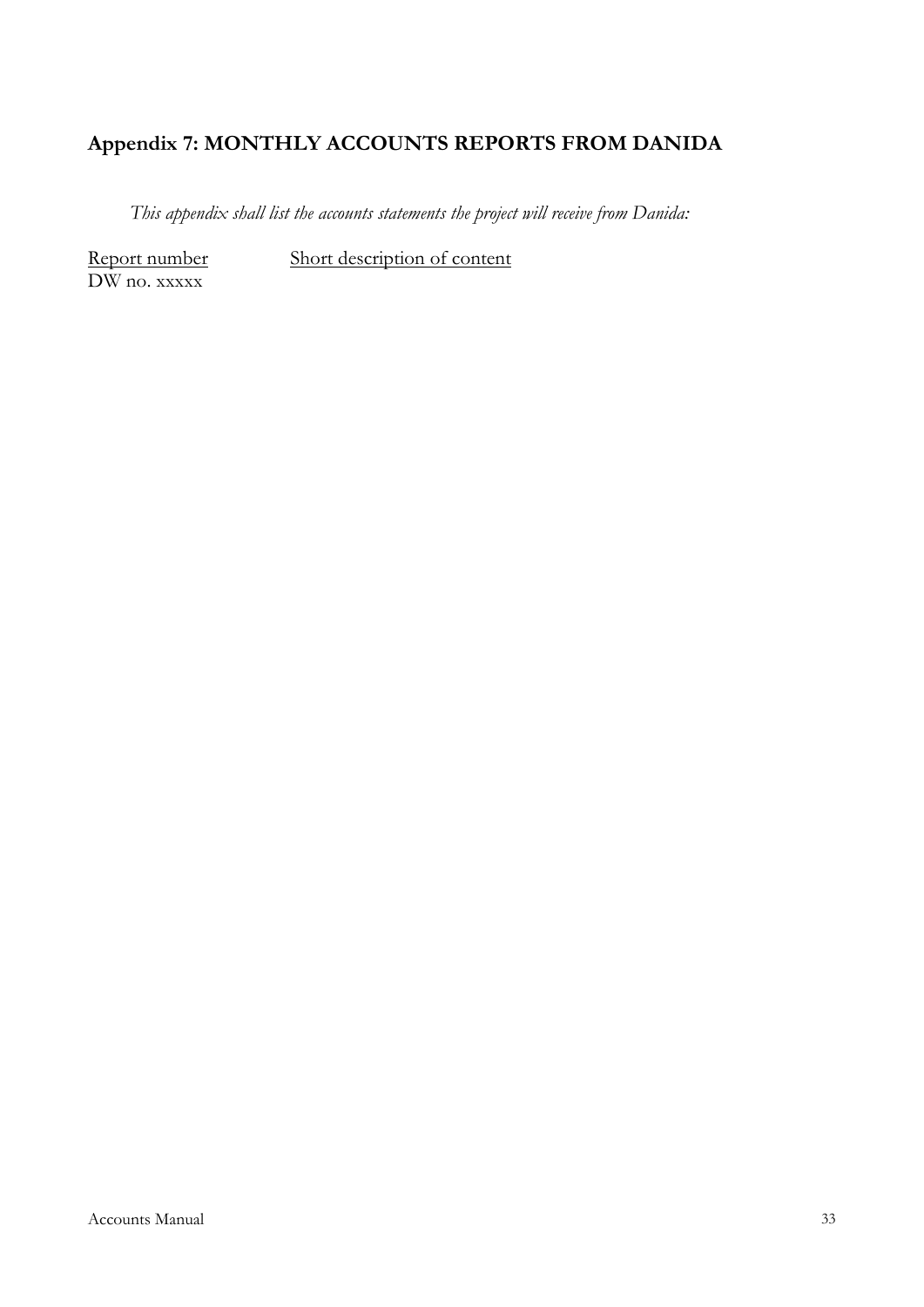# **Appendix 8: HOLDERS OF THE PROJECT ACCOUNTS MANUAL**

| Manual |                         | Latest |
|--------|-------------------------|--------|
| Number | Name/position of holder | Update |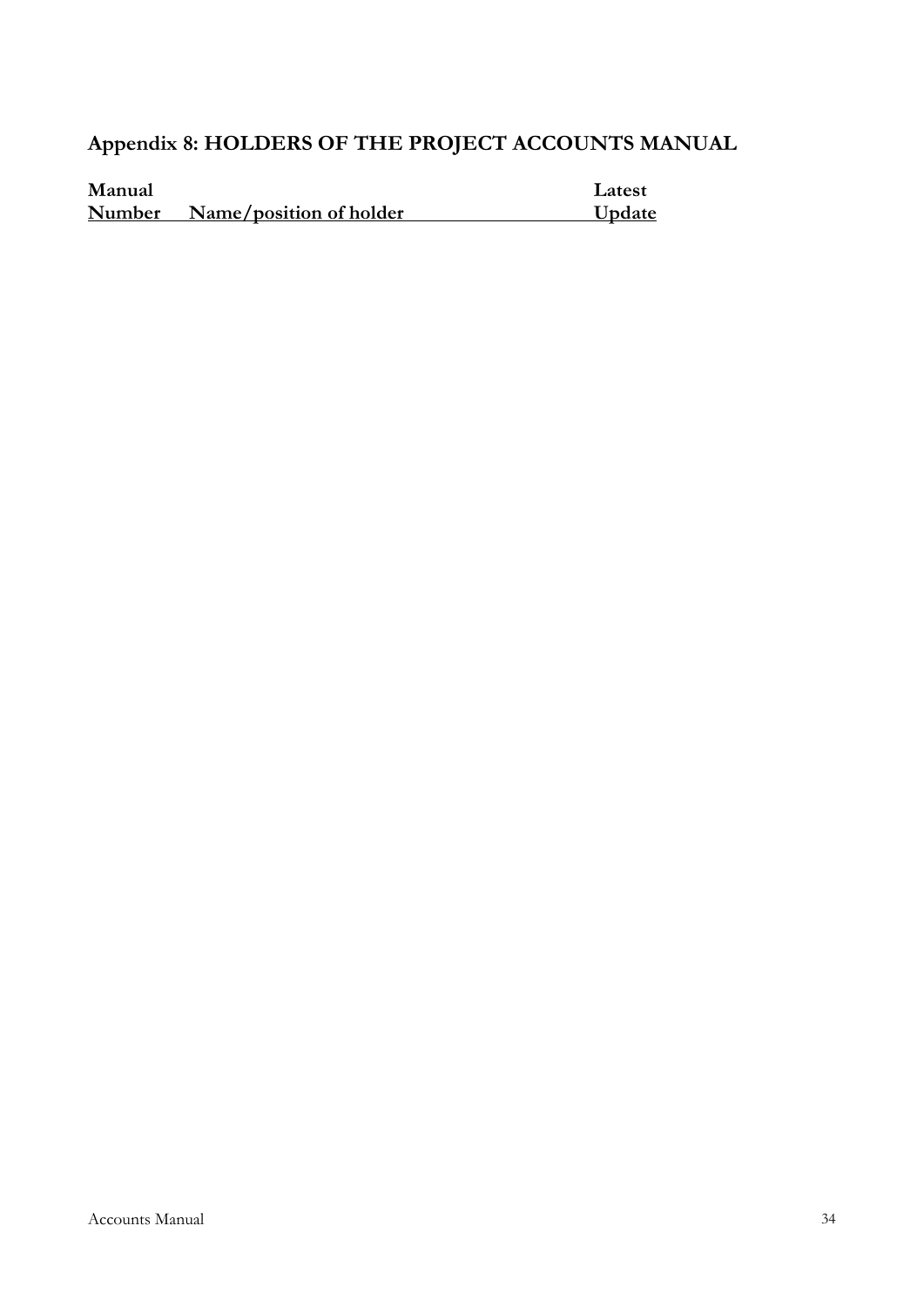# **Appendix 9: List of signatories**

The following persons are entitled to approve expenditures/sign cheques/ pay expenditures cash for the project:

| Name | Designation | Specimen signature | Initials |
|------|-------------|--------------------|----------|
|      |             |                    |          |
|      |             |                    |          |
|      |             |                    |          |
|      |             |                    |          |

Date,

# Project Coordinator

 $\overline{\phantom{a}}$  ,  $\overline{\phantom{a}}$  ,  $\overline{\phantom{a}}$  ,  $\overline{\phantom{a}}$  ,  $\overline{\phantom{a}}$  ,  $\overline{\phantom{a}}$  ,  $\overline{\phantom{a}}$  ,  $\overline{\phantom{a}}$  ,  $\overline{\phantom{a}}$  ,  $\overline{\phantom{a}}$  ,  $\overline{\phantom{a}}$  ,  $\overline{\phantom{a}}$  ,  $\overline{\phantom{a}}$  ,  $\overline{\phantom{a}}$  ,  $\overline{\phantom{a}}$  ,  $\overline{\phantom{a}}$ 

*This appendix shall thus contain a lists of persons authorized to approve expenditures, sign cheques, pay cash and collect cash from the bank.*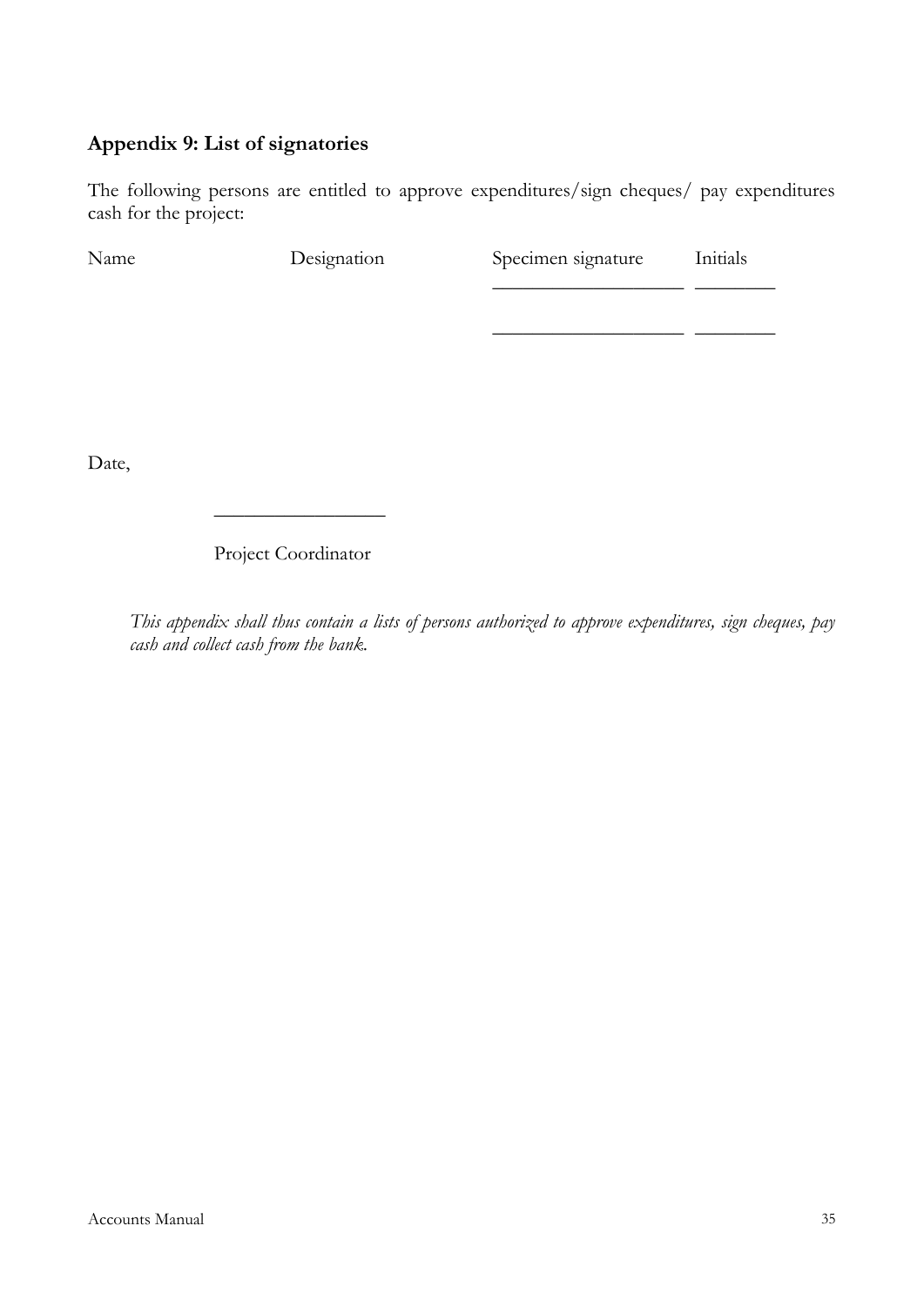# **Appendix 10: Audit Agreement**

*A copy of the agreement with the external auditor shall be included in the manual imay be based on the following:*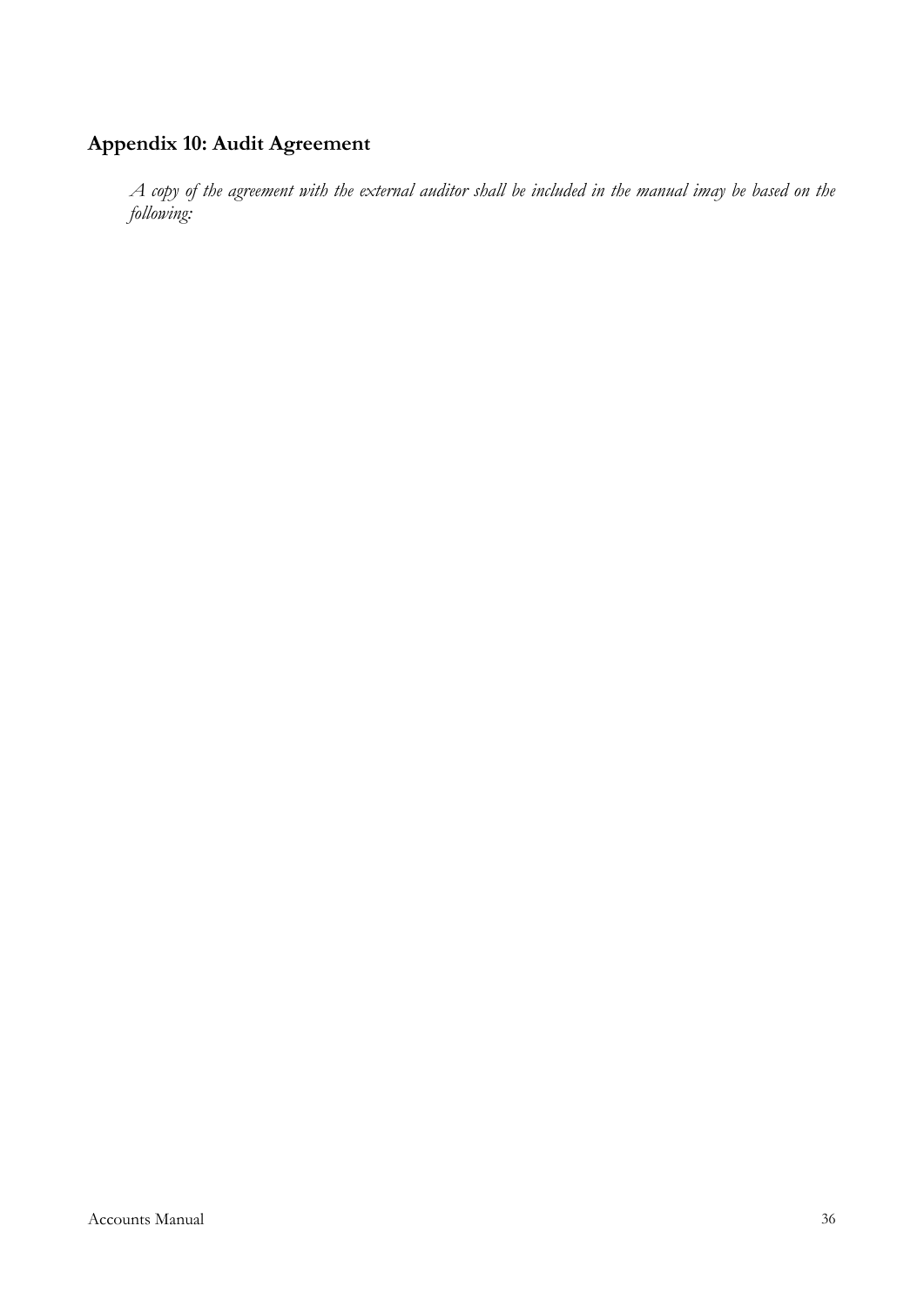### **Appendix 11: BRIEF COMPUTER MANUAL**

*This appendix shall contain a brief manual, describing the use of the computerised accounting system (e.g. NAVISION).*

*The manual should deal with such aspects as:*

*Starting up the system Opening accounts Data entry Printing reports Making queries Closing down the system Security, including back up*